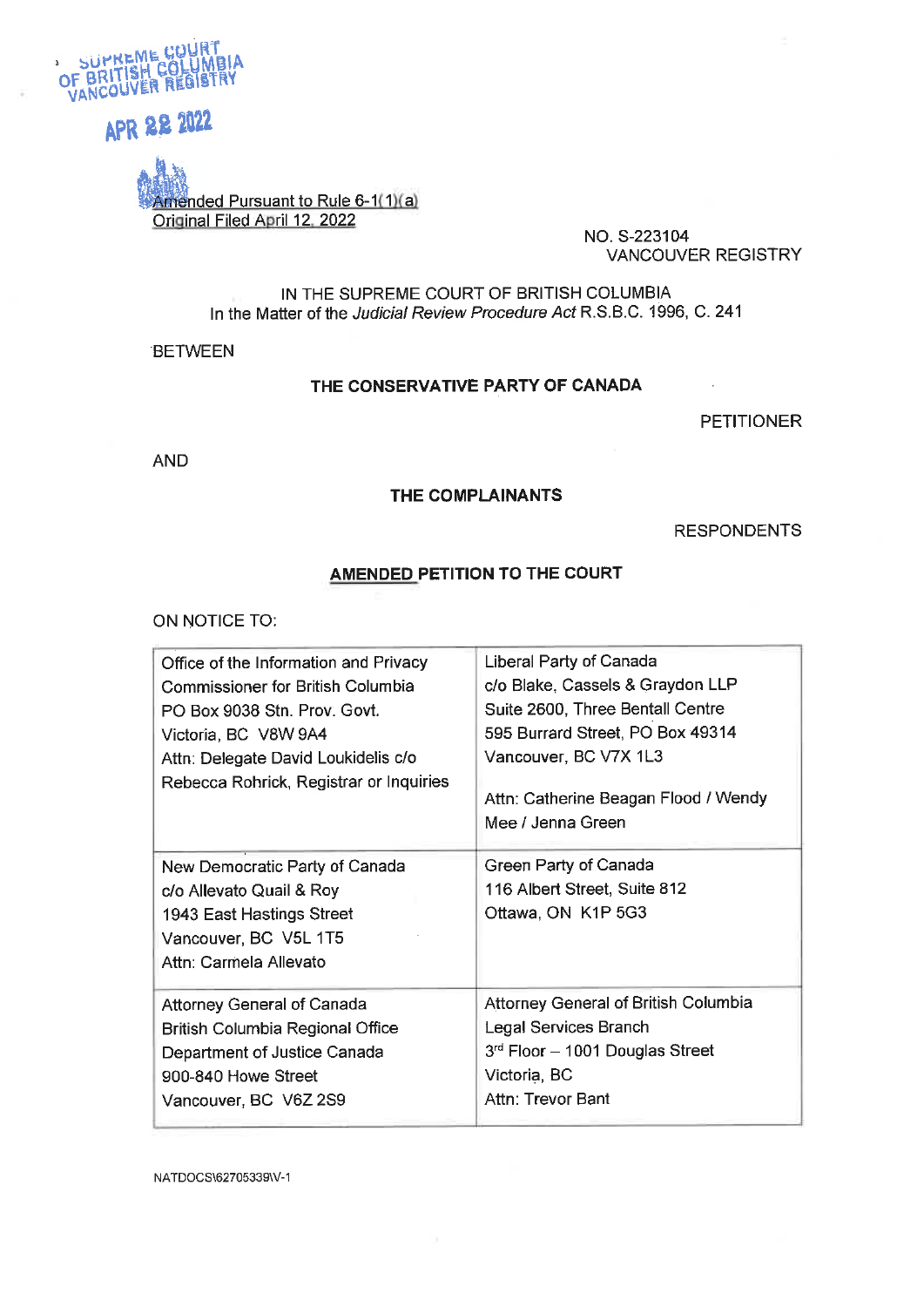#### This proceeding is brought for the relief set out in Part 1 below, by

the person(s) named as petitioner(s) in the style of proceedings above  $\boxtimes$ 

(the petitioner(s))  $[name(s)]$ 

If you intend to respond to this petition, you or your lawyer must

- file a Response to Petition in Form 67 in the above-named registry of this  $(a)$ court within the time for response to petition described below, and
- $(b)$ serve on the petitioners

 $\Box$ 

- 2 copies of the filed Response to Petition, and  $(i)$
- 2 copies of each filed affidavit on which you intend to rely at the  $(ii)$ hearing

Orders, including orders granting the relief claimed, may be made against you, without any further notice to you, if you fail to file the response to petition within the time for response.

#### **Time for Response to Petition**

A Response to Petition must be filed and served on the petitioners,

- if you were served with the Petition anywhere in Canada, within 21 days after that  $(a)$ service,
- if you were served with the Petition anywhere in the United States of America,  $(b)$ within 35 days after that service;
- if you were served with the Petition anywhere else, within 49 days after that  $(c)$ service, or
- if the time for response has been set by order of the court, within that time.  $(d)$

| (1) | The address of the registry is:                              |  |
|-----|--------------------------------------------------------------|--|
|     | The Law Courts<br>800 Smithe Street<br>Vancouver, BC V6Z 2E1 |  |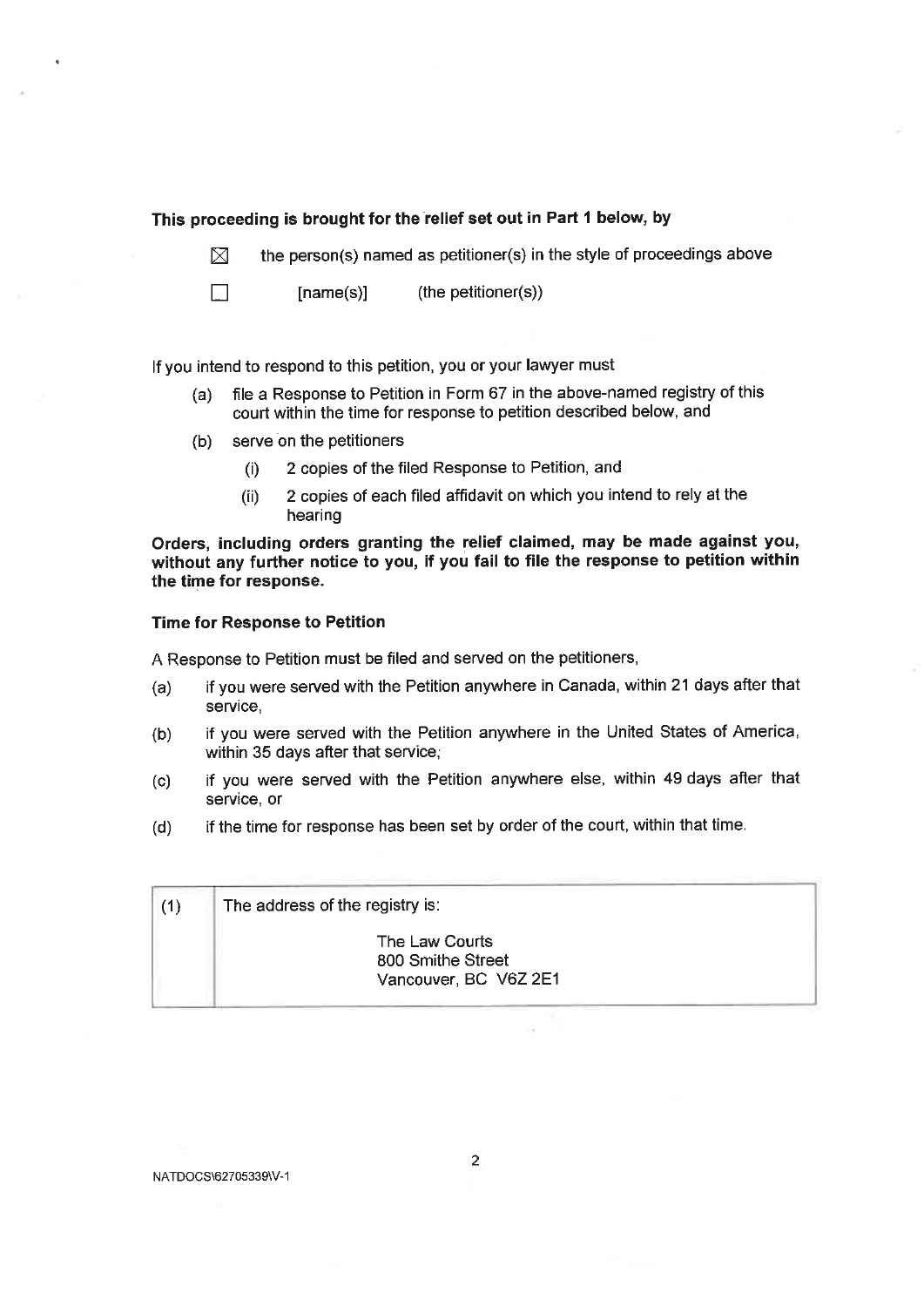| (2) | The ADDRESS FOR SERVICE of the petitioners is:                                                                         |  |
|-----|------------------------------------------------------------------------------------------------------------------------|--|
|     | Dentons Canada LLP                                                                                                     |  |
|     | 20 <sup>th</sup> Floor, 250 Howe Street<br>Vancouver, BC V6C 3R8                                                       |  |
|     | Fax number address for service (if any) of the petitioners:                                                            |  |
|     | 604-683-5214                                                                                                           |  |
|     | E-mail address for service (if any) of the petitioners:                                                                |  |
|     | Arthur.hamilton@dentons.com                                                                                            |  |
|     | Kirsten.thompson@dentons.com                                                                                           |  |
| (3) | The name and office address of the petitioners' lawyer is:                                                             |  |
|     | Dentons Canada LLP<br>20th Floor, 250 Howe Street<br>Vancouver, BC V6C 3R8<br>attn: Arthur Hamilton / Kirsten Thompson |  |

#### **CLAIM OF THE PETITIONERS**

#### **PART 1: ORDERS SOUGHT**

 $\overline{1}$ 

- $\mathbf{1}$ . The Petitioner applies for Orders:
	- $(a)$ quashing or setting aside Order P22-02 of the Office of the Information and Privacy Commissioner for British Columbia issued on March 1, 2022 by delegate David Loukidelis;
	- $(b)$ a declaration that
		- the Personal Information Protection Act, S.B.C. 2003, c. 63 ("PIPA")  $(i)$ is not applicable to the federal Conservative Party of Canada; and
		- the Office of the Information and Privacy Commission for British  $(ii)$ Columbia does not have jurisdiction over the federal Conservative Party of Canada; and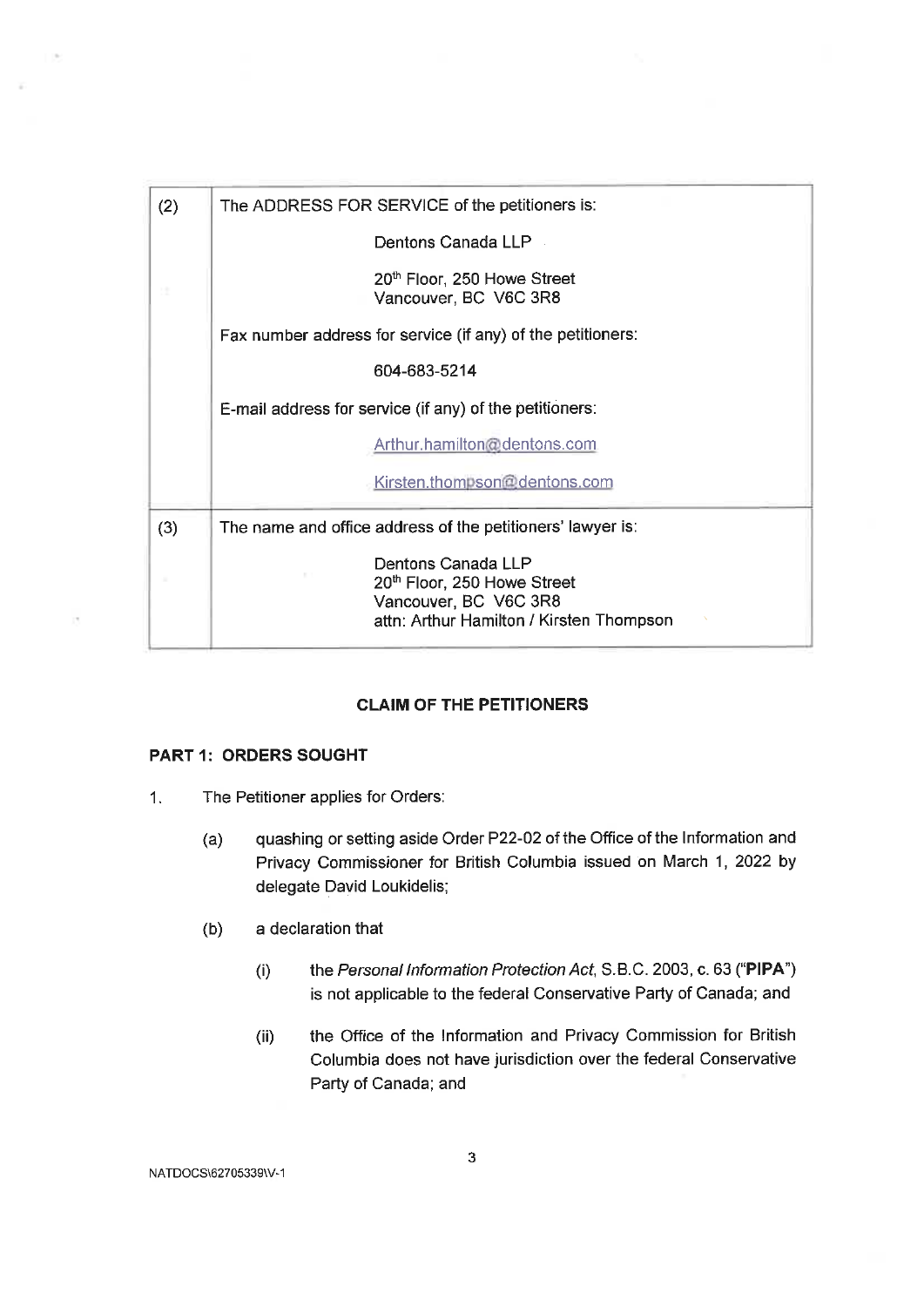such other relief as this Honourable Court deems just.  $(c)$ 

#### **PART 2: FACTUAL BASIS**

#### А. Overview

- The federal Conservative Party of Canada ("Conservative Party") applies for  $2.$ judicial review of the Order P22-02 of the Office of the Information and Privacy Commissioner for British Columbia ("OIPC") issued on March 1, 2022<sup>1</sup> (the "Decision") by delegate David Loukidelis ("Delegate"). The Delegate held that the application of PIPA, British Columbia's provincial private sector privacy law, to federal political parties is constitutionally sound. As such, the OIPC is free to proceed with an investigation under PIPA into the privacy practices of the federal political parties,
- However, Parliament gave Canada's Chief Electoral Officer exclusive oversight of  $3.$ the federal political parties in the Canada Elections Act, S.C. 2000, c. 9 ("CEA"). This exclusive oversight includes the collection, use and disclosure of electors' personal information. The CEA regulates the federal parties' handling of this information in a way that is sensitive to the parties' fundamental role in public affairs by endorsing one or more of its members as candidates and supporting their election, which includes educating electors and encouraging them to participate in the democratic process.
- The Conservative Party submits that the Delegate erred in finding that federal 4. paramountcy does not apply to render PIPA inoperative in the circumstances that are the subject matter of Order P22-02. The Conservative Party also submits that the Delegate erred in concluding that the doctrine of interjurisdictional immunity does not render PIPA inapplicable to the collection, use and disclosure of personal information in the context of federal political parties and federal elections.

#### **B.** The Conservative Party of Canada

- $5.$ The Conservative Party of Canada is a federal political party and, pursuant to its Constitution, an unincorporated association of its members. The Conservative Party is a registered federal political party under the CEA.
- The Conservative Party collects personal information from donors or members, as 6. well as other individuals who provide it with personal information on a voluntary

<sup>&</sup>lt;sup>1</sup> Order P22-02, 2002 BCIPC 13.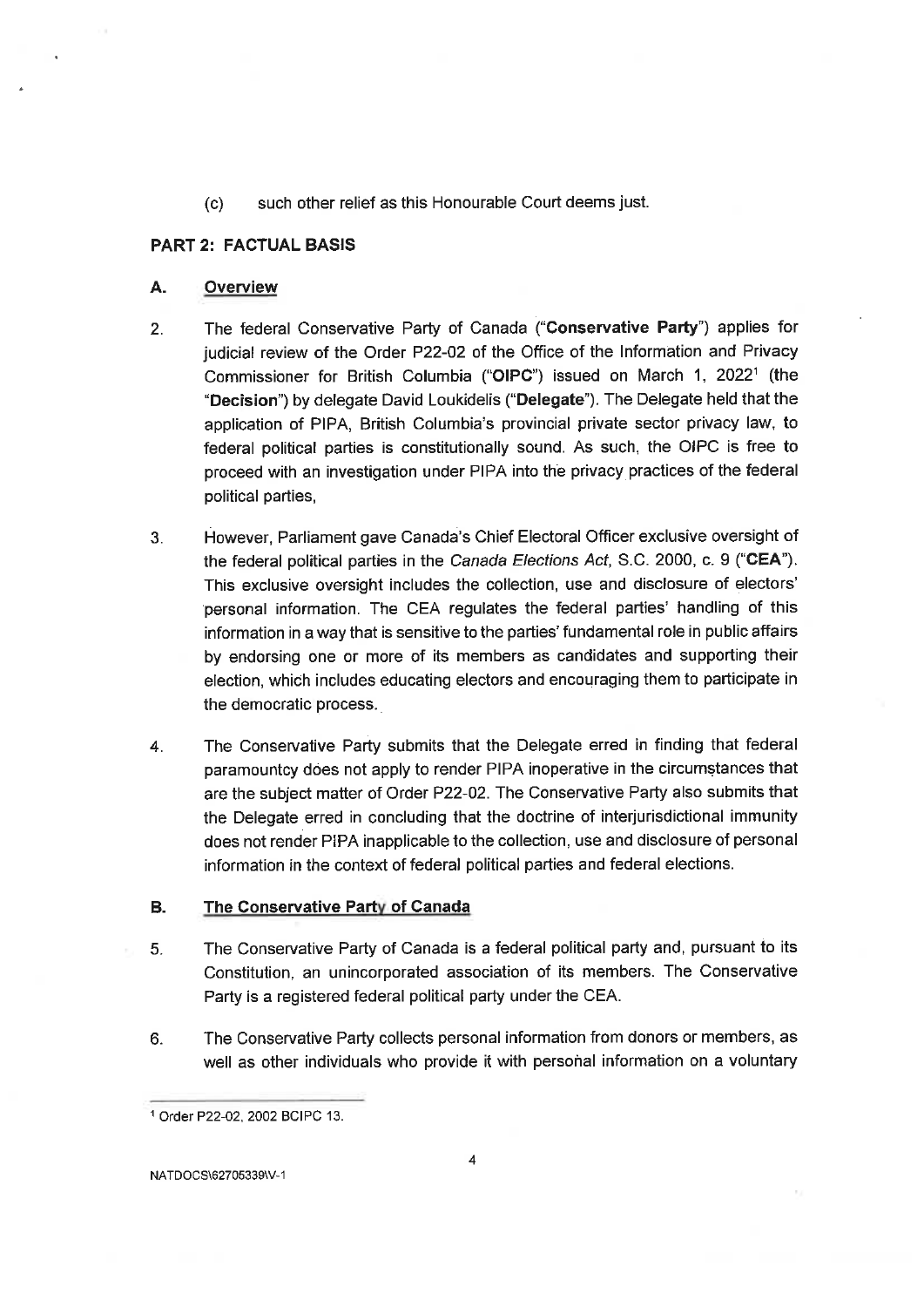basis. It uses this information primarily to communicate with Canadians in respect of the public affairs of Canada. The Conservative Party also draws upon the list of electors, based on data from the National Register of Electors, as a primary source of information. It uses this information for electoral purposes, communicating with electors, soliciting contributions and recruiting party members as authorized by the CEA.

- The Conservative Party has a formal Privacy Policy that governs the collection,  $7_{-}$ use and disclosure of personal information. The Privacy Policy has been approved by the Chief Electoral Officer as required under the CEA.
- The Conservative Party does not, without consent, use personal information for 8. any purpose other than described in its Privacy Policy, except where permitted or required by applicable legislation, for example, under the CEA. The Conservative Party does not sell, barter, trade, or lease its donor or supporter lists.
- As a federal political party, the Conservative Party shares personal information 9. with local riding associations, candidates, nomination contestants or leadership candidates for the purposes of communicating with those persons.

#### C. **The Complaint**

- On August 26, 2019 three individuals who are residents of British Columbia  $10.$ ("Complainants") sought access to their personal information held by Canada's six largest federal political parties: Conservative Party, the Liberal Party of Canada ("Liberal Party"), the New Democratic Party of Canada (the "NDP"), the Green Party of Canada ("Green Party"), the Bloc Quebecois and the People's Party of Canada. The Complainants purported to make this request pursuant to the access provisions in section 23(1) of PIPA. The Complainants also sought information on how the federal political parties used their personal information, and an account of to whom their personal information had been disclosed.
- Despite not being bound by PIPA, on September 30, 2019, the Conservative  $11.$ Party's Privacy Officer nonetheless sent separate letters to each of the Complainants, along with electronic copies of their own personal information. The letters informed each Complainant of the sources of their personal information in the Conservative Party's database and the Conservative Party's use and disclosure of their personal information in accordance with its Privacy Policy.
- On December 3, 2019, the Complainants wrote to the OIPC claiming that the  $12.$ parties' responses were inadequate and they had not satisfied the obligations

NATDOCS\62705339\V-1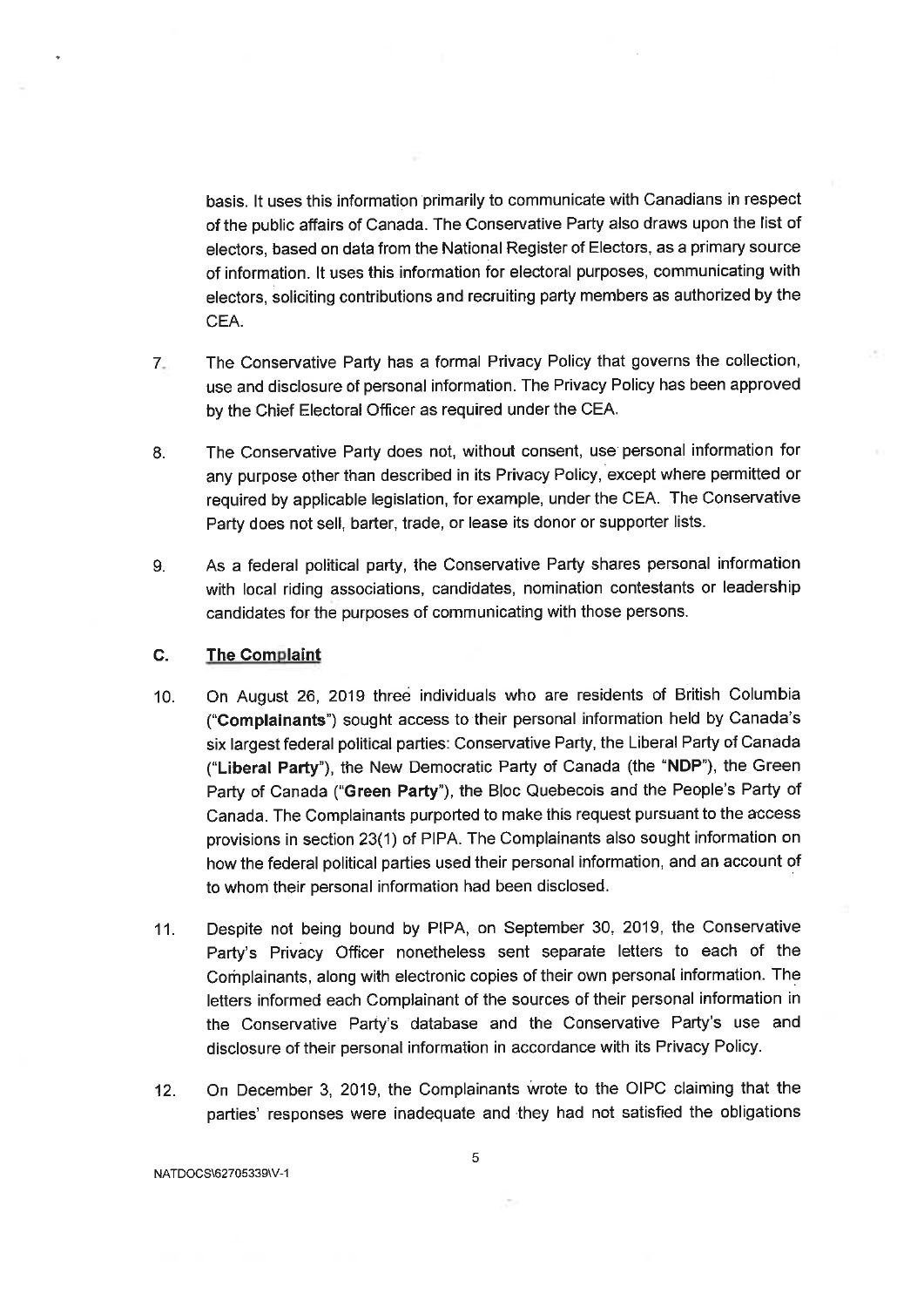allegedly owed by the federal political parties under section 23(1) of PIPA. Despite not supporting these claims with any evidence or detail, the Complainants nonetheless asked the OIPC to investigate the privacy protection policies and practices of the parties.

- The OIPC informed the Conservative Party on March 3, 2020, that the OIPC had  $13.$ received a complaint (from the Complainants) against the Conservative Party for: (i) failing to provide a proper explanation for how personal information was used or to whom it was disclosed (PIPA, section 23); and (ii) failing to provide an accurate and complete response to a request for personal information (PIPA, section 28). The OIPC opened file No. P19-82122 and assigned investigator Shannon Hodge to the file.
- On May 6, 2020, Shannon Hodge, investigator of the OIPC, advised in an email to  $14.$ the Conservative Party that file No. P-19-82122 would proceed to inquiry, during which the OIPC would "consider whether the Conservative Party of Canada is complying with its obligations under the Personal Information Protection Act (PIPA)." No mention of the jurisdiction of the PIPA was mentioned; the OIPC simply assumed PIPA applied.

#### D. **Notice of Hearing**

- On July 26, 2021, the OIPC issued a Notice of Hearing to the Conservative Party,  $15.$ Liberal Party, NDP and Green Party under Part 11 of PIPA. The Notice of Hearing appointed David Loukidelis, Q.C., a former Information and Privacy Commissioner for British Columbia, as the adjudicator (the "Delegate").
- The Notice of Hearing stated that the Delegate would "hold a hearing in writing, 16. and issue a decision, on the issue stated below... ." The issue was stated by the Delegate as being as follows:

With respect to each of the Liberal Party of Canada, the Conservative Party of Canada, the New Democratic Party of Canada and the Green Party of Canada, on the basis that each of them is an "organization" as defined in the Personal Information Protection Act (British Columbia) (PIPA), does PIPA apply to that political party's collection, use or disclosure of personal information, including through its registered agent appointed under the Canada Elections Act (Canada), through electoral district associations associated with it under the Canada Elections Act, or through other representatives of that political party?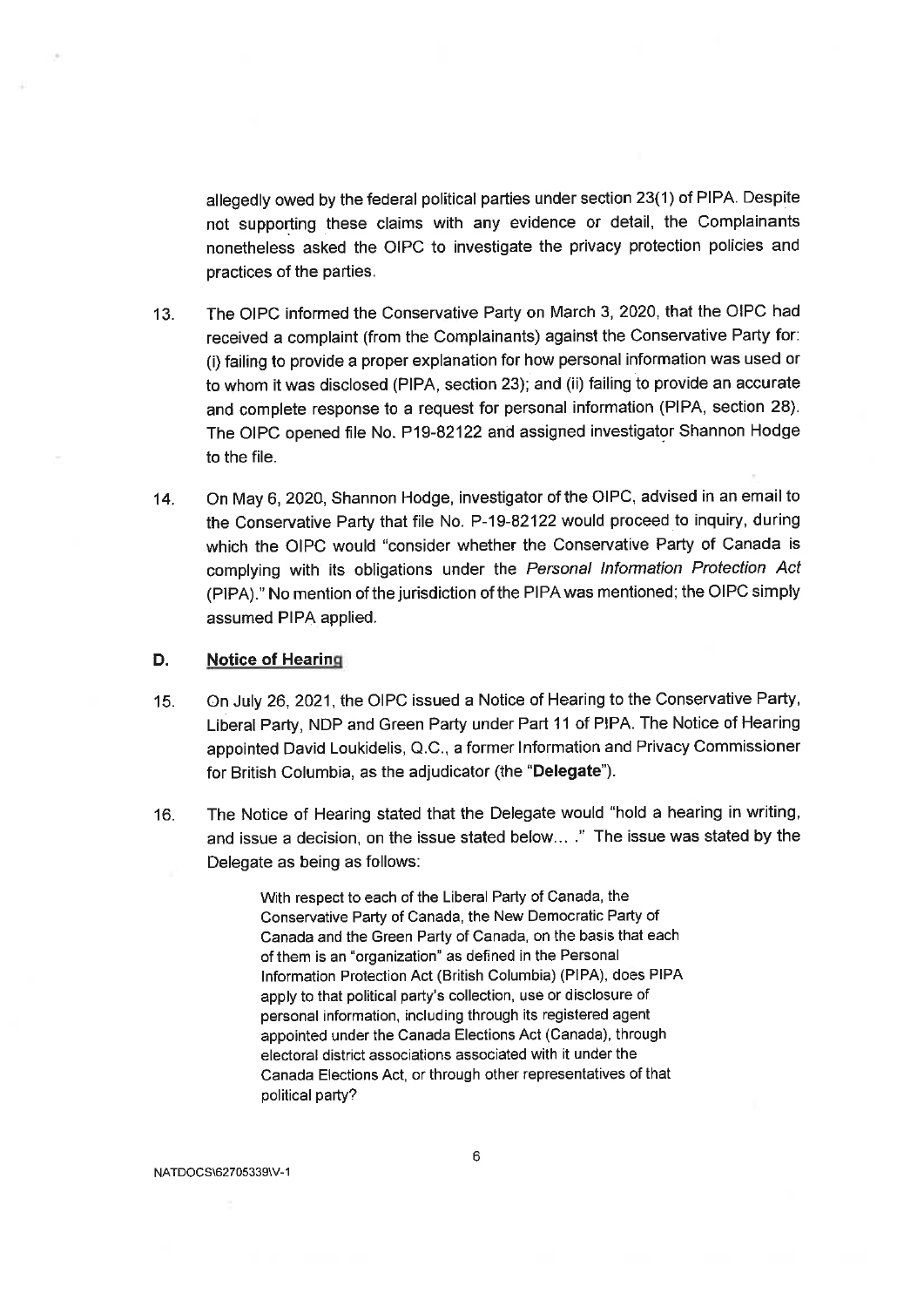- The OIPC did not invite the federal political parties to make submissions on  $17.$ whether it had jurisdiction over the federal political parties, and made no mention of the constitutional questions raised by the parties. Instead, it drafted a question that simply assumed that the federal political parties are "organizations" under PIPA.
- In the Notice of Hearing, the OIPC advised the parties, "Your opportunity to be 18. heard is governed by the deadlines and rules set out below." Despite the fact that the federal political parties had not yet been given an opportunity to file evidence with respect to the issue set out by the OIPC, the Notice of Hearing attached a "statement of facts" "drawn from the OIPC investigation files ... or publicly available sources." The statement of facts focused on the complaints of the Complainants and connections between the federal political parties and British Columbia. The Notice of Hearing provided a deadline for "comments" on the OIPC's statement of facts, but also stated that the OIPC's statement of facts set out in the Notice of Hearing "forms the factual basis for the hearing." The purpose of the hearing was described as being that it is "desirable to resolve the following issue in relation to each of those parties, on the basis of the statement of facts below."
- The OIPC directed the federal political parties to provide "comments on the above"  $19.$ statement of facts" by August 10, 2021, "submissions on the above issue" by September 8, 2021, and reply submissions by September 15, 2021.
- The Conservative Party, in a letter to the OIPC dated August 10, 2021, asserted 20. that the OIPC lacked jurisdiction to conduct an inquiry into the Conservative Party's activities under PIPA. Notwithstanding its position, the Conservative Party proposed amending the issue to be decided as follows (underlined portions show proposed additions; portions struck through show proposed deletions):

With respect to each of the federal political parties, on the basis that each of them is an "organization" as defined in the Personal Information Protection Act (British Columbia) (PIPA) and in the **Personal Information Protection and Electronic Documents Act** (PIPEDA), does PIPA apply to that political party's collection, use or disclosure of personal information or is it ousted by the operation of a comprehensive federal requlatory scheme applicable to the activities of political parties which includes PIPEDA, the Canada Elections Act (Canada), and other legislation? including through its registered agent appointed under the Canada Elections Act (Canada), through electoral district associations associated with it under the Canada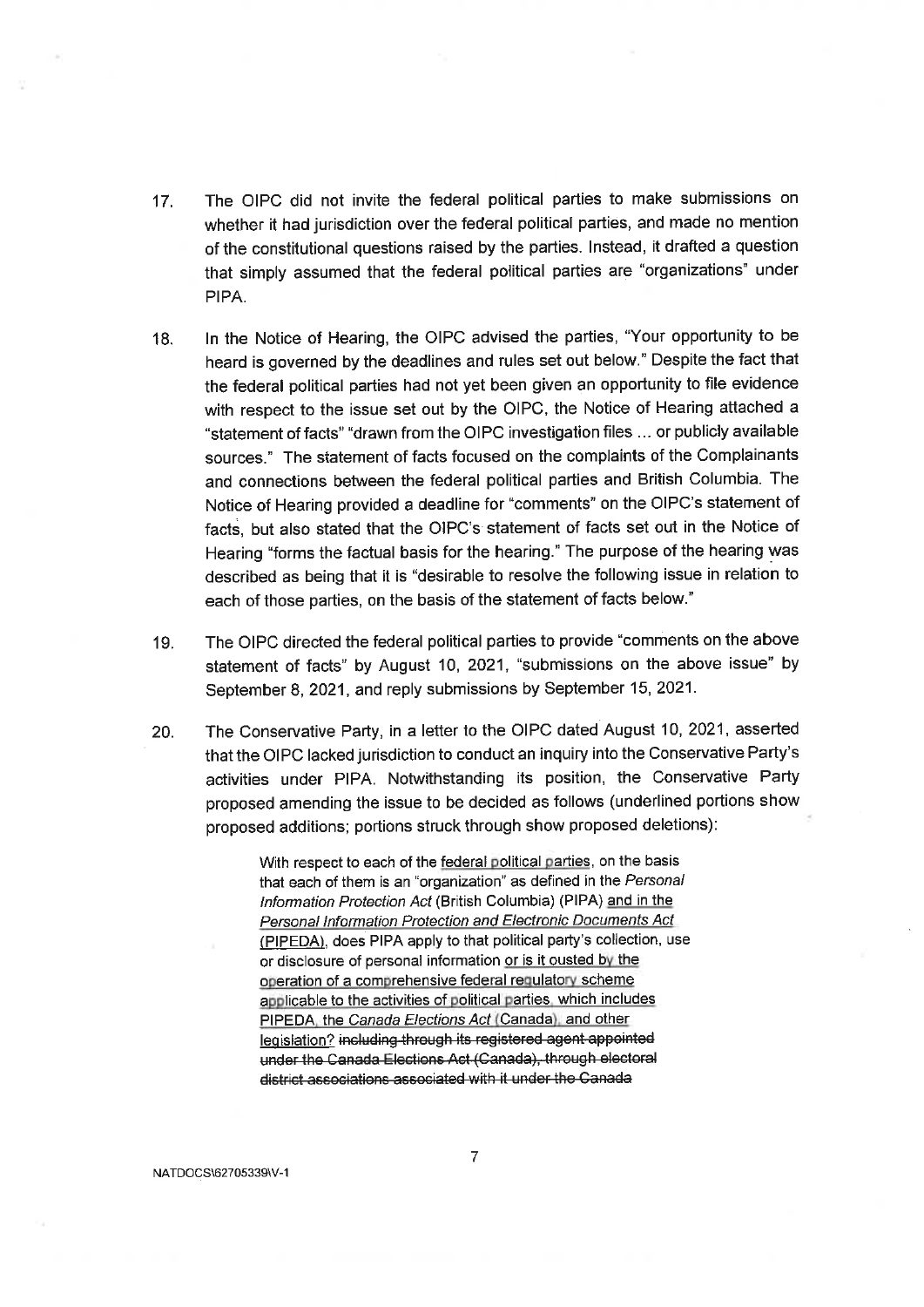Elections Act, or through other representatives of that political party?

- Further, the Conservative Party proposed amendments to the statement of facts  $21.$ to reflect additional facts regarding the issue to be decided that had been omitted by the OIPC.
- On August 16, 2021, in response to the Complainant's reply to the federal political  $22.$ parties' submissions on the Notice of Hearing, the Conservative Party wrote to the OIPC reiterating its request that the OIPC amending the issue to be decided as proposed in its letter of August 10, 2021. The Conservative Party also reiterated its position that the OIPC lacked jurisdiction to proceed with its inquiry.
- 23. On August 17, 2021, the Delegate declined to amend the stated facts, but indicated the parties could establish, through evidence, additional facts. The Delegate would not amend the stated issue, nor would he invite submissions on it. He concluded: "The issue remains as stated in the hearing notice." He also refused to accept any of the process-related suggestions of any of the federal political parties. This decision made no reference to the fact that two days earlier, on August 15, a federal election had been called for September 30, 2021.
- On August 31, 2021, the Conservative Party (along with the other federal political 24. parties) asked the OIPC to extend the hearing schedule because of the federal election. The Delegate responded the same day, stating he would extend the deadline for initial submissions to October 29, 2021, and reply submissions to November 12, 2021.
- The Conservative Party filed its submissions on October 29, 2021. The 25. Conservative Party also served a Notice of Constitutional Question on the Attorney General of British Columbia ("AGBC") and the Attorney General of Canada ("AGC"). The AGBC decided to participate, requesting until November 12, 2021, to provide its initial submissions. The Delegate agreed and extended the date for reply to November 26, 2021.
- The Conservative Party submitted its reply submissions on November 26, 2021. 26.

#### E. **OIPC Decision**

The Conservative Party accepts, reiterates, and relies on the summary of the  $27 -$ Decision and the Delegate's key findings, found at paragraphs 28 to 32 of the Liberal Party's petition.

NATDOCS\62705339\V-1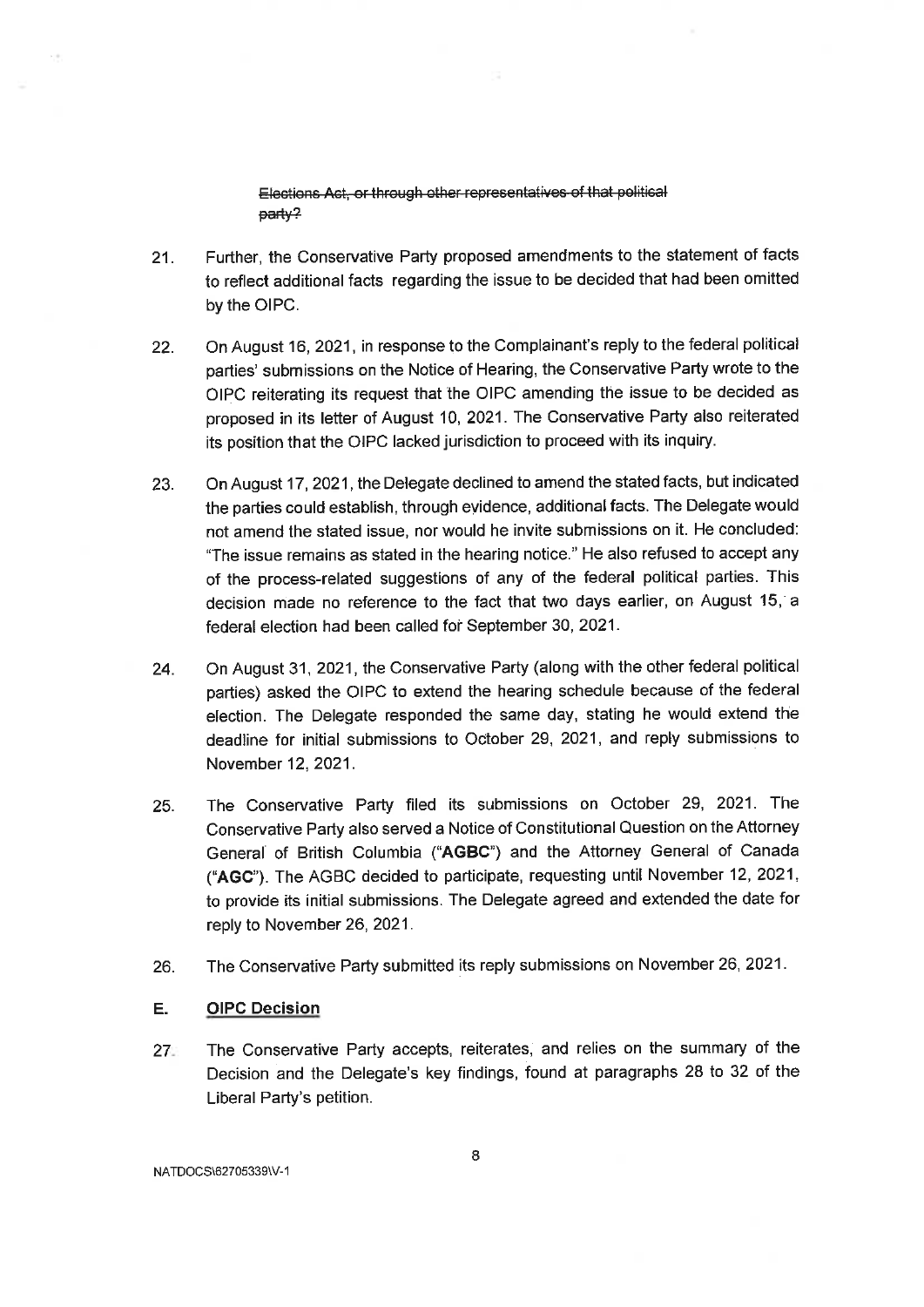#### **Parliament's Exclusive Authority over Federal Elections** F.

- The Conservative Party accepts, reiterates, and relies on the summary of the 28. Canada Elections Act, privacy requirements of political parties and application of general privacy legislation to federal political parties at paragraphs 33 to 60 of the Liberal Party's petition.
- Further, the Conservative Party provides the following context regarding the 29. passage of the Elections Modernization Act ("EMA") in 2018, which among other things, amended the CEA to require federal political parties to: (a) develop privacy policies to protect personal information, (b) submit those privacy policies to Elections Canada, and (c) publish those privacy policies online.<sup>2</sup>
- The EMA was tabled (as Bill C-76) on April 30, 2018 and the House of Commons 30. Committee on Access to Information, Privacy, and Ethics ("ETHI") held 18 public meetings, submitted 2 reports to Parliament and heard from 47 witnesses, including academics, cybersecurity experts, privacy experts, and British Columbia's Information and Privacy Commissioner, who in his evidence, stated his Office's support for federal regulation of federal political parties, in part by "... Parliament providing greater powers to the Office of the Privacy Commissioner of Canada."3 In discussing where the power to regulate political parties' collection and use of personal information, he stated that "... it's for legislators to determine where that oversight power would be in Canada", and that "an appropriate place, an appropriate piece of legislation, where privacy and data protection as it applies to political parties...perhaps it's not PIPEDA, I don't know, and again, that's for legislators to determine."4
- The Chief Electoral Officer of Canada in his evidence before the Committee<sup>5</sup> said  $31.$ that "the ability of political parties to obtain the information they need to contact

information and Privacy Commissioner for British Columbia), at 0910. Available at <

https://www.ourcommons.ca/DocumentViewer/en/42-1/ETHI/meeting-106/evidence >

124/evidence >

<sup>&</sup>lt;sup>2</sup> CEA s. 385(2),(4).

<sup>&</sup>lt;sup>3</sup> ETHI, Evidence, 1st Session, 42nd Parliament, 10 May 2018, 1135 (Michael McEvoy, Commissioner, Office of the

<sup>&</sup>lt;sup>4</sup> ETHI, Evidence, 1st Session, 42nd Parliament, 10 May 2018, 1135 (Michael McEvoy, Commissioner, Office of the

information and Privacy Commissioner for British Columbia), at 1920.

<sup>&</sup>lt;sup>5</sup> ETHI, Evidence, 1st Session, 42nd Parliament, 1 November 2018, 1135 (Stéphane Perrault, Chief Electoral

Officer, Elections Canada). Available at < https://www.ourcommons.ca/DocumentViewer/en/42-1/ETHI/meeting-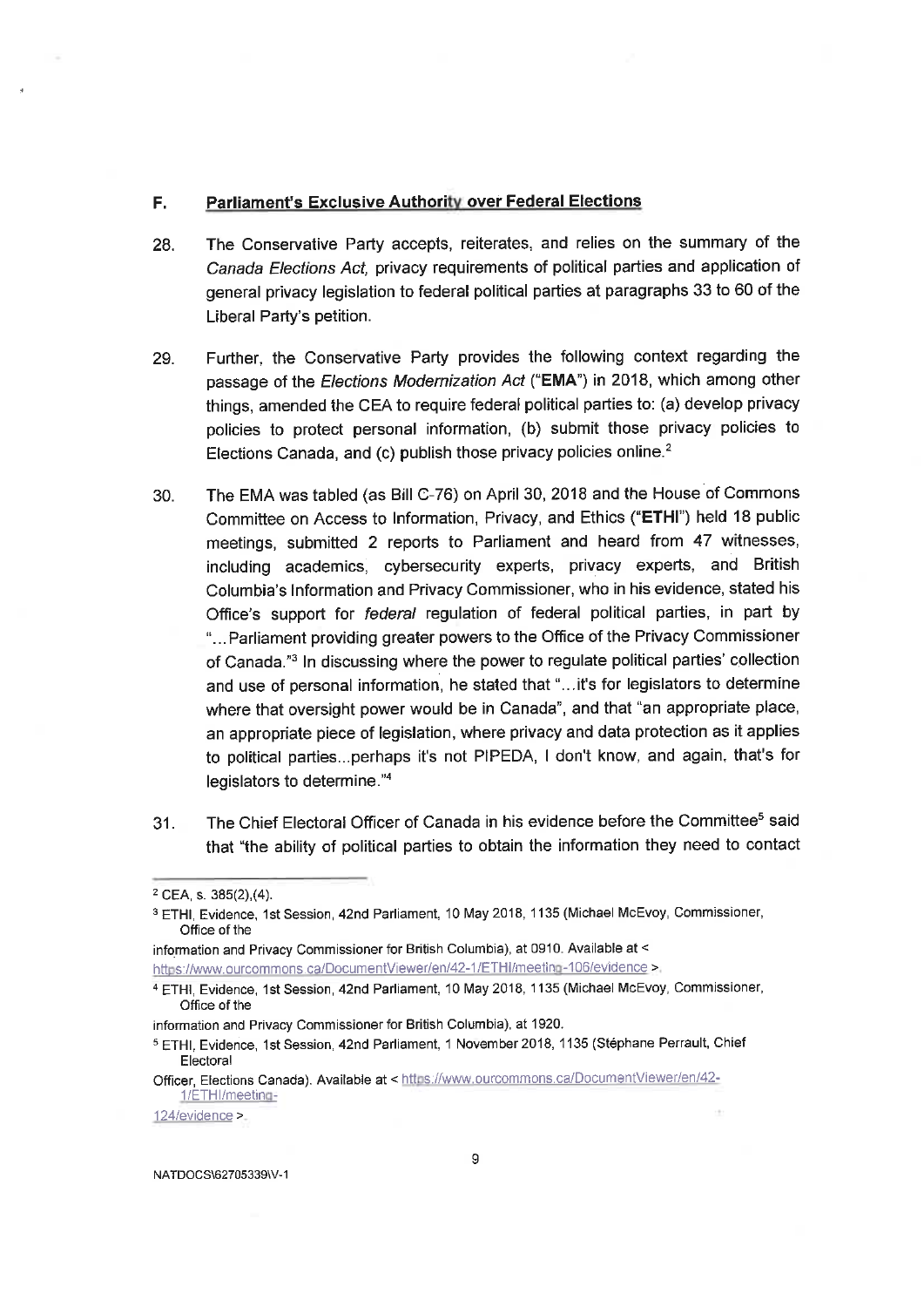voters is a fundamental part of our electoral system" and in recognition of that, argued that the privacy principles should "be adapted to the unique role that political parties play". He was of the view that the federal Privacy Commissioner was the right person to carry out this oversight.<sup>6</sup>

- One of the many recommendations made by the Committee to Parliament was that 32. Parliament should enact or amend legislation to cover the personal information handling practices of federal political parties.
- Parliament responded to this recommendation by amending the CEA to include 33. provisions requiring federal political parties, as a condition of registration, to have policies for the protection of personal information and to publish these policies on their websites.<sup>7</sup> A registered party that fails to submit the policy is subject to deregistration.<sup>8</sup>
- The EMA's sponsor, the Honourable Scott Brison, had this to say at the second 34. reading of Bill C-76:

The changes we are proposing under the Elections Modernization Act will make the electoral process more accessible to all Canadians, will help modernize the administration and enforcement of election rules, will make the electoral process more secure and transparent, and will protect the integrity of the Canadian electoral system, while better protecting the personal information and privacy of Canadian citizens.<sup>9</sup>

#### **PART 3: LEGAL BASIS**

#### А. **Standard of Review**

35. There are two aspects to this petition, the first of which relates to the manner in which the hearing which is the subject matter of this petition was conducted by the

https://www.ourcommons.ca/DocumentViewer/en/42-1/house/sitting-296/hansard#10129415>

<sup>&</sup>lt;sup>6</sup> ETHI. Evidence. 1st Session, 42nd Parliament, 1 November 2018, 1135 (Stéphane Perrault, Chief Electoral Officer,

Elections Canada), at 1210.

<sup>&</sup>lt;sup>7</sup> EMA, s. 254, amending s.385 of the CEA.

<sup>&</sup>lt;sup>8</sup> EMA, s. 255, amending s. 385 of the CEA.

<sup>&</sup>lt;sup>9</sup> House of Commons Debates, 1st Session, 42 Parliament (Vol. 148, Number 296), May 10, 2018,. Available at <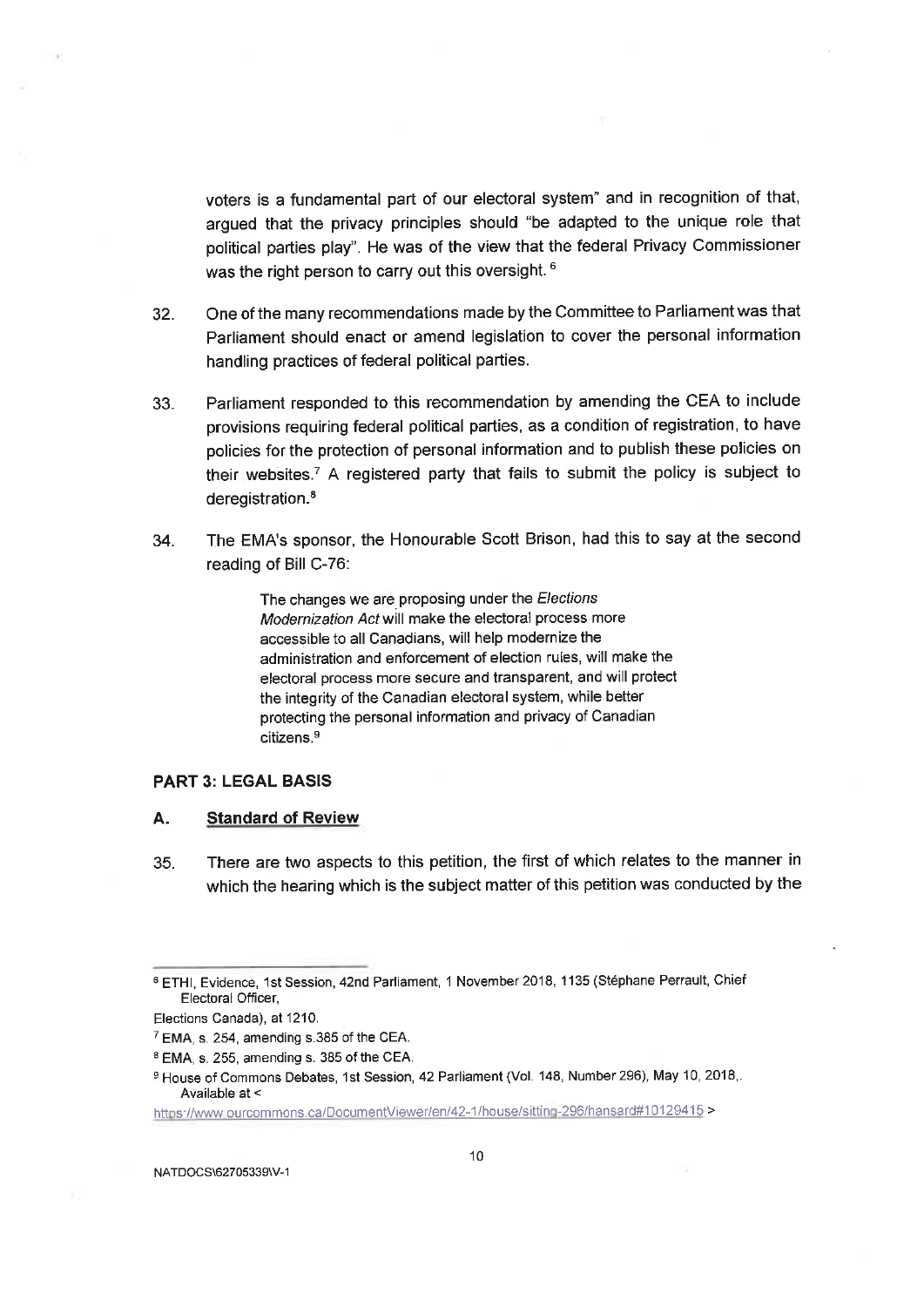Delegate, and the second of which relates to the determination of the substantive legal issues by the Delegate.

With respect to the hearing itself, the issue is whether it was procedurally unfair. 36. As for the substance of the hearing, since it concerned questions of constitutional law, the standard of review is correctness.<sup>10</sup>

#### **Procedural Fairness** B.

- The procedure employed by the Delegate was unfair to the federal political parties,  $37.$ including Conservative Party. Specifically, the manner in which the issue was framed by the Delegate, despite the concerns about it expressed by the political parties, created a reasonable apprehension that the issue had been predetermined in favour of a finding that PIPA applies to federal political parties.
- Further, the statement of facts, which was prepared by the Delegate before the 38. hearing, assumed that the OIPC has jurisdiction over federal political parties as "organizations" within the meaning of PIPA, instead of making this the threshold issue. As such, the statement of facts placed the political parties at a disadvantage in terms of the burden they bore in establishing facts that support the exclusive federal jurisdiction with respect to the matter in issue.
- In addition, despite the Liberal Party's request that the OIPC invite the Chief 39. Electoral Officer and the Privacy Commissioner of Canada to provide their views, the OIPC refused to invite their submissions. Furthermore, 18 of the 22 federal political parties did not have notice of the proceeding and had no opportunity to put forward their views and evidence.

#### C. **Legal Errors**

- The Delegate erred in concluding that the OIPC has the statutory and constitutional 40. authority under PIPA to regulate federal political parties, including the Conservative Party. More particularly, he erred:
	- in concluding that federal paramountcy does not apply in the circumstances  $(a)$ to render PIPA inoperative as it frustrates the purpose of the CEA to ensure that every eligible voter has an equal opportunity to participate in the federal election process; and

<sup>&</sup>lt;sup>10</sup> Canada (Citizenship and Immigration) v. Vavilov, 2019 SCC 65 ("Vavilov"), at para. 53.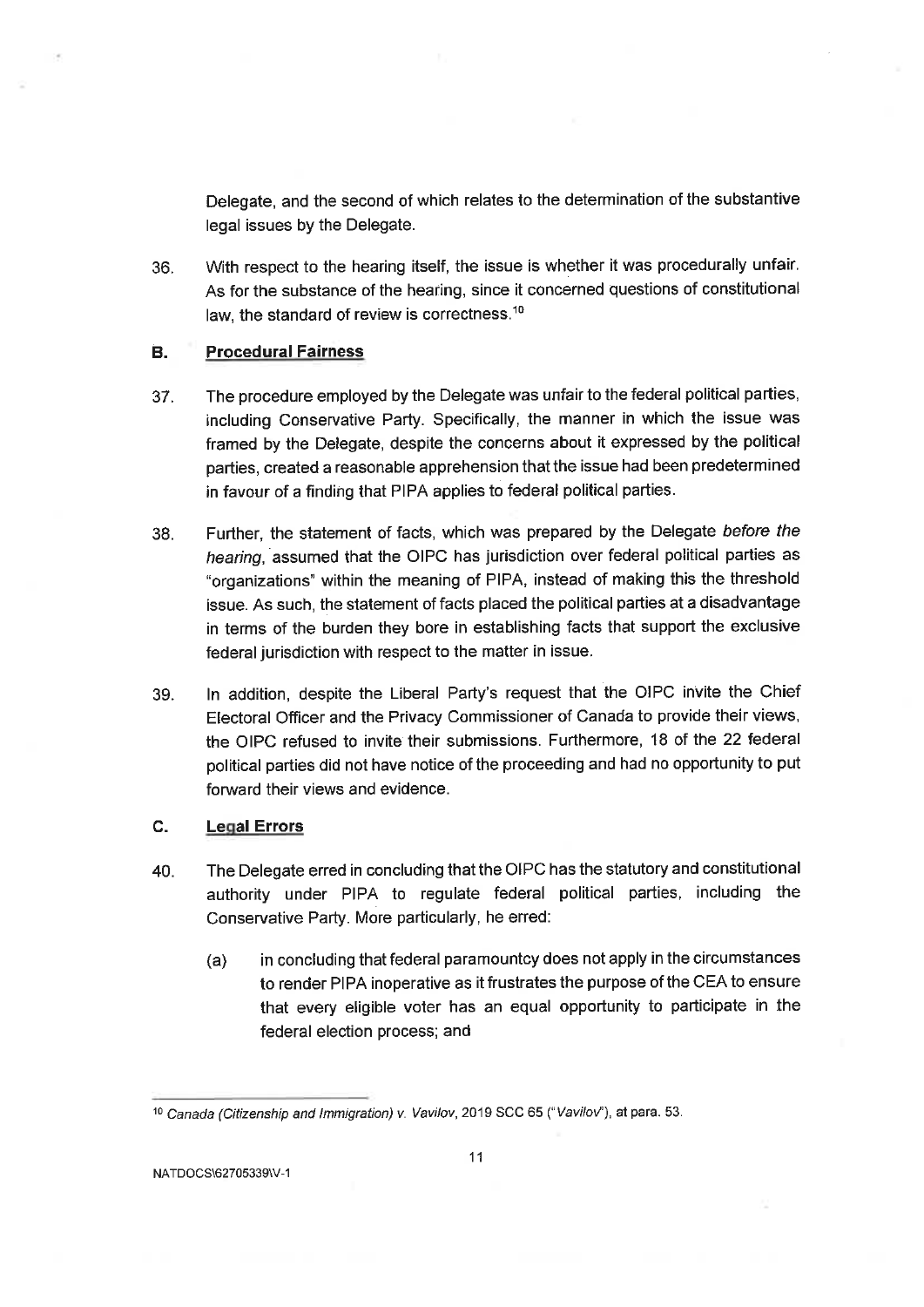- in concluding that the doctrine of interjurisdictional immunity does not  $(b)$ render PIPA inapplicable to the collection, use and disclosure of personal information in the context of federal political parties and federal elections, as the collection and use of voters' personal information by federal political parties lies at the core of federal jurisdiction over federal elections and PIPA impairs this core Parliamentary power over federal elections.
- The following outlines the conclusions that should have been made with respect 41. to the above issues.

#### (a) Paramountcy

- The essence of the paramountcy doctrine is that if two pieces of legislation meet, 42. requlate the same activities, and conflict, the federal legislation prevails and renders the provincial legislation inoperative.
- The ability of political parties to obtain the information they need to contact voters 43. is a fundamental part of the electoral system, and the CEA regulates the manner in which the personal information of electors is dealt with by establishing rules related to the lists of electors, the statements of electors who voted and the manner in which political parties are required to handle personal information of electors, including implementing privacy policies.
- The Conservative Party follows the processes set out by the CEA and complies 44. with its provisions. It uses the personal information which it thereby obtains to. communicate with voters about issues related to federal elections and the electoral process. The Delegate ignored, or gave insufficient weight, to evidence that the imposition of the requirements of PIPA on this process would operate to frustrate the federal purpose in this regard.
- Further, the effect of the Delegate's decision would be to create a patchwork of 45. situations across the country which would result in different privacy rules being applicable to different voters depending on the province or territory in which they live. That would be contrary to the intention of Parliament when it amended the CEA and thereby the purpose of the CEA as legislation with national scope.
- And, to the extent that PIPA would prohibit activities by political parties that CEA 46. permits, there is operational conflict between the two statutes with respect to which the CEA is paramount.

NATDOCS\62705339\V-1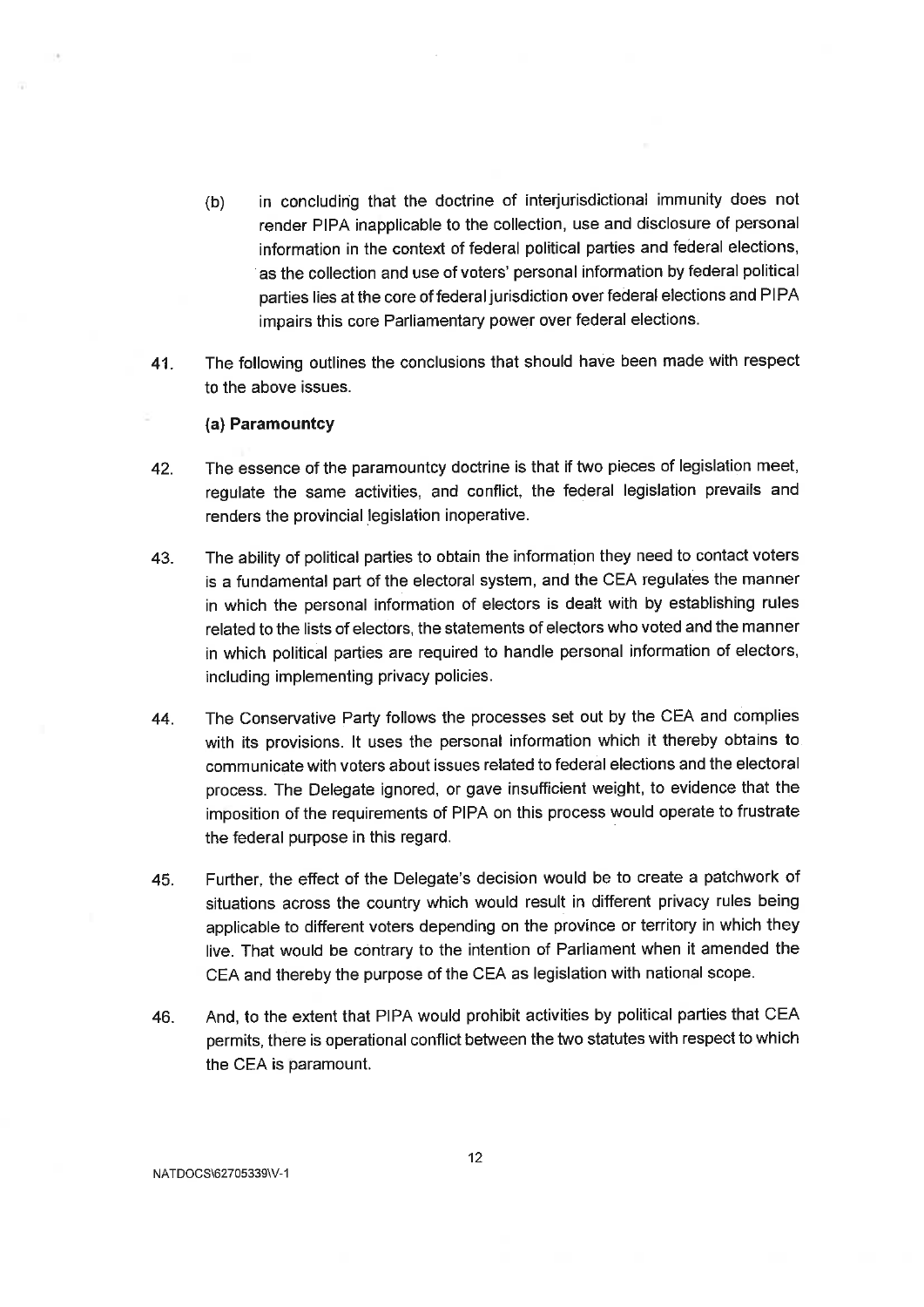Parliament has exclusive jurisdiction over federal elections, and consequently over 47. federal political parties. The Delegate ignored, or gave insufficient weight, to the evidence that the activity of a federal political party in collecting, using and disclosing personal information is integral to its proper functioning, which would be frustrated if PIPA applies. The CEA must therefore be viewed as being paramount to PIPA as, otherwise, the ability of federal political parties to use voter information would be undermined.

#### (b) Interjurisdictional Immunity

- The interjurisdictional immunity doctrine is not necessarily premised on a conflict 48. between legislation competently enacted by Parliament and a province. Rather, it is relevant where valid legislation of general application embraces a thing, person or undertaking specifically within the jurisdiction of the other order of government. It therefore applies where an otherwise valid law impairs the core or vital aspect of a subject matter within the exclusive jurisdiction of the other level of government.<sup>11</sup>
- This doctrine precludes the application of PIPA to the collection, use and 49. disclosure of personal information by federal political parties, as applying PIPA would significantly impair the exclusive federal power over federal political parties under the CEA.
- 50. While courts have recognized that a broad application of this doctrine may create practical problems when applied to more nebulous federal "activities" (versus more definite work, undertakings or persons),<sup>12</sup> this issue does not arise here. The scope of the immunity is already defined: the collection, use and disclosure of personal information by federal political parties.
- More particularly, despite the Delegate's finding to the contrary, the evidence  $51.$ showed that it would negatively impact the ability of federal political parties to communicate with voters to inform and influence their vote and otherwise effectively campaign. This impairment goes to the core of Parliament's power over federal elections, and therefore PIPA is inapplicable as it relates to federal political parties.

<sup>&</sup>lt;sup>11</sup> Canadian National Railway and British Columbia (Delegate of the Director, Environmental Management Act), Re, 2020 CarswellBC 1398 (B.C. Environmental Appeal Board); Quebec (Attorney General) v. Canadian Owners and Pilots Association, 2010 SCC 39.

<sup>&</sup>lt;sup>12</sup> Decision at para. 197, citing Canadian Western Bank v. Alberta, 2007 SCC 22, at para. 42.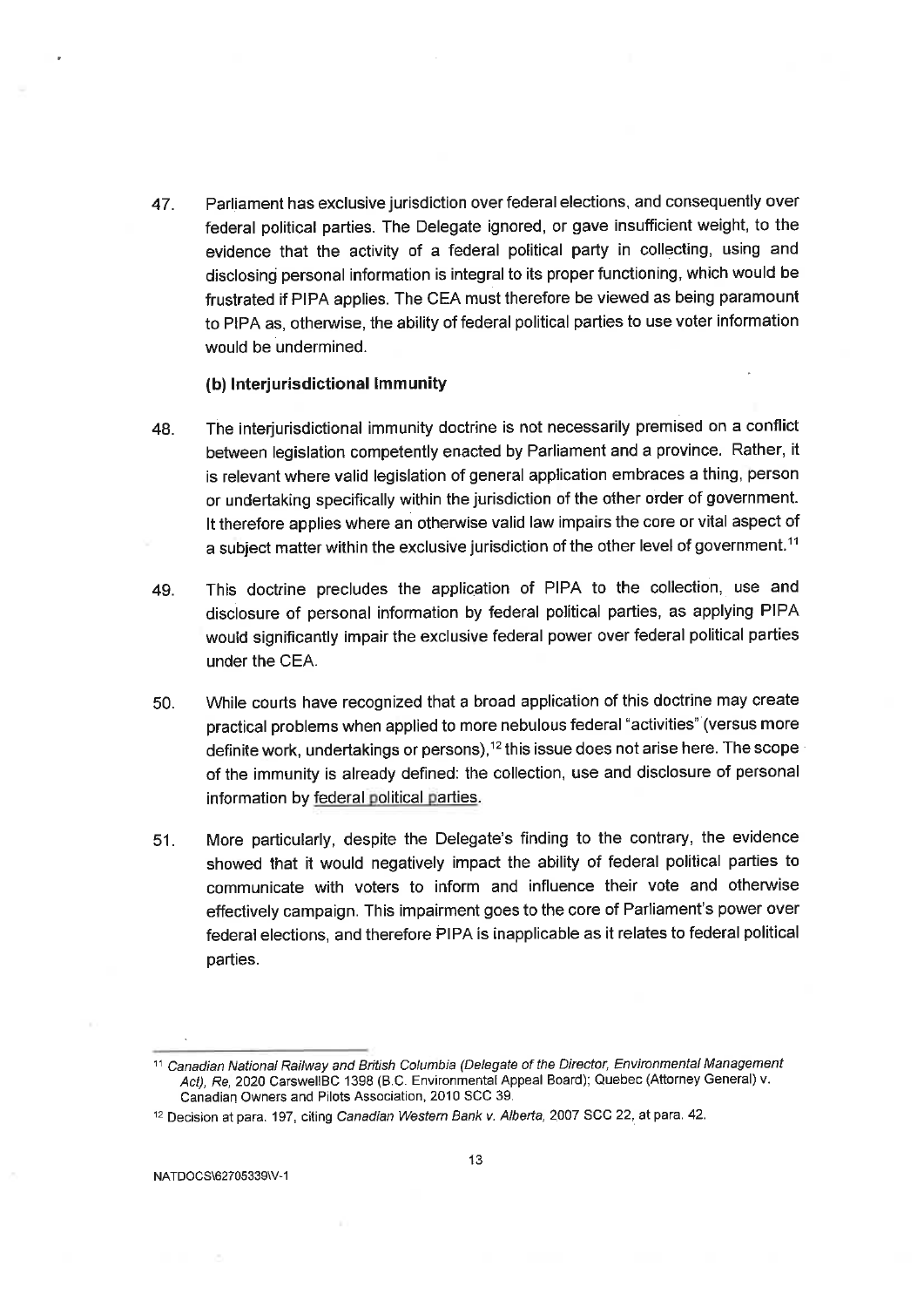#### D. **Remedies**

- The court has the power to grant a declaration in relation to the exercise, refusal 52. to exercise, or proposed or purported exercise, of a statutory power.<sup>13</sup> When applying the correctness standard, the reviewing court may substitute its own view for that of the administrative decisionmaker. The reviewing court is ultimately empowered to come to its own conclusions on the question.<sup>14</sup> Questions regarding the division of powers between Parliament and the provinces is a matter that requires a final and determinate answer from the courts.<sup>15</sup>
- The Conservative Party asks this Court to quash the Decision and issue a 53. declaration that PIPA does not apply to the Conservative Party and all other federal political parties and that the OIPC does not have jurisdiction over the Conservative Party and all other federal political parties.

#### **PART 4: MATERIALS TO BE RELIED UPON**

- Affidavit #1 of Jessica Cardill made October 28, 2021.  $\overline{1}$ .
- Affidavit #1 of Andrew Clement made October 28, 2021.  $2.$
- Affidavit #1 of Trevor Bailey made October 29, 2021. 3.
- Affidavit #1 of Jesse Strean Calvert made October 29, 2021. 4.
- Submissions of the Conservative Party dated October 29, 2022.  $5.$
- Reply Submissions of the Conservative Party dated November 26, 2022. 6.
- The entire record of the proceeding before OIPC.  $7.$
- Affidavit #2 of Sarah Howes sworn April 42 22, 2022. 8.
- Petition of the Liberal Party bearing file number S-223033. 9.
- Such further and other materials as the Petitioners may advise and this  $10.$ Honourable Court may allow.

<sup>&</sup>lt;sup>13</sup> Judicial Review Procedure Act, RSBC 1996, c 241, s. 2(2).

<sup>&</sup>lt;sup>14</sup> Vavilov at para 54, citing Dunsmuir v. New Brunswick, 2008 SCC 9 ("Dunsmuir") at para. 50.

<sup>&</sup>lt;sup>15</sup> Vavilov at para. 55, citing Dunsmuir at para 58.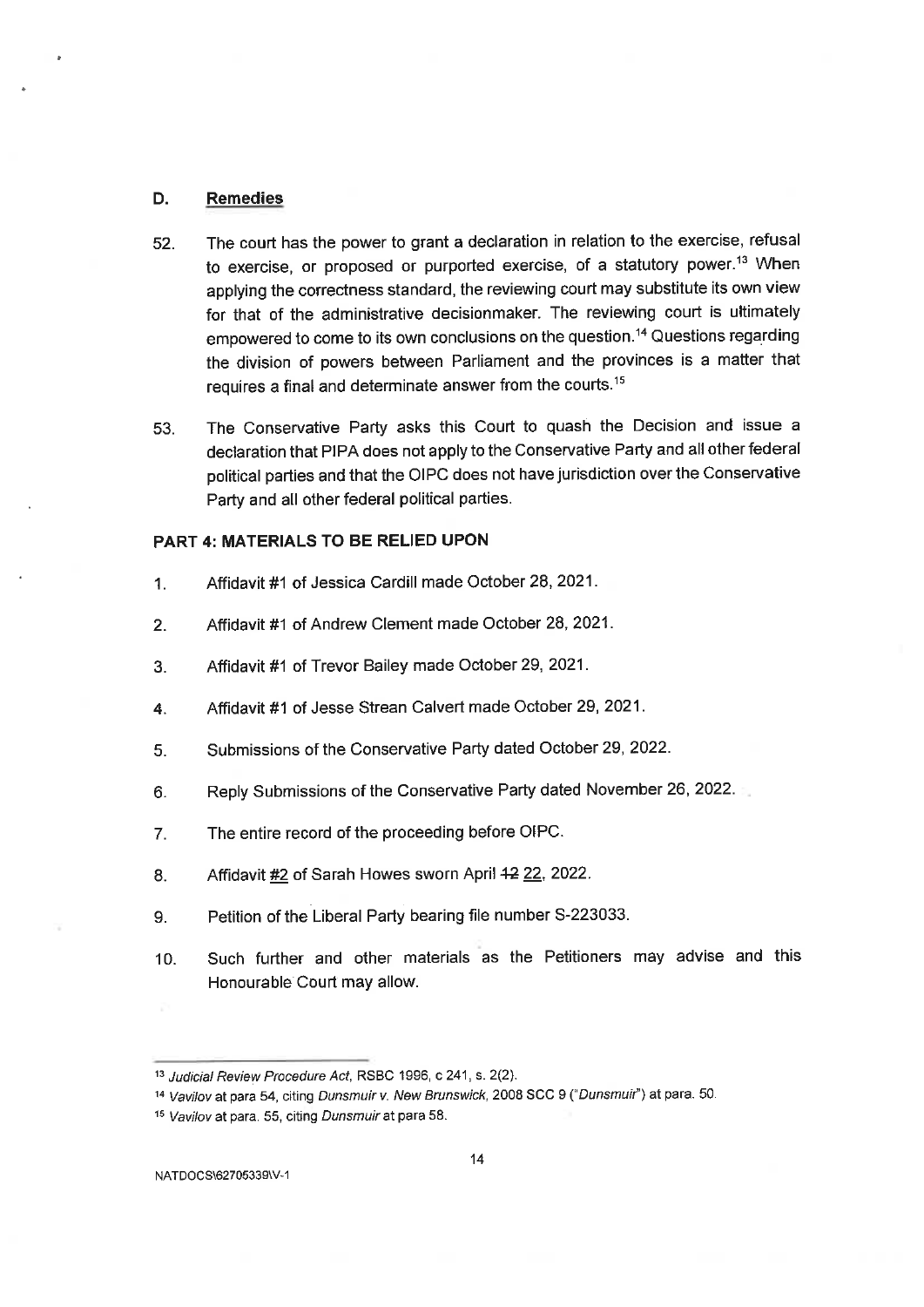The Petitioner estimates that the hearing of the Petition will take two days.

Date: 22/04/2022

Signature of Arthur Hamilton/ Kirsten Thompson

Lawyers for the Petitioners The Conservative Party of Canada

|       | To be completed by the court only:                                    |
|-------|-----------------------------------------------------------------------|
|       | Order made                                                            |
|       | οf<br>in the terms requested in paragraphs<br>Part 1 of this Petition |
|       | with the following variations and additional terms:                   |
|       |                                                                       |
|       |                                                                       |
|       |                                                                       |
|       |                                                                       |
|       |                                                                       |
| Date: | Signature of Judge Master                                             |

NATDOCS\62705339\V-1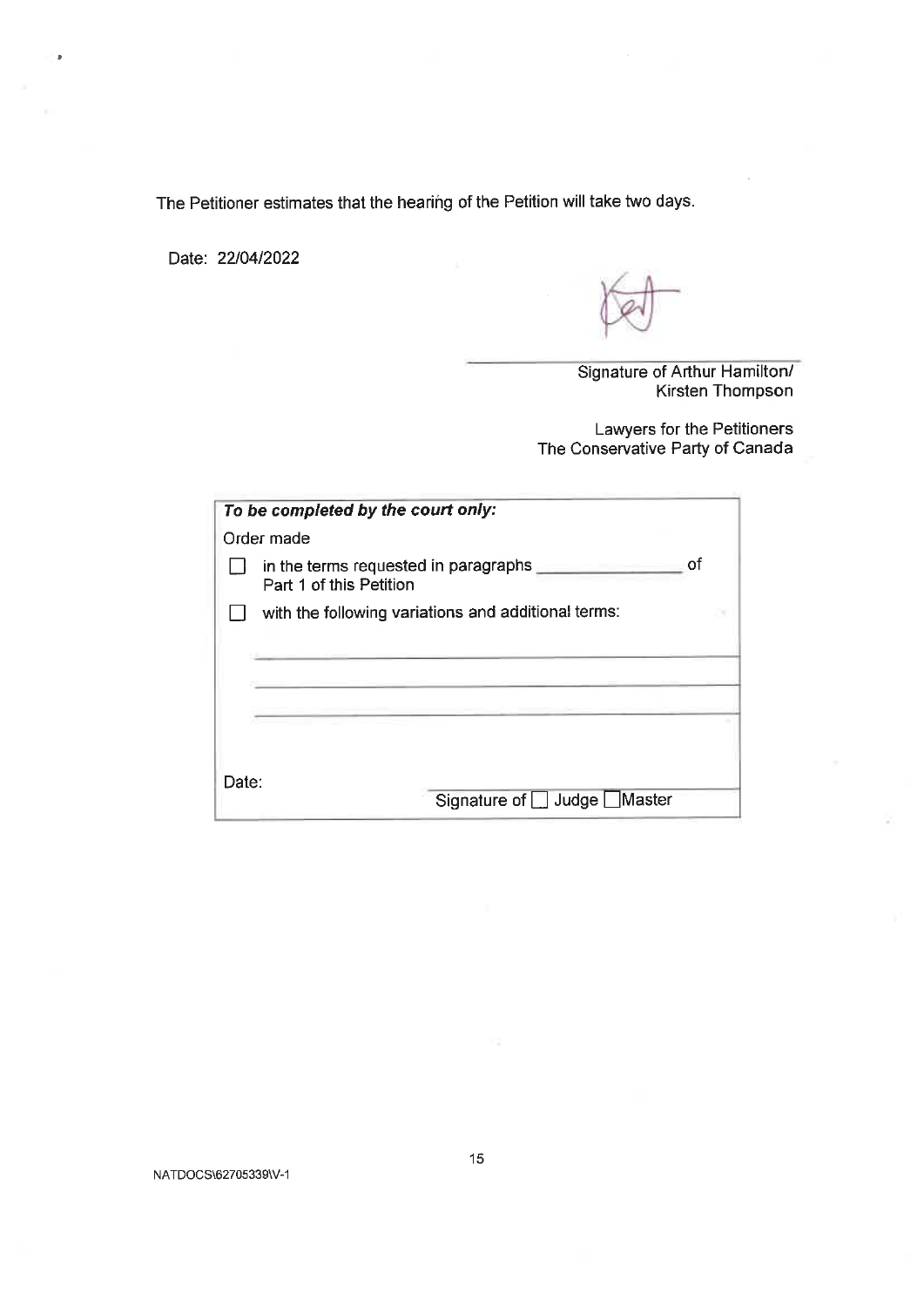SUPREME COURT <sup>O</sup>F BRITISH COLUMBIA <sup>V</sup>ANCOUVER REGISTRY

No.  $5-223033$ Vancouver Registry

## <sup>A</sup>PR 1.1 2022

IN THE SUPREME COURT OF BRITISH COLUMBIA Aatter of the Judicial Review Procedure Act R.S.B.C. 1996, c. 241

**BETWEEN** 

#### THE LIBERAL PARTY OF CANADA

PETITIONER

AND

#### THE COMPLAINANTS

#### RESPONDENTS

PETITION TO THE COURT

#### ON NOTICE TO:

#### Office of the information and Privacy Commissioner for British Columbia

PO Box 9038 Stn. Prov. Govt. Victoria, BC V8W 9A4 <sup>A</sup>ttn: Michael McEvoy, Information and <sup>P</sup>rivacy Commissioner for BC

#### <sup>N</sup>ew Democratic Party of Canada

c/o Allevato Quail & Roy 1943 East Hastings Street Vancouver, BC V5L 1T5 Attn: Carmela Allevato

#### <sup>A</sup>ttorney General of Canada

<sup>B</sup>ritish Columbia Regional Office <sup>D</sup>epartment of Justice Canada 900-840 Howe Street Vancouver, BC V6Z 289

#### Conservative Party of Canada

c/o Dentons Canada LLP 77 King Street West, Suite 400 Toronto, ON M5K 0A1 Attn: Arthur Hamilton, Kirsten Thompson

Green Party of Canada

116 Albert Street, Suite 812 Ottawa, ON K1P 5G3

<sup>A</sup>ttorney General of British Columbia <sup>L</sup>egal Services Branch 3rd Floor - 1001 Douglas Street Victoria, BC Attn: Trevor Bant

This proceeding is brought for the relief set out in Part 1 below by,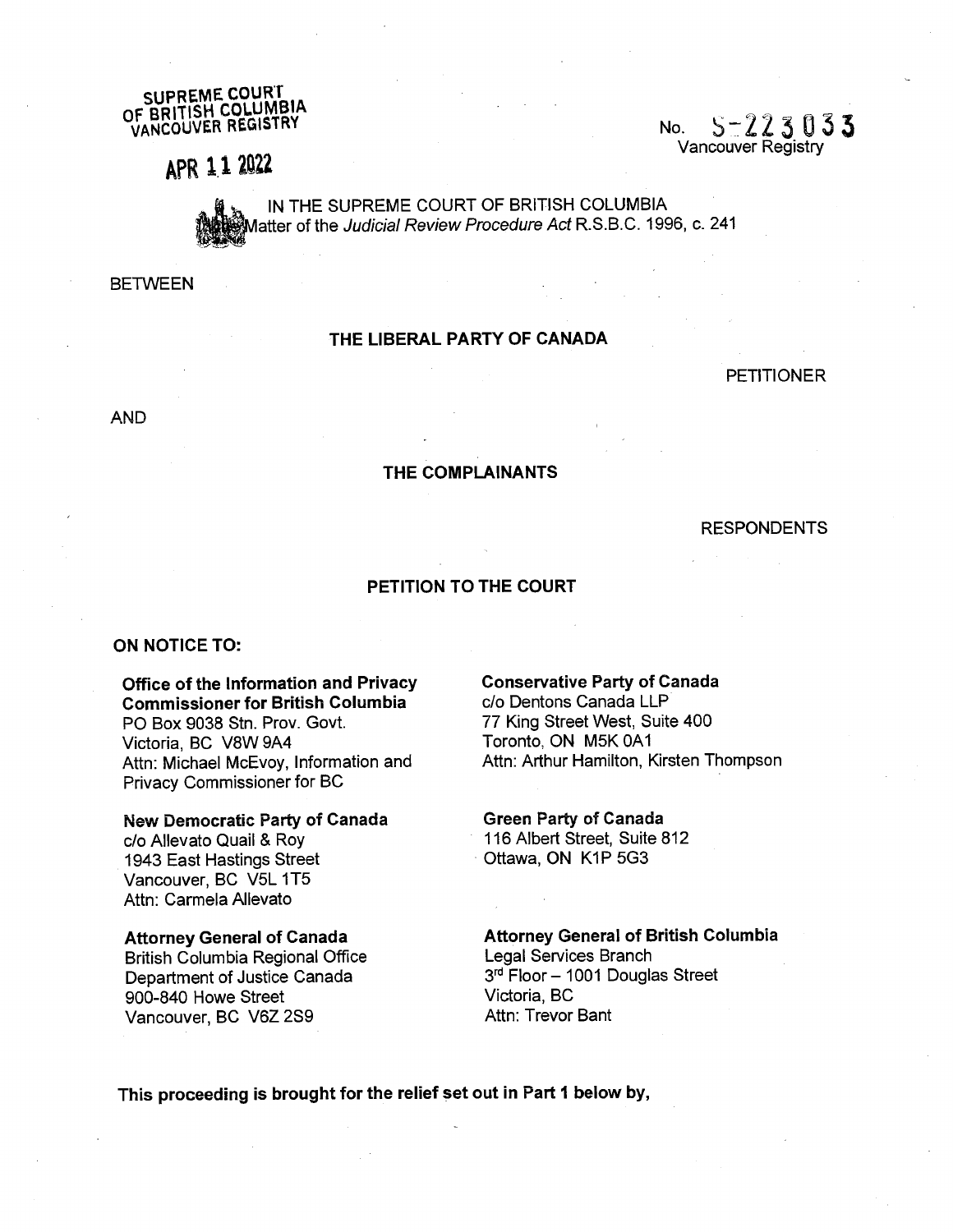<sup>T</sup>he Liberal Party of Canada (the Petitioner)

<sup>I</sup>f you intend to respond to this petition, you or your lawyer must

- (a) file a Response to Petition in Form 67 in the above-named Registry of this Court <sup>w</sup>ithin the time for Response to Petition described below, and
- (b) serve on the Petitioner(s)
	- (1) 2 copies of the filed Response to Petition, and
	- (ii) 2 copies of each filed Affidavit on which you intend to rely at the hearing

#### <sup>O</sup>rders, including orders granting the relief claimed, may be made against you, without any <sup>f</sup>urther notice to you, if you fail to file the Response to Petition within the time for response.

#### <sup>T</sup>ime for Response To Petition

A Response to Petition must be filed and served on the Petitioner(s),

- (a) if you were served with the Petition anywhere in Canada, within 21 days after that <sup>s</sup>ervice,
- (b) if you were served with the Petition anywhere in the United States of America, <sup>w</sup>ithin 35 days after that service,
- (c) if you were served with the petition anywhere else, within 49 days after that <sup>s</sup>ervice, or
- (d) if the time for response has been set by order of the court, within that time.

| (1) | The address of the registry is: 800 Smithe Street, Vancouver, BC                                                                                                                                                                                                         |
|-----|--------------------------------------------------------------------------------------------------------------------------------------------------------------------------------------------------------------------------------------------------------------------------|
| (2) | The ADDRESS FOR SERVICE of the Petitioner is:<br>Blake, Cassels & Graydon LLP<br>Barristers & Solicitors<br>Suite 2600, Three Bentall Centre<br>595 Burrard Street, PO Box 49314<br>Vancouver, BC V7X 1L3<br>Attention: Catherine Beagan Flood / Wendy Mee / Jenna Green |
|     | Fax number address for service (if any) of the Petitioner:<br>N/A                                                                                                                                                                                                        |
|     | E-mail address for service of the Petitioner:<br>Vancouver.service@blakes.com<br>cathy.beaganflood@blakes.com<br>wendy.mee@blakes.com<br>jenna.green@blakes.com                                                                                                          |
| (3) | The name and office address of the Petitioner's lawyer is:                                                                                                                                                                                                               |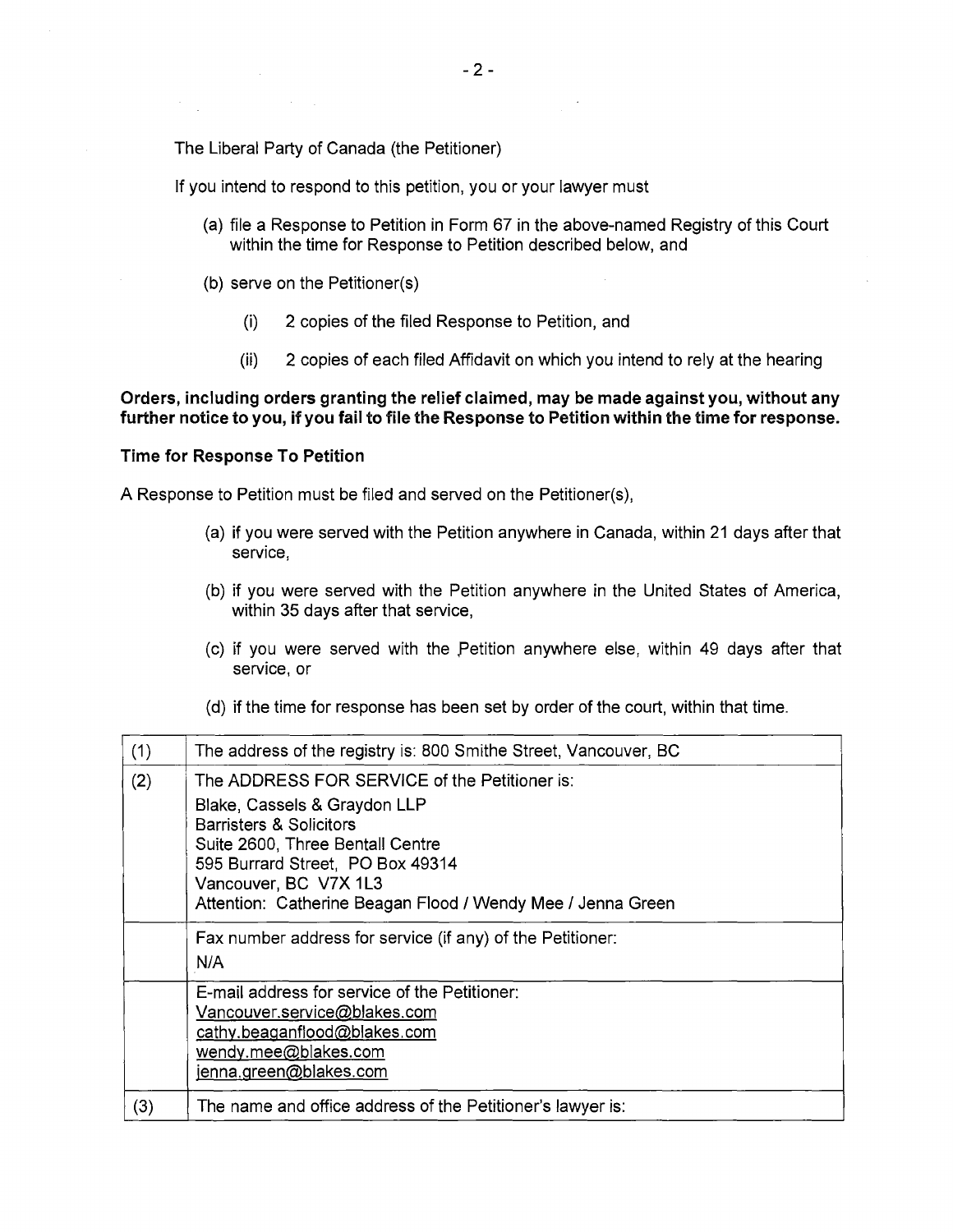| Blake, Cassels & Graydon LLP                                |
|-------------------------------------------------------------|
| <b>Barristers &amp; Solicitors</b>                          |
| Suite 2600, Three Bentall Centre                            |
| 595 Burrard Street, PO Box 49314                            |
| Vancouver, BC V7X 1L3                                       |
| Attention: Catherine Beagan Flood / Wendy Mee / Jenna Green |
|                                                             |

### CLAIM OF THE PETITIONER

### Part 1: ORDERS SOUGHT

- 1. The Petitioner applies for Orders:
	- (a) quashing or setting aside Order P22-02 of the Office of the Information and Privacy <sup>C</sup>ommissioner for British Columbia issued on March 1, 2022 by delegate David Loukidelis;
	- (b) a declaration that
		- (i) the Personal Information Protection Act, S.B.C. 2003, c. 63 ("PIPA") is not <sup>a</sup>pplicable to the federal Liberal Party of Canada; and
		- (ii) the Office of the Information and Privacy Commission for British Columbia <sup>d</sup>oes not have jurisdiction over the federal Liberal Party of Canada; and
	- (c) such other relief as this Honourable Court deems just.

<sup>2</sup>. In the alternative, the Petitioner applies for an Order remitting Order P22-02 back to the <sup>O</sup>ffice of the Information and Privacy Commissioner for British Columbia for re-adjudication.

### Part 2: FACTUAL BASIS

### A. Overvie<sup>w</sup>

<sup>3</sup>. The federal Liberal Party of Canada ('Liberal Party") applies for judicial review of Order P22-02 issued March 1, 2022<sup>1</sup> (the "Decision") of the Office of the Information and <sup>P</sup>rivacy Commissioner for British Columbia ("OIPC"), issued by delegate David Loukidelis (the "Delegate"). In the Decision, the Delegate held that PIPA applies to federal political <sup>p</sup>arties and therefore the OIPC can proceed with an investigation into the policies and <sup>p</sup>ractices of the Liberal Party and other federal political parties. The Delegate rejected the <sup>L</sup>iberal Party's submissions that PIPA is constitutionally inapplicable and inoperative with <sup>r</sup>espect to federal political parties by reason of interjurisdictional immunity and paramountcy.

<sup>4</sup>. The federal political parties' collection, use and disclosure of personal information of <sup>v</sup>oters and potential voters is governed by the Canada Elections Act, S.C. 2000, c. 9 ("CEA"), <sup>w</sup>hich establishes a national approach to federal elections. Parliament gave Canada's Chief <sup>E</sup>lectoral Officer exclusive oversight of federal political parties, which includes regulating

<sup>1</sup> Order P22-02, 2002 BCIPC 13 (the "Decision").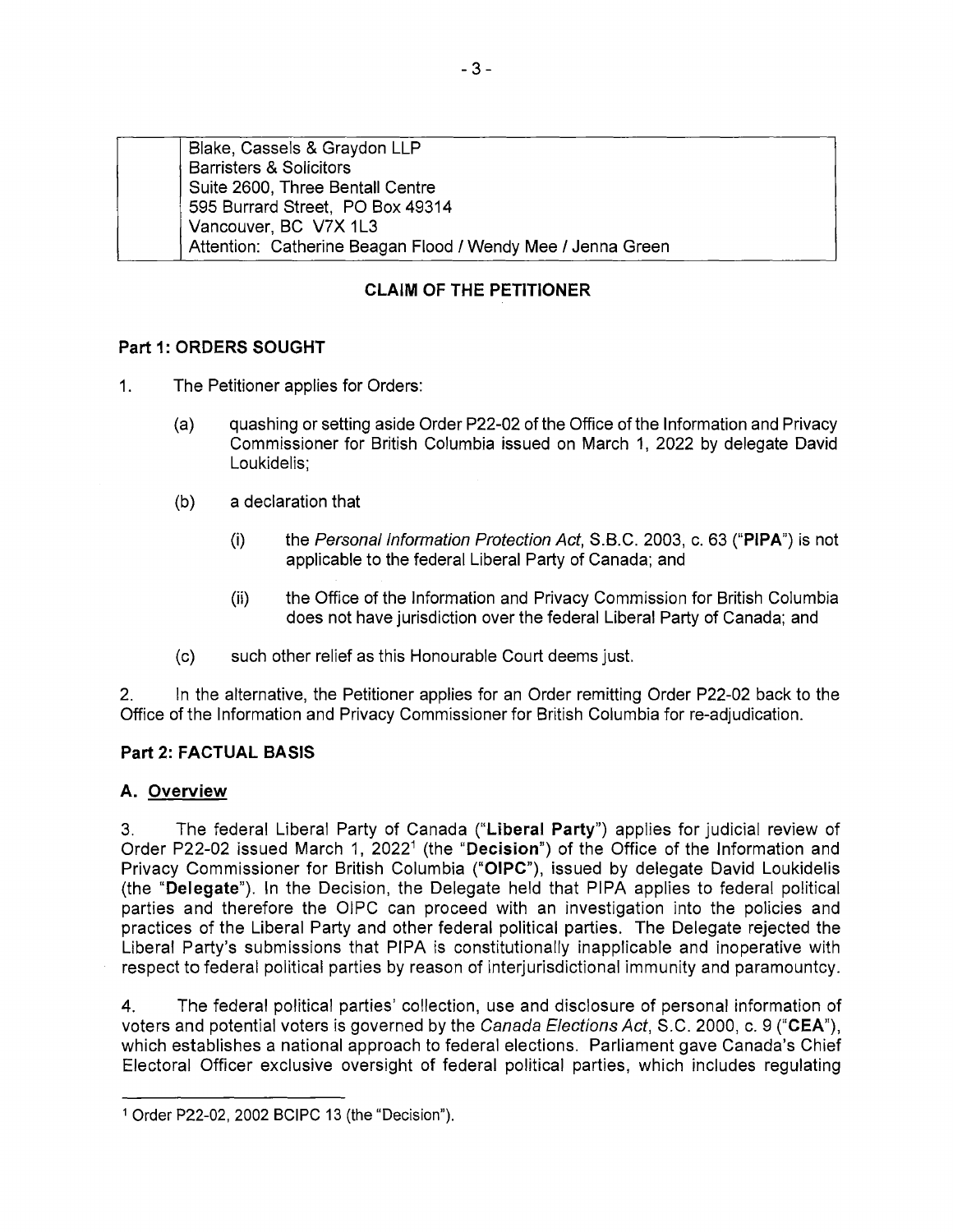<sup>t</sup>heir privacy practices in a manner that is consistent with the CEA and with their role in <sup>e</sup>ncouraging voters to vote in federal elections and participate in democracy.

<sup>5</sup>. The Liberal Party submits that the Delegate erred in the Decision by misinterpreting <sup>P</sup>IPA as having been intended to extend to federal political parties, and misconstruing the constitutional doctrines of paramountcy and interjurisdictional immunity ("IJI").

<sup>6</sup>. The Decision places no limits on provinces' regulation of federal political parties, <sup>t</sup>reating them like any other unincorporated association. The Decision creates an impractical <sup>p</sup>atchwork of rules, regimes and regulations in which the rights of voters and obligations of <sup>f</sup>ederal political parties are determined by a different privacy regulator in each province or territory.

<sup>7</sup>. The OIPC does not have jurisdiction over the privacy policies and practices of the <sup>L</sup>iberal Party, because Parliament has exclusive jurisdiction over federal elections and <sup>f</sup>ederal political parties. The rules governing the conduct of federal political parties are set <sup>o</sup>ut in the CEA, which establishes a national approach to federal elections. Parliament made <sup>C</sup>anada's Chief Electoral Officer the exclusive regulator of federal political parties, which includes regulating their privacy practices.

<sup>8</sup>. Parliament has considered the privacy rules governing federal political parties several times over the past two decades and has consistently chosen not to subject them to more <sup>g</sup>eneral privacy legislation, having recognized that federal political parties perform an <sup>e</sup>ssential role in Canada's democracy and their special needs regarding access to the <sup>e</sup>lectorate. Instead, the collection, use and disclosure of personal information by federal <sup>p</sup>olitical parties is legislated as an elections matter, giving the Chief Electoral Officer <sup>e</sup>xclusive jurisdiction to interpret and apply the CEA's privacy provisions to federal political parties.

<sup>9</sup>. The Liberal Party acknowledges that British Columbia has constitutional jurisdiction <sup>t</sup>o enact general privacy legislation such as PIPA, and that PIPA has an important and valid <sup>r</sup>ole in protecting privacy in provincial businesses and provincial workplaces. However, PIPA <sup>w</sup>as not intended to, and cannot constitutionally, extend to federal political parties.

<sup>1</sup>0. If PIPA is interpreted as applying to federal political parties, it infringes on Parliament's <sup>e</sup>xclusive federal authority over federal elections, and is therefore inoperative due to federal <sup>p</sup>aramountcy, as it frustrates Parliament's federal purposes and creates an operational <sup>c</sup>onflict with elections legislation. PIPA also trenches on a core federal power -- power over federal elections -- and PIPA is therefore inapplicable to federal political parties under the <sup>c</sup>onstitutional doctrine of IJI.

### <sup>B</sup>. Proceeding<sup>s</sup> befor<sup>e</sup> <sup>t</sup>h<sup>e</sup> OIPC

 $11.$ The Decision addressed a threshold question of whether PIPA applies to federal political <sup>p</sup>arties, such that the OIPC has jurisdiction to proceed with an investigation. The investigation <sup>a</sup>rose from complaints made under PIPA by three B.C. residents (the "Complainants").

### i. Complainants and the Liberal Party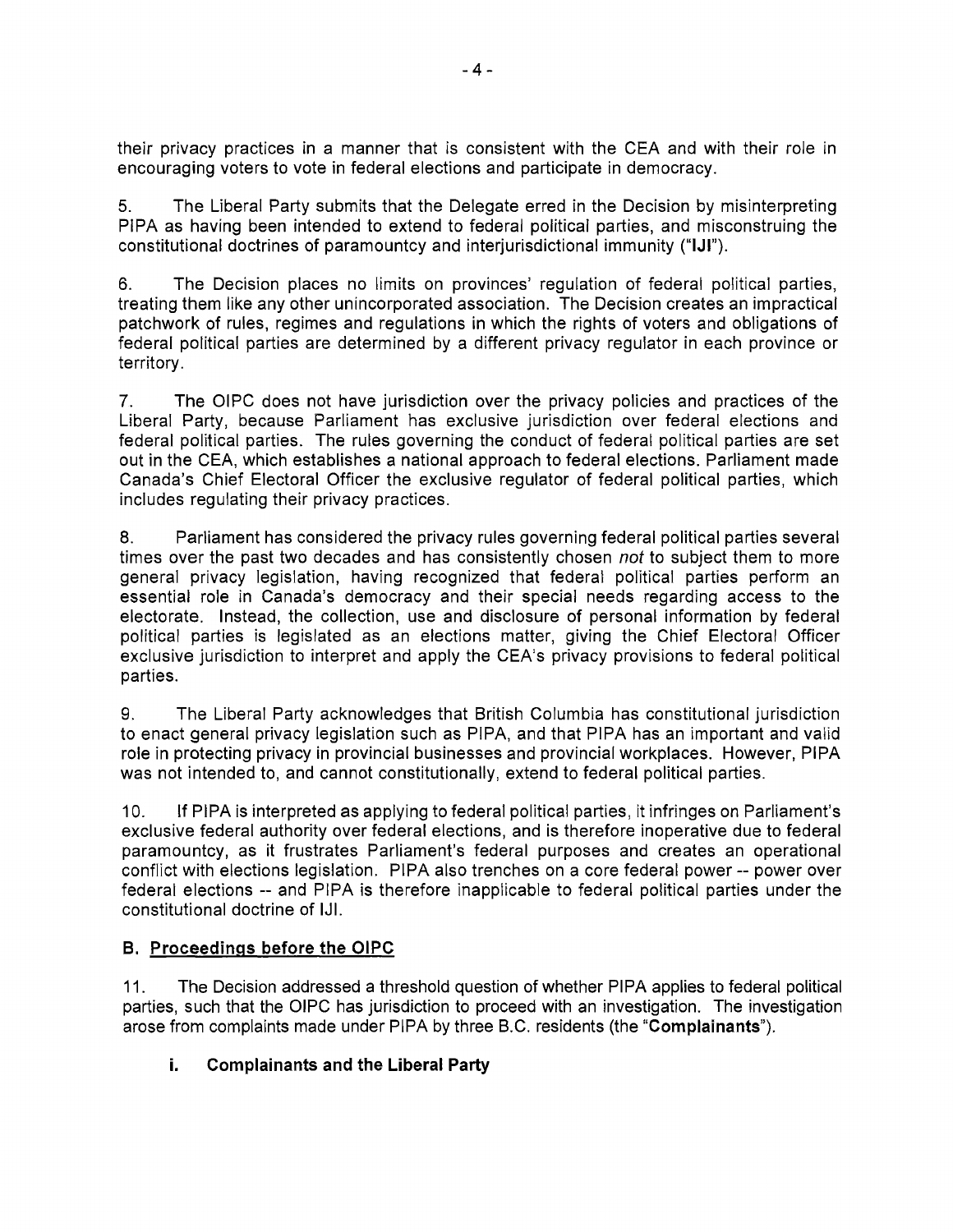12. On August 26, 2019, the Complainants sought access under PIPA to their personal information held by several federal political parties, including the Liberal Party. The Liberal Party <sup>s</sup>ent separate letters dated October 1, 2019, to each of the Complainants. The letters advised <sup>e</sup>ach Complainant of any personal information pertaining to that individual in the Liberal Party's <sup>r</sup>ecords, referred each of them to the Liberal Party's Privacy Policy, which explains how <sup>C</sup>anadians' personal information is used by the party, and noted that the Liberal Party does not <sup>s</sup>ell personal information in any circumstance.

<sup>1</sup>3. Counsel for the Complainants filed a complaint with the OIPC on December 3, 2019, <sup>r</sup>equesting an investigation into the responses of Canada's six largest federal political parties to <sup>t</sup>heir requests: the Liberal Party, the Conservative Party of Canada, the New Democratic Party of Canada, the Green Party, the Bloc Québécois and the People's Party of Canada.

<sup>1</sup>4. The OIPC informed the Liberal Party on March 3, 2020, that the OIPC had received <sup>a</sup> <sup>c</sup>omplaint (from the Complainants) against the Liberal Party for: (I) failing to provide a proper <sup>e</sup>xplanation for how personal information was used or to whom it was disclosed (PIPA, section <sup>2</sup>3); and (ii) failing to provide an accurate and complete response to a request for personal <sup>i</sup>nformation (PIPA, section 28). The OIPC opened file No. P-19-82112 and assigned investigator Shannon Hodge to the file.

<sup>1</sup>5. On June 24, 2020, Ms. Hodge emailed the Liberal Party, requesting that it amend its <sup>r</sup>esponses to the Complainants' personal information requests. The Liberal Party objected that <sup>P</sup>IPA is not constitutionally applicable to its collection, use and disclosure of personal information. <sup>H</sup>owever, on October 2, 2020, the Liberal Party sent a letter to counsel for the Complainants <sup>a</sup>ttaching copies of the Complainants' respective personal information; referring to the Liberal <sup>P</sup>arty's Privacy Policy regarding how personal information is used; and noting that the Liberal <sup>P</sup>arty only transfers personal information to third party service providers for processing purposes; <sup>a</sup>nd does not sell personal information in any circumstance.

<sup>1</sup>6. The Complainants, through the OIPC, alleged that the response was incomplete, but did <sup>n</sup>ot provide any evidence or particulars to support that allegation.

<sup>1</sup>7. On December 22, 2020, the Liberal Party confirmed to the OIPC that the personal i nformation provided in the letters to the Complainants dated October 1, 2019, and the letter to <sup>t</sup>he Complainants' counsel dated October 2, 2020, was all of the Complainants' personal i nformation in the Liberal Party databases. That personal information was primarily information <sup>t</sup>hat had been shared with the Liberal Party by Elections Canada, pursuant to the CEA and Elections Canada's Guidelines for Use of the Lists of Electors.

<sup>1</sup>8. Since the Liberal Party and the other federal political parties had objected that P1PA was <sup>n</sup>ot constitutionally applicable to their collection, use and disclosure of personal information of <sup>B</sup>.C. residents, the OIPC delegated this matter to an adjudicator currently outside of the OIPC — <sup>D</sup>avid Loukidelis, Q.C., a former Information and Privacy Commissioner for British Columbia.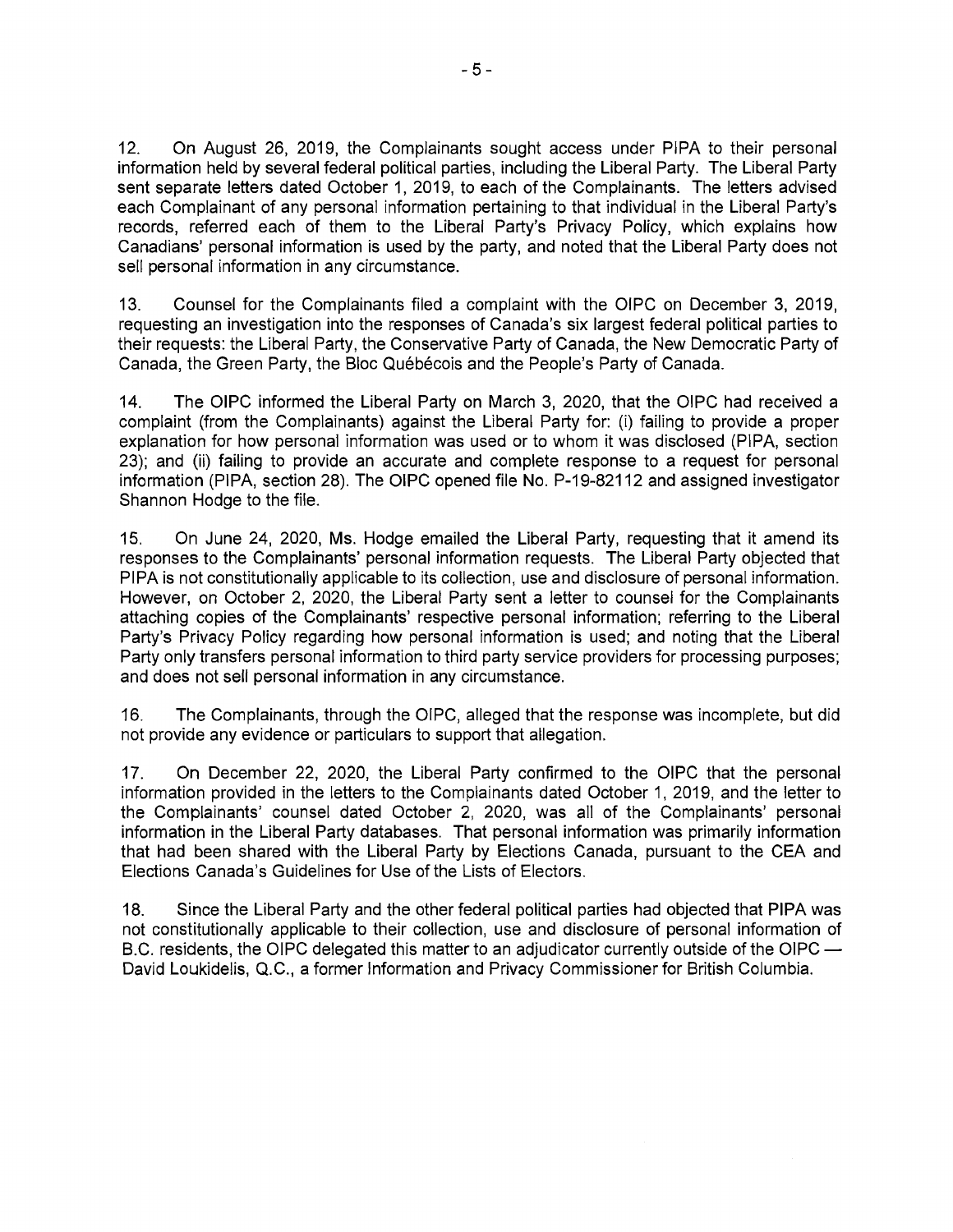#### ii. Notice of Hearing

<sup>1</sup>9. On July 26, 2021, the Delegate issued a Notice of Hearing stating that the Delegate would "hold a hearing in writing, and issue a decision, on the issue stated below... ." The issue was <sup>s</sup>tated by the Delegate as being:

<sup>W</sup>ith respect to each of the Liberal Party of Canada, the Conservative Party of <sup>C</sup>anada, the New Democratic Party of Canada and the Green Party of Canada, on the basis that each of them is an "organization" as defined in the Personal Information Protection Act (British Columbia) (PIPA), does PIPA apply to that <sup>p</sup>olitical party's collection, use or disclosure of personal information, including <sup>t</sup>hrough its registered agent appointed under the Canada Elections Act (Canada), <sup>t</sup>hrough electoral district associations associated with it under the Canada <sup>E</sup>lections Act, or through other representatives of that political party?

<sup>2</sup>0. The federal political parties had not been invited to make submissions on the jurisdictional <sup>i</sup>ssues to be determined by the Delegate. Rather, the Delegate directed a question that assumes <sup>t</sup>he federal political parties are "organizations" under PIPA, and makes no reference to the <sup>r</sup>elevant constitutional questions.

<sup>2</sup>1. The parties were advised in the Notice of Hearing: "Your opportunity to be heard is <sup>g</sup>overned by the deadlines and rules set out below." Despite the fact that the federal political <sup>p</sup>arties had not yet been given an opportunity to file evidence with respect to the issue set out by <sup>t</sup>he Delegate, the Notice of Hearing attached a "statement of facts" "drawn from the 01PC i nvestigation files ... or publicly available sources." The statement of facts focussed on the <sup>c</sup>omplaints of the Complainants and connections between the federal political parties and British <sup>C</sup>olumbia. The Notice of Hearing provided a deadline for "comments" on the Delegate's <sup>s</sup>tatement of facts, but also stated that the Delegate's statement of facts set out in the Notice of <sup>H</sup>earing "forms the factual basis for the hearing." The purpose of the hearing was described as <sup>b</sup>eing that it is "desirable to resolve the following issue in relation to each of those parties, on the basis of the statement of facts below."

<sup>2</sup>2. All parties were directed to provide "comments on the above statement of facts" by August <sup>1</sup>0, 2021, "submissions on the above issue" by September 8, 2021, and reply submissions by September 15, 2021.

<sup>2</sup>3. The Liberal Party, in a letter to the Delegate dated August 10, 2021, proposed changes to <sup>t</sup>he statement of facts, and asked for an opportunity to make submissions on the issues to be decided. To the extent that determination of the issues required notice be given to others, the <sup>L</sup>iberal Party asked that notice be given. The Liberal Party also proposed the following process <sup>t</sup>o address matters fairly: the Complainants be given an opportunity to submit affidavit or other <sup>e</sup>vidence, followed by the respondents; and the Complainants file their written submissions, followed by the respondents.

<sup>2</sup>4. The Delegate on August 17, 2021, held that he would not amend the stated facts. He directed that the statement of facts remain as circulated, but indicated the parties could establish, <sup>t</sup>hrough evidence, additional facts. The Delegate held that he would not amend the stated issue, <sup>n</sup>or would he invite submissions on it. He concluded: "The issue remains as stated in the hearing notice." He also refused to accept any of the procedures sought by any of the parties. The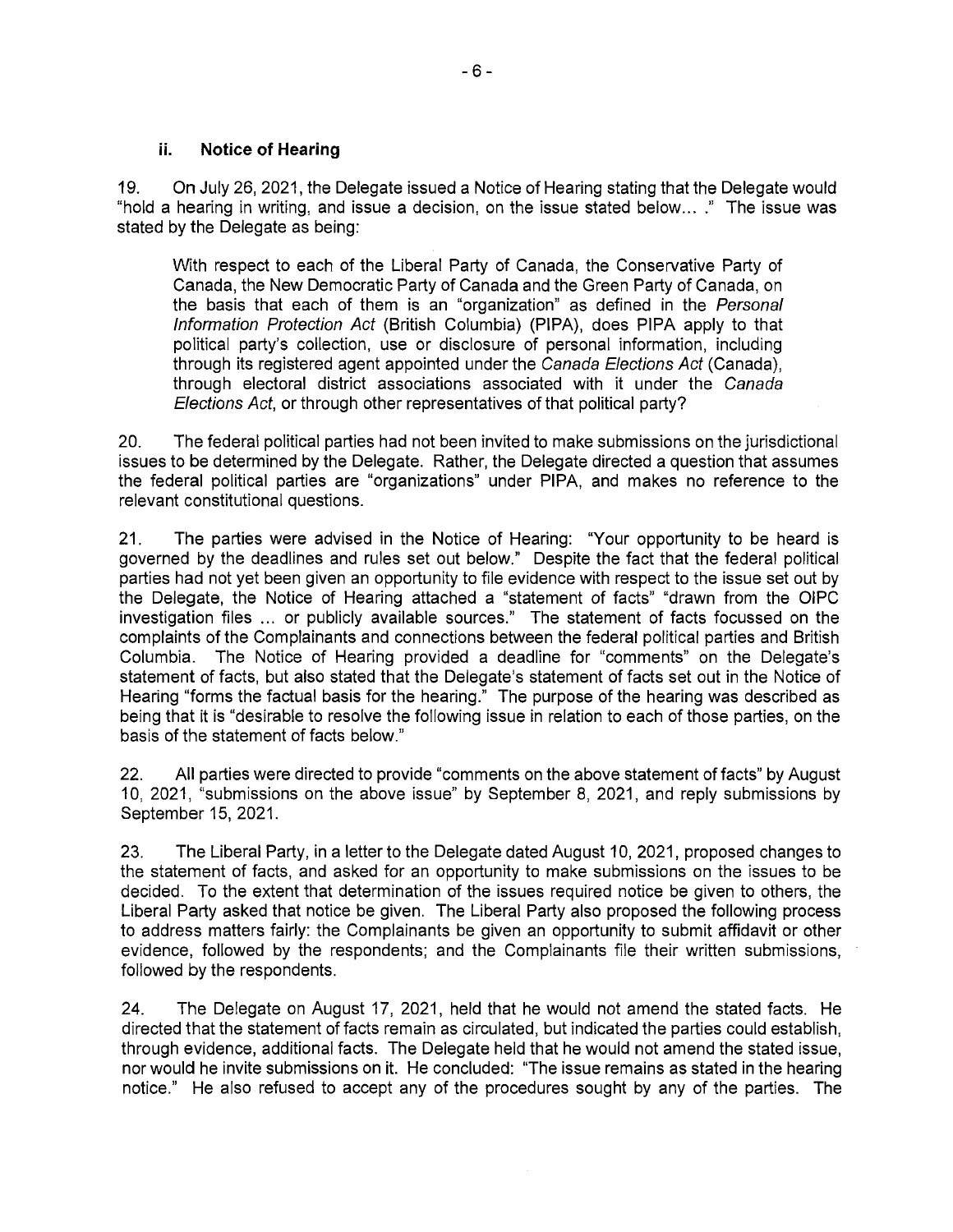decision made no reference to the fact that two days earlier, on August 15, a federal election had been called for September 30, 2021.

#### iii. Federal election

<sup>2</sup>5. The federal political parties sought an extension to the hearing schedule due to the federal <sup>e</sup>lection. The Delegate extended the deadline for initial submissions to October 29, 2021, and <sup>r</sup>eply submissions to November 12, 2021.

<sup>2</sup>6. The Liberal Party filed its submissions on October 29, 2021. As those submissions <sup>a</sup>ddressed the constitutional applicability of PIPA to federal political parties, the Liberal Party also <sup>s</sup>erved a Notice of Constitutional Question on the Attorney General of British Columbia ("AGBC") <sup>a</sup>nd the Attorney General of Canada. The AGBC decided to participate, requesting until <sup>N</sup>ovember 12, 2021, to provide its initial submissions. The Delegate agreed and extended the date for reply to November 26, 2021.

<sup>2</sup>7. The Liberal Party submitted its reply submissions on November 26, 2021.

#### C. 0IPC Decisio<sup>n</sup>

28. The Decision considered five main issues:

- (i) is a federal political party an "organization" within the meaning of that term in PIPA, <sup>s</sup>uch that PIPA purports to apply to a federal political party? If so, does section 3(2)(c) <sup>o</sup>f PIPA oust its application?
- (ii) Is PIPA validly enacted under a provincial head of legislative authority under the Constitution Act, 1867?
- (iii) If it is validly enacted, is PIPA inapplicable to the participating federal political parties by virtue of the constitutional doctrine of paramountcy?
- (iv) If it is validly enacted, is PIPA inapplicable to the participating federal political parties by virtue of the constitutional doctrine of IJI? and
- (v) Does PIPA unconstitutionally infringe the right to vote, or the freedom of political expression as guaranteed by the Charter?

<sup>2</sup>9. The Delegate held that the plain meaning of the terms "organization" and "unincorporated <sup>a</sup>ssociation" apply to federal political parties which collect personal information from B.C. <sup>r</sup>esidents. The Delegate was not persuaded that a federal political party was <sup>a</sup>work, undertaking, or business as defined in the federal act<sup>2</sup> and therefore federal political parties are not exempt <sup>f</sup>rom PIPA pursuant to section 3(2)(c). The Delegate held that PIPA is validly enacted by the B.C. <sup>L</sup>egislature, and PIPA is constitutionally applicable to the participating federal political parties. The <sup>D</sup>elegate declined to consider the Charter violation argument at this stage, determining it would be better considered along with the merits of the complaints.

<sup>&</sup>lt;sup>2</sup> Personal Information Protection and Electronic Documents Act, S.C. 2000, c. 5 ("**PIPEDA**").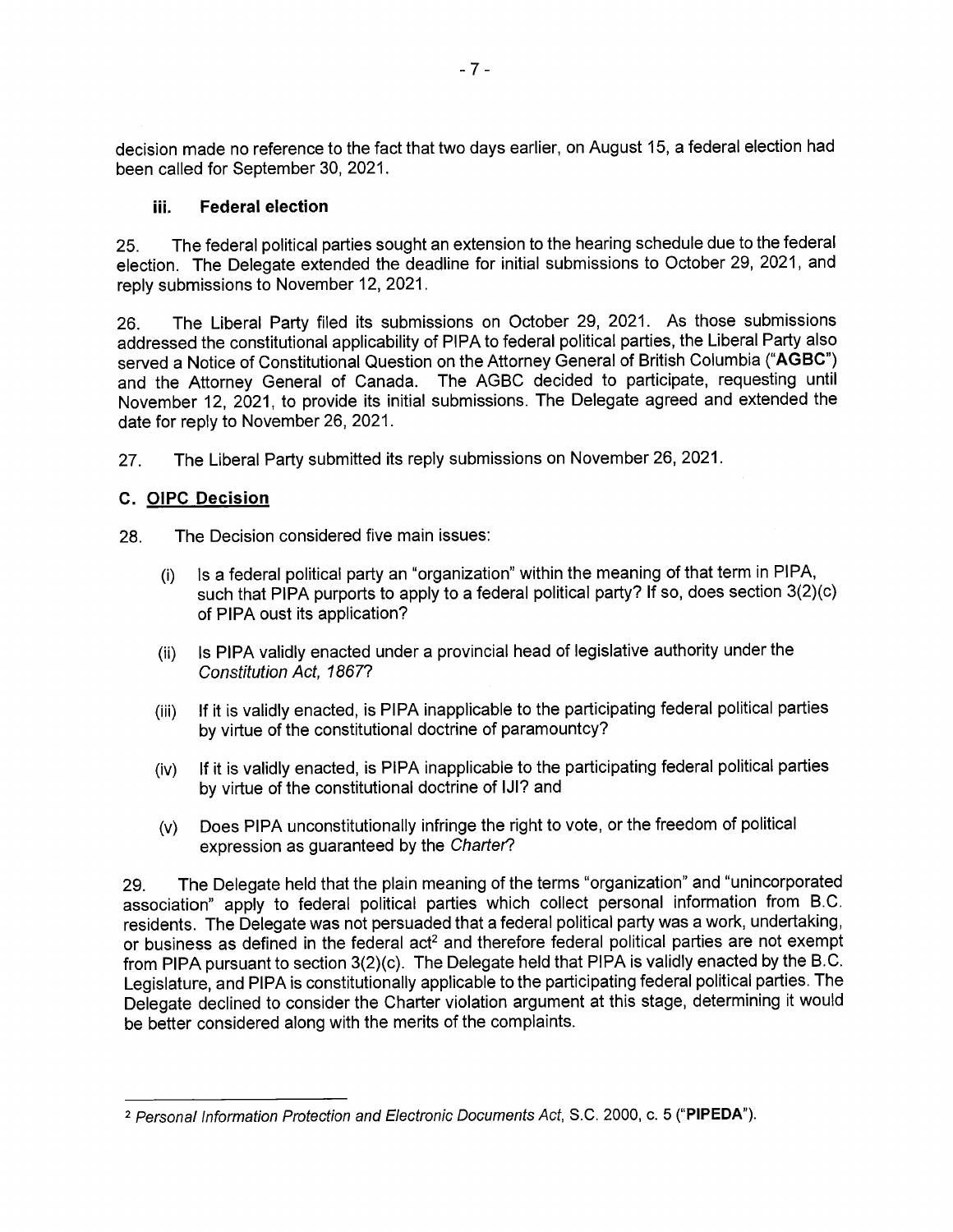<sup>3</sup>0. With respect to the constitutional arguments in particular, the Delegate held that neither <sup>b</sup>ranch of paramountcy, frustration of federal purpose or operational conflict, applied. Despite <sup>b</sup>eing prepared to assume connections to the province in the unilaterally-directed statement of <sup>f</sup>acts, the Delegate held the federal political parties to a high evidentiary standard with respect to <sup>a</sup>ll facts relating to federal jurisdiction. He declined to apply paramountcy on the basis that the <sup>p</sup>olitical parties failed to provide clear proof and sufficient evidence of the federal purpose of the CEA.

31. The Delegate held that there was no operational conflict between PIPA and the CEA, <sup>b</sup>ecause one could fashion a privacy policy that complies with both. The Delegate incorrectly <sup>c</sup>oncluded that, as <sup>a</sup>rule, there is no operational conflict between a provincial law that is more <sup>r</sup>estrictive than a federal law.

<sup>3</sup>2. The Delegate held that 1J1 did not apply, because he did not see how PIPA's application <sup>a</sup>ffected a core federal power. Even if he found an affected core power, he held that he was not <sup>p</sup>ersuaded that PIPA's application would impair the exercise of Parliament's authority as regards <sup>t</sup>o enacting the CEA or the 2018 amendments to the CEA.

#### D. Parliament's Exclusive Authority over Federal Elections

<sup>3</sup>3. Parliament has exclusive authority over federal elections and federal political parties pursuant to its power "to make Laws for the Peace, Order and good Government of Canada."<sup>3</sup> <sup>P</sup>arliament's exclusive authority over federal elections also comes from section 41 of the <sup>C</sup>onstitution Act, 1867, which provides for the continuance of existing election laws until <sup>P</sup>arliament otherwise provides.

<sup>3</sup>4. Federal elections are governed by the CEA, which provides an exhaustive framework for the constitution and operation of Canada's federal political parties.<sup>4</sup> The CEA is administered by Elections Canada, an independent agency.

<sup>3</sup>5. Pursuant to section 13 of the CEA, the Chief Electoral Officer is appointed by resolution <sup>o</sup>f the House of Commons to hold office during good behaviour for a non-renewable term of 10 <sup>y</sup>ears. He or she may be removed only for cause, by the Governor General on address of the <sup>S</sup>enate and House of Commons. The Chief Electoral Officer reports directly to Parliament and is <sup>c</sup>ompletely independent of the government of the day and all political parties.

#### i. Elections Canada and Voter Lists

<sup>3</sup>6. The CEA defines personal information by incorporating the definition set out in section <sup>3</sup> of the Privacy Act, R.S.C. 1985, c. P-21 ("Privacy Act").

37. Elections Canada is authorized to collect personal information under the CEA, the Privacy Act and the Financial Administration Act, R.S.C. 1985, c. F-11 for the purposes of facilitating <sup>e</sup>lections.

38. Pursuant to the CEA, Elections Canada is authorized to share personal information with <sup>m</sup>embers of Parliament, federal political parties and candidates. For example, Elections Canada

<sup>3</sup> Constitution Act, 1867, R.S.C. 1985, App II, No 5, s. 91.

<sup>4</sup> Quebec v. Montreal (City), 2016 QCCS 11007 at para. 38.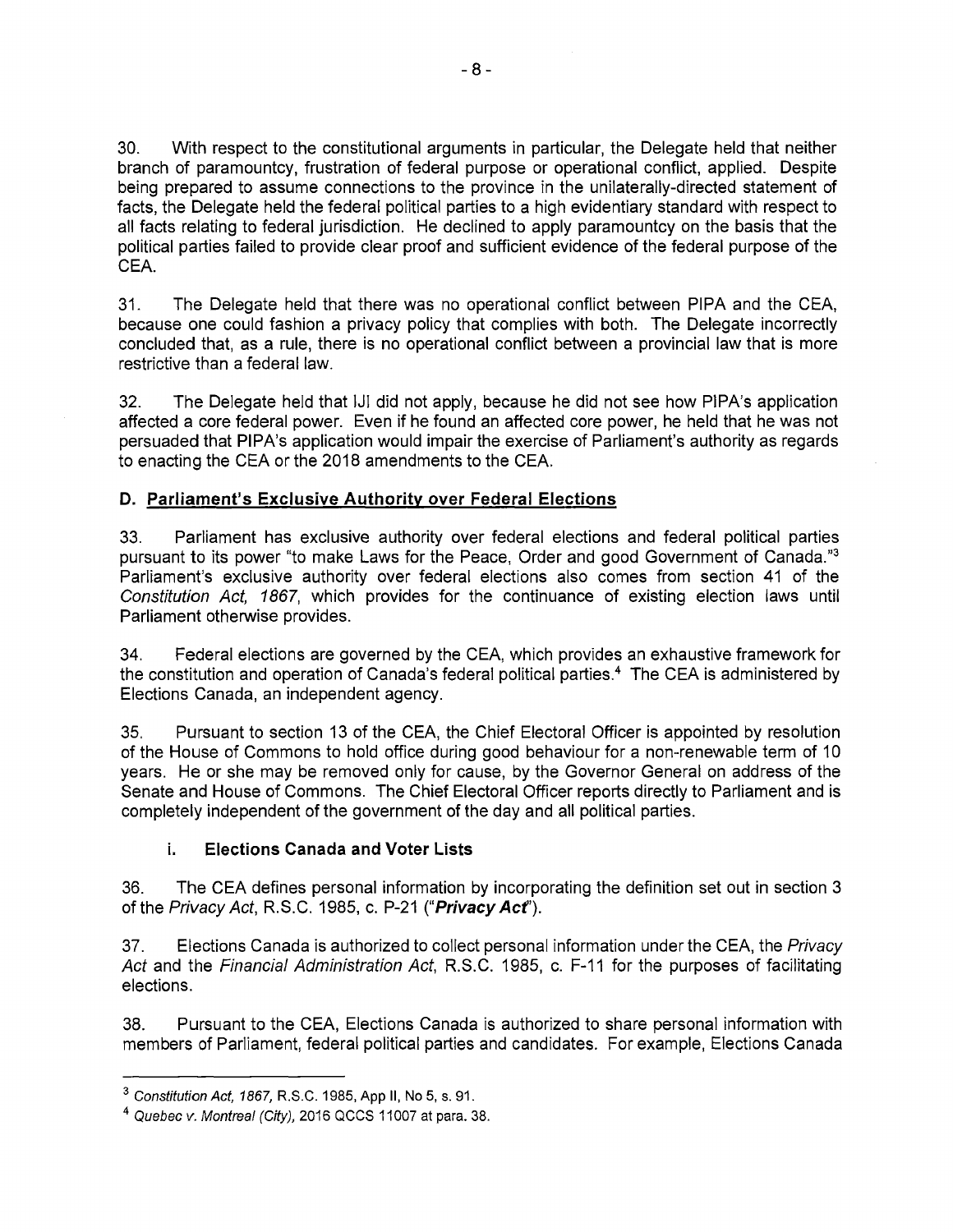provides voter lists (containing names, addresses and unique identifiers) ("Voter Lists") to <sup>m</sup>embers of Parliament, registered and eligible political parties, and candidates.

<sup>3</sup>9. Elections Canada has published Guidelines on Use of the Lists of Electors ("Guidelines") <sup>t</sup>hat explain what information is shared with members of Parliament, political parties, and <sup>c</sup>andidates; when it is shared; how they are authorized to use it; and their responsibility to <sup>s</sup>afeguard this information:

- (a) Registered parties are authorized, pursuant to section 110(1) of the CEA to use <sup>t</sup>he Voter Lists to communicate with electors, including for the purposes of soliciting <sup>c</sup>ontributions and recruiting party members;
- (b) Members of Parliament ("MP") are authorized, pursuant to section 110(2) of the <sup>C</sup>EA, to use the Voter Lists to communicate with their electors. This includes <sup>s</sup>oliciting contributions for their campaign. If an MP is a member of a registered <sup>p</sup>arty, they may also use the lists of electors to solicit contributions for that party <sup>a</sup>nd to recruit party members within their electoral district;
- (c) Candidates are authorized, pursuant to section 110(3) of the CEA, to use the Voter <sup>L</sup>ists to communicate with electors during an election period, including for the <sup>p</sup>urposes of soliciting contributions and campaigning.
- 40. The Guidelines expressly state that:
	- (a) "Authorized recipients of the lists of electors are not regulated by the *Privacy Act*, <sup>a</sup>lthough the CEA requires registered and eligible political parties to adopt and <sup>p</sup>ublish their own policies for the protection of personal information;" and
	- (b) "Respecting electors' privacy is an important element of protecting electors' trust in the democratic institutions of the country. While Elections Canada and political <sup>e</sup>ntities (members of Parliament, political parties and candidates) are not subject <sup>t</sup>o the same regulations with respect to personal information, there is nonetheless <sup>a</sup> shared responsibility for protecting electors' personal information — and in doing so encouraging participation in our democratic processes and fostering the iintegrity of those processes."

41. It is a criminal offence under the CEA to use personal information contained in the Voter <sup>L</sup>ists in an unauthorized manner. Any recipient who makes unauthorized use of personal i nformation recorded in the Voter Lists is liable to a fine of up to \$10,000, imprisonment for up to one year or both.<sup>5</sup> Parties, members or candidates from other levels of government may not use <sup>f</sup>ederal Voter Lists for their own political purposes. The Voter Lists may be used only by the <sup>f</sup>ederal political entity for communicating with their electors or for a federal election, by-election or <sup>r</sup>eferendum.

<sup>4</sup>2. The CEA provides an elector or future elector with a right of access to all of the information in the Chief Electoral Officer's possession relating to him or her.<sup>6</sup>

 $5$  Canada Elections Act, S.C. 2000, c. 9 ("CEA"), ss. 111(f), 487(1)(b), 500(3).

<sup>6</sup> CEA, s. 54.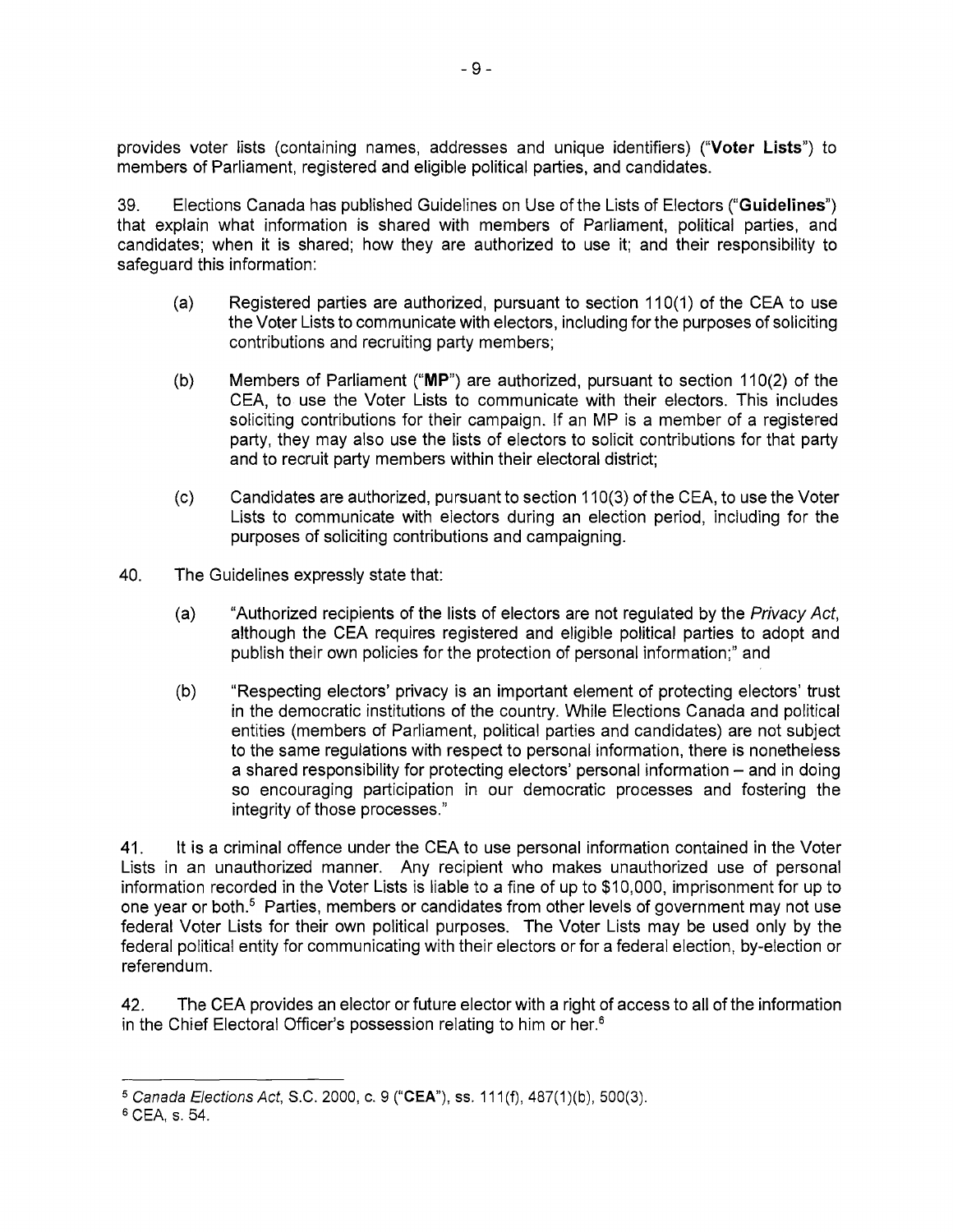<sup>4</sup>3. In 2018, Parliament amended the CEA to require that all registered federal political parties <sup>s</sup>ubmit with the Chief Electoral Officer and post online a policy for the protection of personal information, that includes:

- (i) a statement indicating the types of personal information that the party <sup>c</sup>ollects and how it collects that information;
- (ii) a statement indicating how the party protects personal information under its control;
- (iii) a statement indicating how the party uses personal information under its <sup>c</sup>ontrol and under what circumstances that personal information may be <sup>s</sup>old to any person or entity;
- (iv) a statement indicating the training concerning the collection and use of <sup>p</sup>ersonal information to be given to any employee of the party who could have access to personal information under the party's control;
- (v) a statement indicating the party's practices concerning (a) the collection <sup>a</sup>nd use of personal information created from online activity, and (b) its use <sup>o</sup>f cookies; and
- (vi) the name and contact information of a person to whom concerns regarding <sup>t</sup>he party's policy for the protection of personal information can be <sup>a</sup>ddressed.

<sup>4</sup>4. No other privacy legislation applies to federal political parties. Parliament has considered <sup>t</sup>his issue several times and has continuously chosen not to subject federal political parties to <sup>p</sup>rivacy legislation other than the rules in the CEA, such as the generally applicable federal public sector Privacy Act or the generally applicable private sector Personal Information Protection and Electronic Documents Act, S.C. 2000, c. 5 ("PIPEDA").

<sup>4</sup>5. The CEA does not require federal political parties to obtain consent from voters or potential <sup>v</sup>oters to their collection of the Voter List. Similar to the federal public-sector Privacy Act, which <sup>i</sup>s not a consent-based privacy regime, collection of personal information by federal political <sup>p</sup>arties under the CEA is based on public purposes and authorization that is overseen by an i ndependent officer of Parliament, rather than individual consent. The CEA also does not provide <sup>a</sup> general right of access to personal information from federal political parties.

### <sup>i</sup>ii. General privacy legislation has never applied to federal political parties

46. Parliament first enacted the Privacy Act and PIPEDA, in 1983 and 2001, respectively.

<sup>4</sup>7. Despite attention from parliamentary committees, the federal and provincial privacy commissioners, electoral regulatory bodies and the media,<sup>7</sup> Parliament has chosen time and

<sup>C</sup>olin J. Bennett, "Data-Driven Elections and Political Parties in Canada: Privacy Implications, Privacy Policies and Privacy Obligations," Cdn J. of Law and Technology (12 April 2018) at p. 5.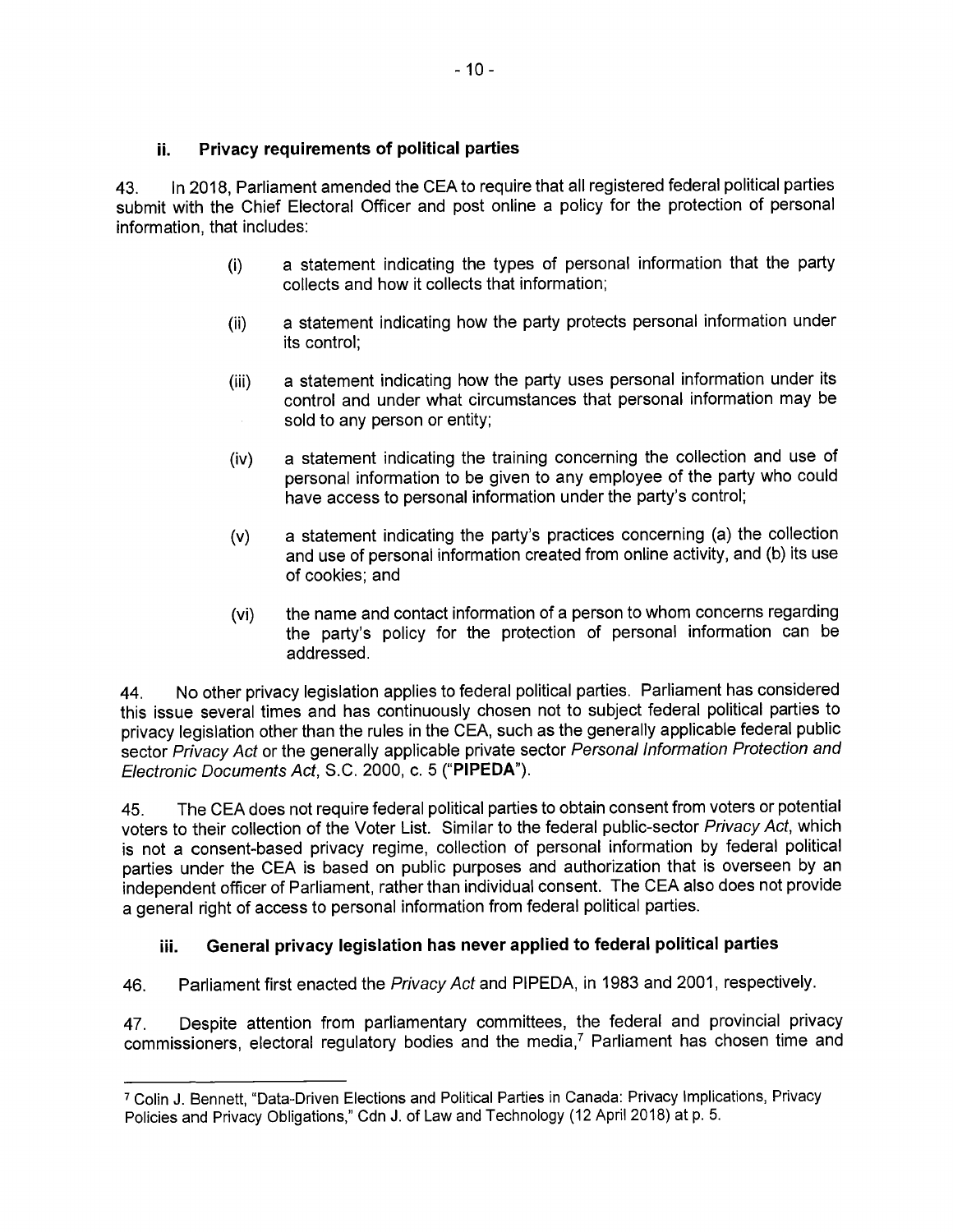again to acknowledge the special role of federal political parties by treating their collection, use <sup>a</sup>nd disclosure of personal information as an election matter, rather than making general privacy legislation applicable to them.

<sup>4</sup>8. In 2006, recipients of birthday cards from a federal MP complained to the Office of the <sup>P</sup>rivacy Commissioner of Canada ("OPC"), over the use of their personal information. The OPC <sup>d</sup>etermined it was unable to proceed with an investigation because it does not have jurisdiction over MPs or over political parties, since neither is subject to the *Privacy Act* nor PIPEDA.<sup>8</sup>

<sup>4</sup>9. In 2007, the OPC began an investigation into complaints over unsolicited Rosh Hashanah <sup>g</sup>reeting cards. The OPC dropped the investigation in early 2008 when it determined that it has no jurisdiction.<sup>9</sup> In a news article, the OPC indicated that it would launch a broader examination <sup>o</sup>f potential reforms to the Privacy Act.

<sup>5</sup>0. In 2012, the OPC commissioned a research paper with respect to federal political parties. <sup>T</sup>he research paper noted that federal political parties are not subject to the general personal <sup>i</sup>nformation regimes that apply to government and commercial organizations in Canada. The <sup>p</sup>aper indicated that political parties' needs for personal information are special and recognized <sup>t</sup>hat public interest in promoting widespread participation in democratic institutions requires parties to have access to and use of personal information.<sup>10</sup>

<sup>5</sup>1. At a December 2012 round table organized by the Institute for Research on Public Policy <sup>a</sup>nd Elections Canada, participants discussed the challenges of reconciling valid interests of political actors and the voting public.<sup>11</sup> The participants did not recommend subjecting federal <sup>p</sup>olitical parties to existing private sector legislation. They agreed that it would not be appropriate <sup>t</sup>o place the same types of restrictions on political parties that are placed on commercial <sup>o</sup>rganizations. It was recognized that the political system "has placed a premium on the ability of <sup>p</sup>arties to engage the individual". The round table made several privacy-related recommendations to the Chief Electoral Officer.

<sup>5</sup>2. The Chief Electoral Officer also published a report titled, "Preventing Deceptive <sup>C</sup>ommunications with Electors—Recommendations from the Chief Electoral Officer Following the 41st General Election."12

<sup>5</sup>3. Following the tabling of the Elections Canada report, the then Assistant Privacy <sup>C</sup>ommissioner of Canada, Chantal Bernier, issued a statement acknowledging:

<sup>&</sup>lt;sup>8</sup> Kelly Egan, "MP must explain her use of voters' private data: Constituents wonder how Gallant obtained <sup>t</sup>heir dates of birth," Ottawa Citizen (4 January 2006).

<sup>9</sup> Bruce Cheadle, "Commission drops probe of Rosh Hashanah cards", The Globe and Mail (6 March 2008).

<sup>&</sup>lt;sup>10</sup> Colin J. Bennett and Robin M. Bayley, "Canadian Federal Political Parties and Personal Privacy <sup>P</sup>rotection: <sup>A</sup> <sup>C</sup>omparativ<sup>e</sup> <sup>A</sup>naly<sup>s</sup>is", Commissioned by the Office of the Privacy Commissioner of Canada (March 2012).

<sup>&</sup>lt;sup>11</sup> A Institute for Research on Public Policy report summarized the round table proceedings: "<u>Issues</u> Arising From Improper Communications with Electors: Round Table Report" (March 2013).

<sup>&</sup>lt;sup>12</sup> Elections Canada, "Preventing deceptive communications with electors - Recommendations from the Chief Electoral Officer of Canada following the 41<sup>st</sup> general election", (Chief Electoral Officer of Canada, March 2013).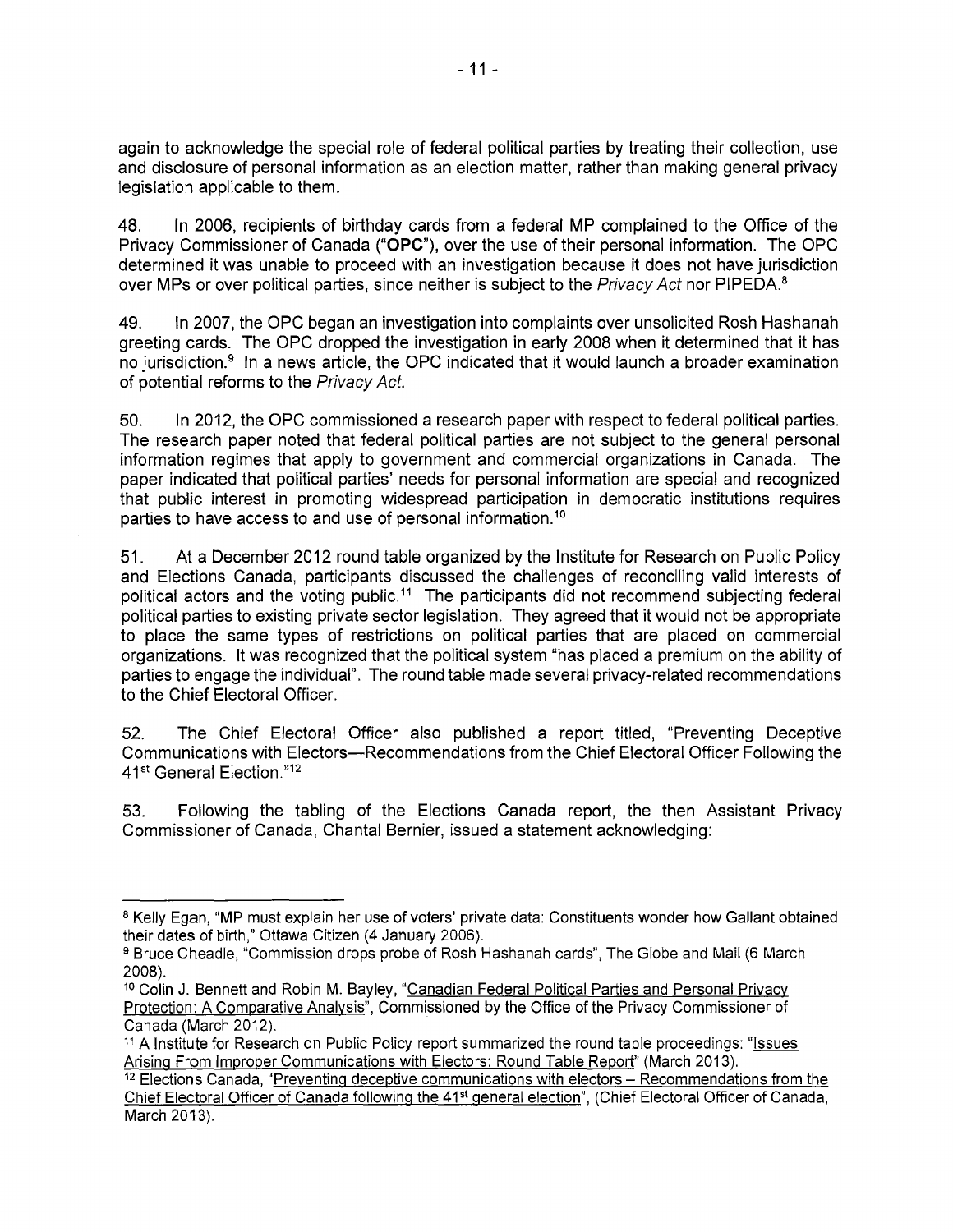- (a) the gap in coverage under federal privacy legislation;
- (b) the OPC "does not have jurisdiction over political parties and members of Parliament are not covered by privacy legislation"; and
- (c) the OPC "has highlighted the gap in coverage under federal privacy legislation in the past. We commissioned an external research paper to examine this issue. We published it on our website last year in the hope that it would help inform public discussion regarding issues relating to the protection of personal information by political parties. Ultimately, however, it is up to Parliamentarians to determine how these issues could be best addressed moving forward."13

54. The first formal legislative proposal made to apply privacy regulation to federal political parties was in 2013, when Parliament reviewed Bill C-23.<sup>14</sup> During a clause-by-clause review at the House of Commons Standing Committee, Green Party leader Elizabeth May introduced an amendment to the bill that would have made the 10 privacy principles found in Schedule 1 of PIPEDA applicable to federal political parties.<sup>15</sup> The proposed amendment was defeated and the Fair Elections Act, S.C. 2014 c. 12 was'enacted in 2014 without such a requirement.

55. In the OPC's 2016 review of the Privacy Act, the Privacy Commissioner of Canada, Daniel Therrien, advised Parliament to consider extending legislation to the personal information held by political parties.16 The House of Commons Committee on Ethics, Access to Information and Privacy began looking into how political parties use data in 2017/2018.17

56. In December 2018, Parliament decided that political parties must develop privacy policies, enacting Bill C-76, the Elections Modernization Act, which amended the CEA to require federal political parties to: (a) develop privacy policies to protect personal information, (b) submit those privacy policies to Elections Canada, and (c) publish those privacy policies online.<sup>18</sup>

57. To help assist federal political parties in complying with their legal obligations relating to privacy policies, the Chief Electoral Officer and the OPC prepared "Guidance for federal political parties on protecting personal information ("Guidance"), including the following:

<sup>13</sup> Chantal Bernier, Statement from the Office of the Privacy Commissioner of Canada Regarding a Report by Elections Canada (27 March 2013) online: https://www.priv.gc.ca/en/opc-news/news-andannouncements/2013/nr-c 130327/.

<sup>14</sup> Dana Lithwick, "Privacy and Politics: Federal Political Parties' Adherence to Recognized Fair Information Principles" Thomson Reuters Canada (March 2016) 10 J. Parliamentary & Pol. L. 39 at page 34; Chief Electoral Officer, "Elections Canada's Proposed Amendments to Bill C-23: 1. Key Amendments to C-23 Recommended by the CEO" Elections Canada (8 April 2014) online:

https://www.elections.ca/content.aspx?section=med&dir=spe&document=c23&lang=e.

<sup>15</sup> Canada, Parliament, Standing Committee on Procedure and House Affairs, Minutes of Proceedings and Evidence, 41st Parl., 2nd Sess., No. 36 (30 April 2014).

<sup>16</sup> Privacy Commissioner of Canada, Appearance before the Standing Committee on Access to Information, Privacy and Ethics on Reform of the Privacy Act (10 March 2016) online:

https://www.priv.gc.ca/en/opc-actions-and-decisions/advice-to-parliament/2016/parl 20160310/.

<sup>17</sup> House of Commons, Report of the Standing Committee on Access to Information, Privacy and Ethics, "Democracy under Threat: Risks and Solutions in the Era of Disinformation and Data Monopoly, 42nd Parl. 1 sess. (December 2018) online:

https://www.ourcommons.ca/Content/Committee/421/ETHI/Reports/RP10242267/ethirp17/ethirp17-e.pdf. 18 CEA, s. 385(2),(4).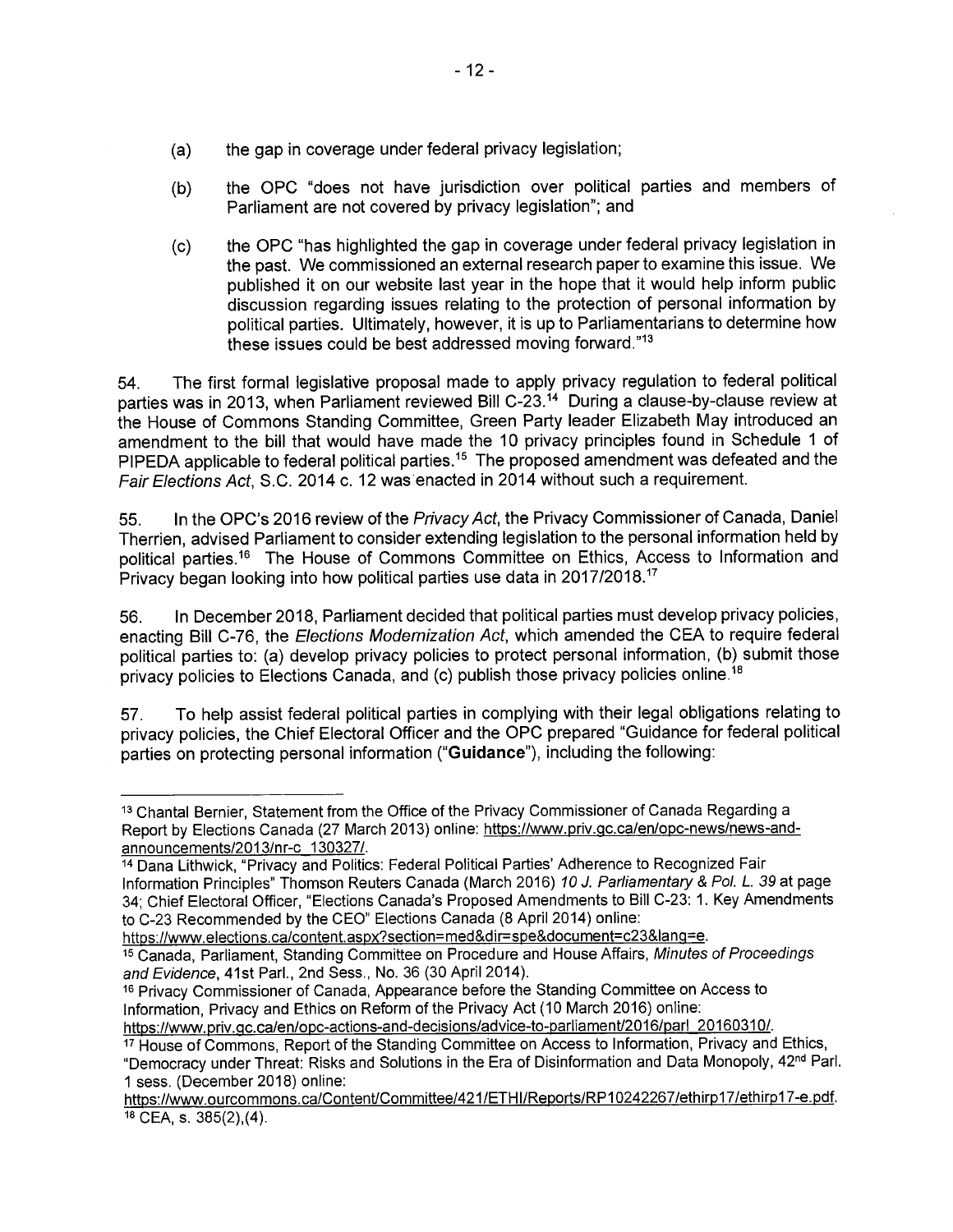- (a) Individuals with privacy-related concerns are encouraged to first contact the listed privacy officer of the political party in question and/or Elections Canada, at which point the Chief Electoral Officer may consult the OPC as required.
- (b) The OPC has no oversight role with respect to the obligations imposed by Bill C-76. The OPC is therefore not in a position to receive or investigate complaints with respect to matters covered in this Guidance that do not otherwise fall within its jurisdiction under the Personal Information Protection and Electronic Documents Act or the Privacy Act.<sup>19</sup>

58. Federal political parties are exempt from certain privacy-related obligations in both the Telecommunications Act, S.C. 1993, c. 38 (the "TCA") and in Canada's Anti Spam Legislation ("CASL")<sup>20</sup> federal legislation. The  $TCA$  expressly exempts federal political parties from the National Do Not Call List provisions, which means they are not prohibited from unsolicited communications.21 CASL, which prohibits the sending of commercial electronic messages unless the recipient has consented to receipt, does not apply to commercial electronic messages sent by, or on behalf of, federal political parties or candidates, if the messages are to solicit donations.<sup>22</sup>

59. Provincial privacy statutes also do not apply to federal parties. Alberta's Personal Information Protection Act, S.A. 2003, c P-6.5 expressly excludes political parties from its application.23 B.C. PIPA was enacted in 2004. It does not expressly exclude political parties. PIPA does not apply to the collection, use or disclosure of personal information if PIPEDA applies to the collection, use and disclosure of the personal information.<sup>24</sup> PIPA also does not apply if the Freedom of Information and Protection of Privacy Act, which governs the provincial public sector (and which, like federal public sector privacy legislation, is not consent-based), applies to the personal information.

60. In contrast with the CEA, PIPA is a consent-based regime. PIPA defines personal information much more generally than the CEA and the federal Privacy Act, as information about an identifiable individual and includes employee personal information but does not include (a) contact information, or (b) work product information. PIPA, unlike the CEA, gives individuals the right to request access to or correct personal information.

<sup>19</sup> Office of the Privacy Commissioner of Canada, "Guidance for federal political parties on protecting personal information" (1 April 2019) online: https://www.priv.gc.ca/en/privacy-topics/collecting-personalinformation/gd pp 201904/ ("Guidance"); Cardill Affidavit at para. 20, Ex. H.

<sup>&</sup>lt;sup>20</sup> An Act to Promote the Efficiency and Adaptability of the Canadian Economy by Regulating Certain Activities that Discourage Reliance on Electronic Means of Carrying out Commercial Activities, and to Amend the Canadian Radio-television and Telecommunications Commission Act, the Competition Act, the Personal Information Protection and Electronic Documents Act and the Telecommunications Act, SC 2010, c 23.

<sup>21</sup> Telecommunications Act, S.C. 1993, c. 38, ss. 41.1, 41.7.

<sup>22</sup> Electronic Commerce Protection Regulations, SOR/2013-221, s. 3(h).

 $23$  Personal Information Protection Act, S.A. 2003, c. P-6.5, s.  $4(1)(m)$ , (n).

<sup>24</sup> Personal Information Protection Act, S.B.C. 2003, c. 63 ("PIPA"), s. 3(2)(c).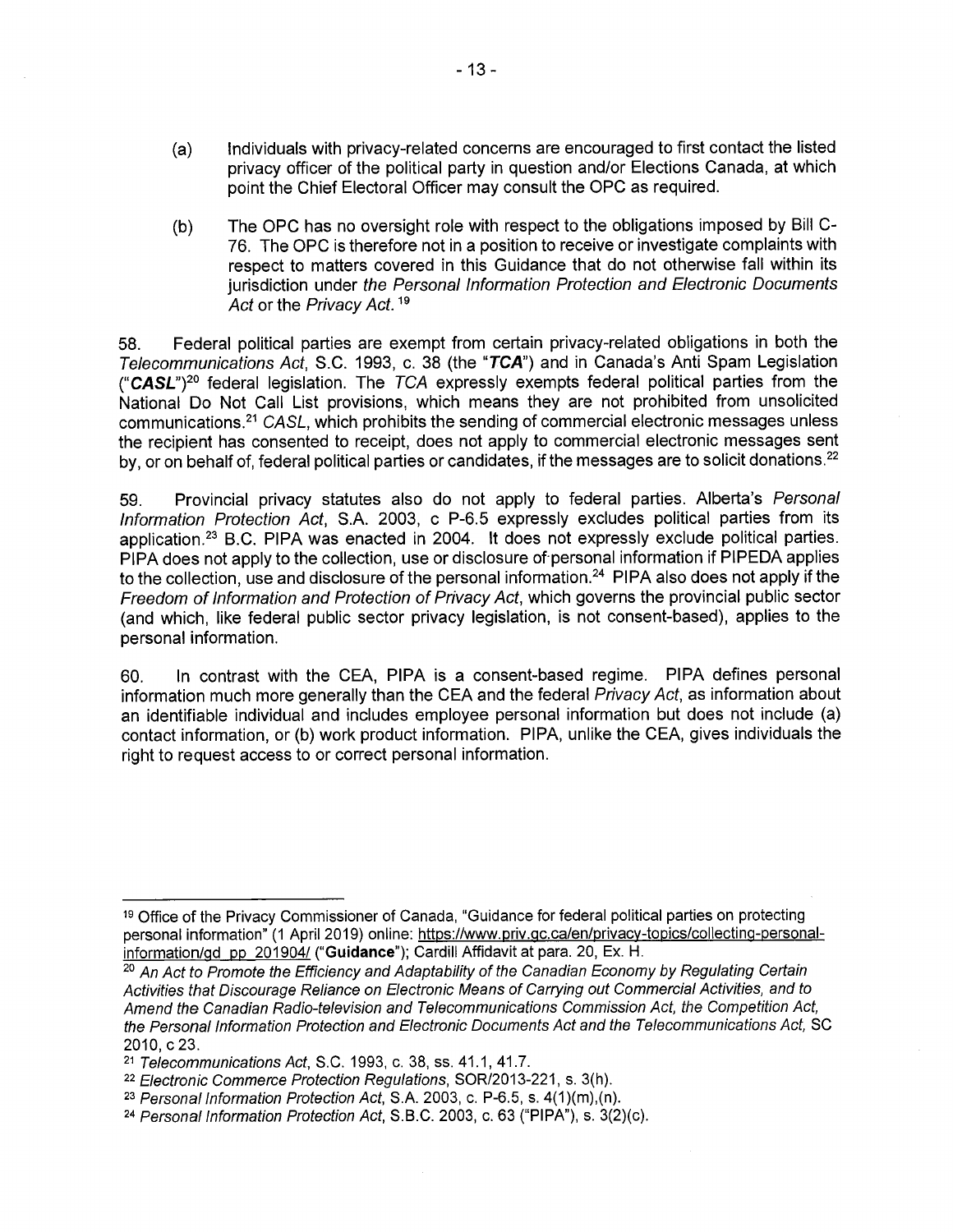### E. The Liberal Party of Canada

<sup>6</sup>1. The Liberal Party is a registered political party pursuant to the CEA. Its fundamental <sup>p</sup>urpose is to participate in public affairs by endorsing candidates for election and supporting their <sup>e</sup>lection.

<sup>6</sup>2. The Liberal Party uses personal information to engage with voters, to understand their nterests and priorities in order to speak to the issues that matter most to them, and in turn mobilize <sup>d</sup>emocratic participation. The collection, use and disclosure of personal information is carried out <sup>f</sup>or political purposes that are central to the Liberal Party's role as set out in the Liberal Party <sup>C</sup>onstitution. Such collection, use and disclosure is essential to the achievement of the Liberal <sup>P</sup>arty's primary purpose of electing candidates to the House of Commons to participate in the democratic conduct of public affairs.

<sup>6</sup>3. The Liberal Party has a Privacy Policy that governs the collection, use and disclosure of <sup>p</sup>ersonal information. The Privacy Policy was approved by the Chief Electoral Officer on July 3, <sup>2</sup>019. The Liberal Party submitted a further revised Privacy Policy to the Office of the Chief <sup>E</sup>lectoral Officer on August 11, 2021, to reflect operational modifications pertaining to text <sup>m</sup>essaging and sharing with law enforcement. The Office of the Chief Electoral Officer did not have any follow-up questions or concerns.

<sup>6</sup>4. The Liberal Party will not, without consent, use personal information for any purpose other <sup>t</sup>han described in its Privacy Policy, except where permitted or required by applicable legislation, <sup>f</sup>or example, under the CEA. The Liberal Party does not sell, barter, trade, or lease its donor or <sup>s</sup>upporter lists. Donor and supporter lists are accessible to the officers and authorized users of <sup>t</sup>he federal Liberal Party electoral district association in which the donor or supporter is located <sup>a</sup>nd may only be used for the purposes of communicating with voters, to understand their interests <sup>a</sup>nd priorities and encourage participation in democracy, or for fundraising purposes.

### Part 3: LEGAL BASIS

<sup>6</sup>5. The reasoning of the Delegate confuses constitutional law in a manner that could have <sup>w</sup>ide-ranging implications on the exercise of Parliament's exclusive legislative authority with <sup>r</sup>espect to federal elections.

### A. Sta<sup>n</sup>da<sup>r</sup>d <sup>o</sup>f Revi<sup>e</sup><sup>w</sup>

<sup>6</sup>6. The common law provides that the standard of review with respect to questions of <sup>p</sup>rocedural fairness is simply "fairness".25

<sup>6</sup>7. For constitutional questions, general questions of law of central importance to the legal <sup>s</sup>ystem, and questions regarding the jurisdictional boundaries between two or more administrative bodies, the SCC in Canada (Citizenship and Immigration) v. Vavilov<sup>26</sup> held that the applicable <sup>s</sup>tandard of review is correctness:

"The application of the correctness standard for such questions respects the <sup>u</sup>nique role of the judiciary in interpreting the Constitution and ensures that courts

<sup>&</sup>lt;sup>25</sup> Seaspan Ferries Corporation v. British Columbia Ferry Services Inc., 2013 BCCA 55 at para. 52.

<sup>&</sup>lt;sup>26</sup> Canada (Citizenship and Immigration) v. Vavilov, 2019 SCC 65 ("Vavilov").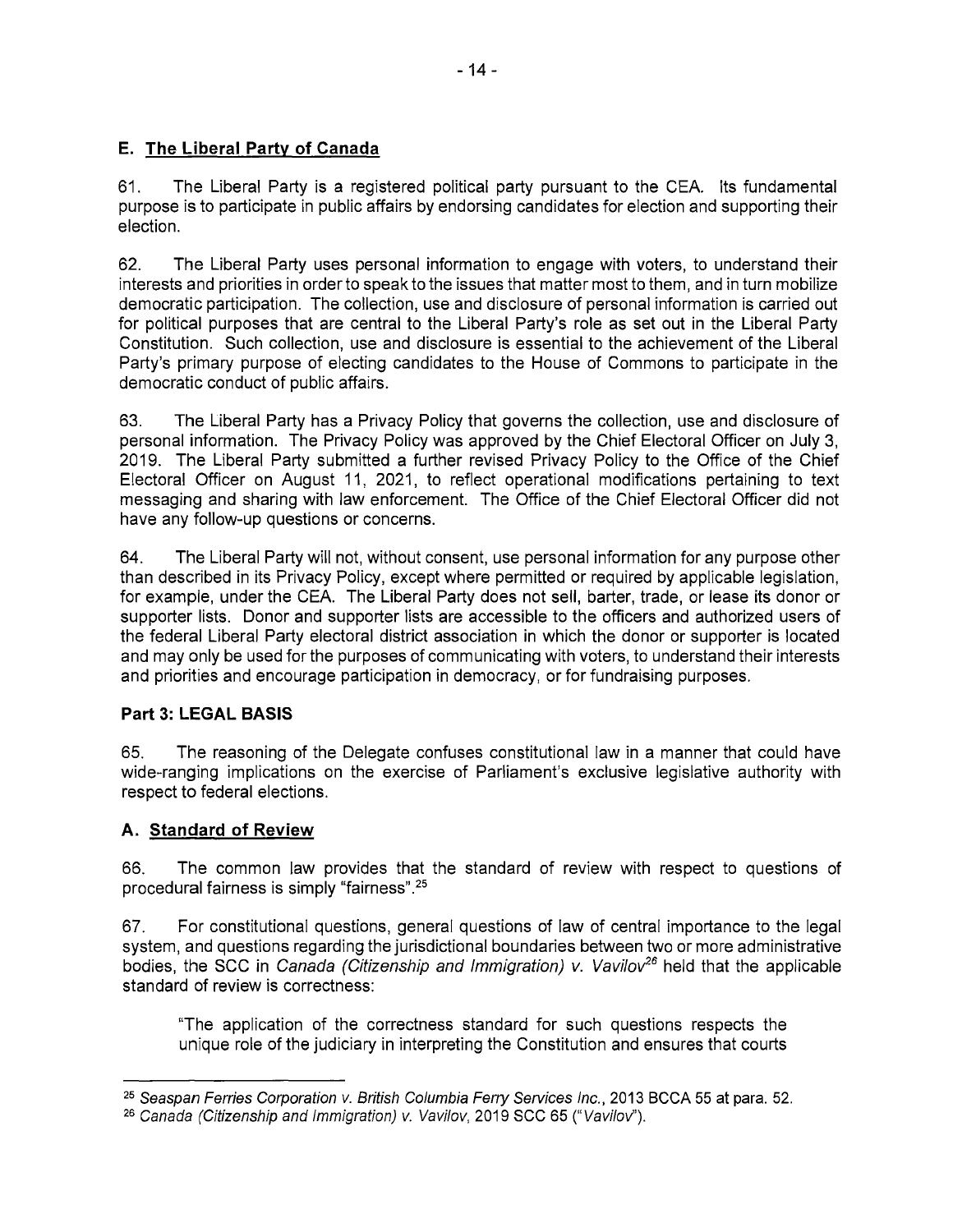<sup>a</sup>re able to provide the last word on questions for which the rule of law requires consistency and for which a final and determinative answer is necessary."27

68. The rule of law requires courts to intervene where one administrative body has interpreted <sup>t</sup>he scope of its authority in a manner that is incompatible with the jurisdiction of another. <sup>M</sup>embers of the public must know where to turn in order to resolve a complaint. The application <sup>o</sup>f the correctness standard in these cases safeguards predictability, finality and certainty in the law of administrative decision making.<sup>28</sup>

#### **B. Procedural Fairness**

69. In Baker v. Canada, the SCC set out a non-exhaustive list of factors that inform the content <sup>o</sup>f the duty of procedural fairness in a particular case. Those factors include: (1) the nature of the <sup>d</sup>ecision being made and the process followed in making it; (2) the nature of the statutory scheme; (3) the importance of the decision to the individual or individuals affects; (4) the legitimate <sup>e</sup>xpectations of the person challenging the decision; and (5) the choices of procedure made by <sup>t</sup>he administrative decision maker itself.29 Administrative decisions must be made using a fair and <sup>o</sup>pen procedure, appropriate to the decision being made and its statutory, institutional and social <sup>c</sup>ontext, with an opportunity for those affected by the decision to put forward their views and evidence fully and have them considered by the decision-maker.<sup>30</sup>

<sup>7</sup>0. The Liberal Party submits that the choice of procedure made by the Delegate was <sup>p</sup>rocedurally unfair. The Delegate directed that the hearing be limited to an issue that assumed <sup>t</sup>he federal political parties are "organizations" under PIPA. While he ultimately considered some <sup>o</sup>f the constitutional issues raised by the political parties, they could not know whether that would be the case when they made their submissions.

<sup>7</sup>1. Moreover, the Delegate's unilateral statement of facts is asymmetrically tilted toward <sup>c</sup>onnections with the province. Facts favouring the Complainants' position and the jurisdiction of <sup>t</sup>he OIPC were assumed; whereas the federal political parties were required to satisfy a "high" <sup>e</sup>videntiary burden with respect to facts that support exclusive federal jurisdiction.

<sup>7</sup>2. The procedure chosen by the Delegate both appeared to be and was unfair to the federal <sup>p</sup>olitical parties. It created at the very least a perception that it had been pre-determined that <sup>P</sup>IPA is intended to extend to federal political parties, when that was one of the threshold issues <sup>t</sup>o be determined by the Delegate. The "statement of facts" are findings of fact made by the <sup>D</sup>elegate before the hearing, and unevenly in favour of the OIPC's jurisdiction, in breach of the duty of fairness.

<sup>7</sup>3. The Delegate also refused to provide notice to other federal political parties, whose rights <sup>a</sup>re now affected by this Decision. Eighteen of the 22 federal political parties did not have an <sup>o</sup>pportunity to put forward their views and evidence.

<sup>27</sup> Vavilov at para. 53.

<sup>2</sup><sup>8</sup> Vavilov at para. 64.

<sup>2</sup><sup>9</sup> Baker at paras. 23-27.

<sup>3</sup><sup>0</sup> Baker at para. 22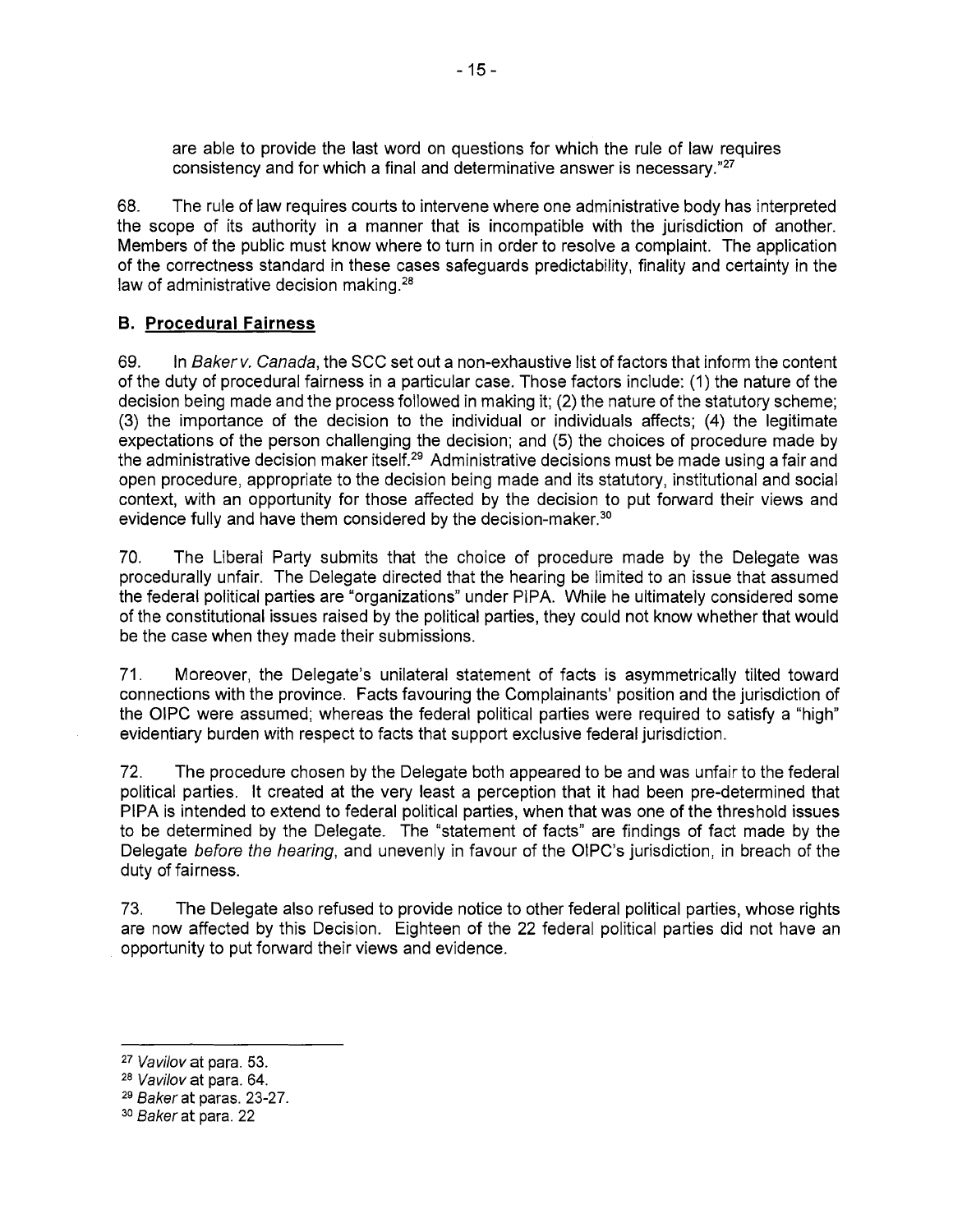<sup>7</sup>4. The Delegate made several errors in the Decision, failing to properly consider both <sup>P</sup>arliament's exclusive authority over federal elections and Parliament's intent. Parliament has <sup>c</sup>hosen not to make federal political parties subject to general privacy legislation or the jurisdiction <sup>o</sup>f federal or provincial privacy commissioners, and has instead given the Chief Electoral Officer <sup>e</sup>xclusive authority with respect to collection, use and disclosure of personal information by federal political parties. The Delegate misinterpreted Lemare Lake and cooperative federalism to force <sup>a</sup> "harmonious" interpretation of the CEA and PIPA, altering the distribution of power between <sup>f</sup>ederal and provincial governments over federal elections. The Decision has opened the door to a multiplicity of different interpretations and approaches, varying from province to province, to the privacy rights of federal voters and obligations of federal political parties. Avoiding such privacy rights of federal voters and obligations of federal political parties. <sup>d</sup>ifferences in federal election matters is precisely the reason that they are exclusively federal.

### <sup>i</sup>. PIPA Should be Interpreted as not Extending to Federal Political Parties

<sup>7</sup>5. As the British Columbia Court of Appeal recently held in Brown Bros. Motor Lease Canada Ltd. v. Workers' Compensation Appeal Tribunal, 31

<sup>T</sup>here is a two-step framework for the judicial review of an administrative decision <sup>w</sup>here the constitutional applicability of the decision maker's enabling statute is at issue: Marine Services International Ltd. v. Ryan Estate, 2013 SCC 44 at paras. 15,40.

<sup>F</sup>irst, the decision maker determines whether the statute applies on the facts of the <sup>c</sup>ase (a question of statutory interpretation). If the statute applies, the decision <sup>m</sup>aker then considers whether the statute is constitutionally applicable.

<sup>I</sup>f the statute does not apply on the facts, the decision maker does not go on to <sup>c</sup>onsider the constitutional question. This is consistent with the principle of restraint iin constitutional cases: Phillips v. Nova Scotia (Commission of Inquiry into Westray <sup>M</sup>ine Tragedy), [1995] 2 S.C.R. 97 at 112-113.

<sup>H</sup>owever, constitutional considerations are not confined to the second question (the constitutional applicability of the Act). Where multiple interpretations of <sup>a</sup> <sup>s</sup>tatute are possible, it is presumed the legislature intended the law to be read in <sup>a</sup> <sup>m</sup>anner that is consistent with its legislative authority, which is to say, in a manner that is consistent with its constitutional authority: Desgagnés Transport Inc. v. <sup>W</sup>artsila, 2019 SCC 58 at para. 28, citing McKay et al. v. The Queen, [1965] S.C.R. <sup>7</sup>98 at 803-804 [McKay]. Thus, despite the two-step framework, constitutional

<sup>3</sup><sup>1</sup> Brown Bros. Motor Lease Canada Ltd. v. Workers' Compensation Appeal Tribunal, 2022 BCCA 20 at <sup>p</sup>aras. 12-15. The Court of Appeal upheld a decision of the Workers' Compensation Appeal Tribunal <sup>c</sup>oncluding that non-resident members of a flight crew who were in British Columbia for a mandatory <sup>o</sup>vernight layover—were not "workers in British Columbia" within the meaning of the Workers Compensation Act.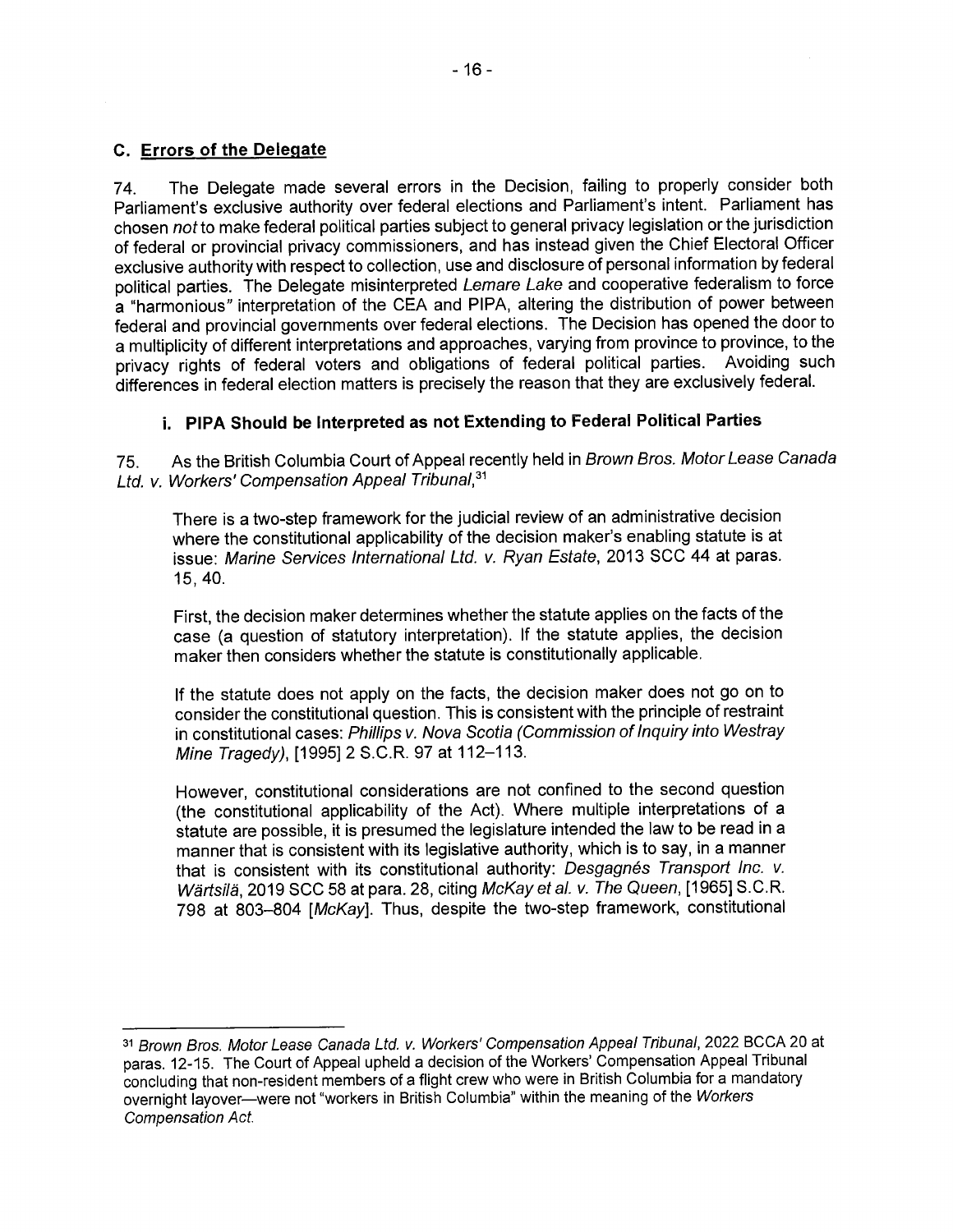<sup>c</sup>onsiderations are relevant to questions of both statutory interpretation and <sup>c</sup>onstitutional applicability.32

<sup>7</sup>6. Federal political parties, including the Liberal Party and its registered agent, the Federal <sup>L</sup>iberal Agency of Canada, are not "organizations" as defined by PIPA, which "includes a person, an unincorporated association, a trade union, a trust or a not for profit." $33$ 

<sup>7</sup>7. Having already assumed in the issue to be decided that federal political parties are <sup>o</sup>rganizations within the meaning of PIPA, in the Decision, the Delegate held that federal political <sup>p</sup>arties in B.C. are "organizations" under PIPA. He held that there is no plausible reason to think <sup>t</sup>hat the B.C. Legislature did not intend to include federal political parties within the plain meanings of the terms "organization" and "unincorporated association" in PIPA.<sup>34</sup>

<sup>7</sup>8. However, just because a federal political party is an unincorporated association, does not <sup>m</sup>ean that it must fall within the definition of organization under PIPA. PIPA must be interpreted iin a way that is presumptively constitutional, even if that is inconsistent with the "plain meaning" of the statute.<sup>35</sup> Here, the presumption of constitutionality favours the interpretation that federal <sup>p</sup>olitical parties are not organizations pursuant to PIPA.

79. For example, in McKay et al. v. The Queen (" $McKay$ ") the Supreme Court of Canada iinterpreted a municipal sign law as not extending to federal election signs, holding:

... if an enactment, whether of Parliament or of a legislature or of a subordinate <sup>b</sup>ody to which legislative power is delegated, is capable of receiving a meaning <sup>a</sup>ccording to which its operation is restricted to matters within the power of the <sup>e</sup>nacting body it shall be interpreted accordingly. An alternative form in which the <sup>r</sup>ule is expressed is that if words in a statute are fairly susceptible of two <sup>c</sup>onstructions of which one will result in the statute being infra vires and the other will have the contrary result the former is to be adopted. ...

In the case at bar the learned Justice of the Peace and the Court of Appeal <sup>h</sup>ave given effect to the by-law as if it provided:

<sup>D</sup>uring an election to Parliament no owner of property in an R2 zone in <sup>E</sup>tobicoke shall display on his property any sign soliciting votes for <sup>a</sup> <sup>c</sup>andidate at such election.

I cannot think that it was the intention of the Council to so enact or that it was the i ntention of the Legislature to empower it to do so. Such an enactment would, in my opinion, be *ultra vires* of the provincial legislature. The power of the legislature <sup>t</sup>o enact such a law, if it exists, must be found in s. 92 of the British North America <sup>A</sup>ct. It is argued for the respondent that it falls within head 13, "Property and Civil

<sup>&</sup>lt;sup>32</sup> See also P.W. Hogg, Constitutional Law of Canada, 5th ed. (Canada: Thomson Reuters, 2021) (looseleaf) chs. 15-12, 15-13, 15-15; R. Sullivan, Sullivan on the Construction of Statutes, 6th ed. (Canada, LexisNexis, 2014), ch. 16.

<sup>33</sup> PIPA, s. 1.

<sup>3</sup><sup>4</sup> Decision at para. 66.

<sup>35</sup> Ontario v Canadian Pacific Ltd., [1995] 2 S.C.R. 1031 at para. 15 (Lamer C.J., concurring); 1318847 Ontario Limited v. Laval Tool & Mould Ltd., 2017 ONCA 184 at para. 72.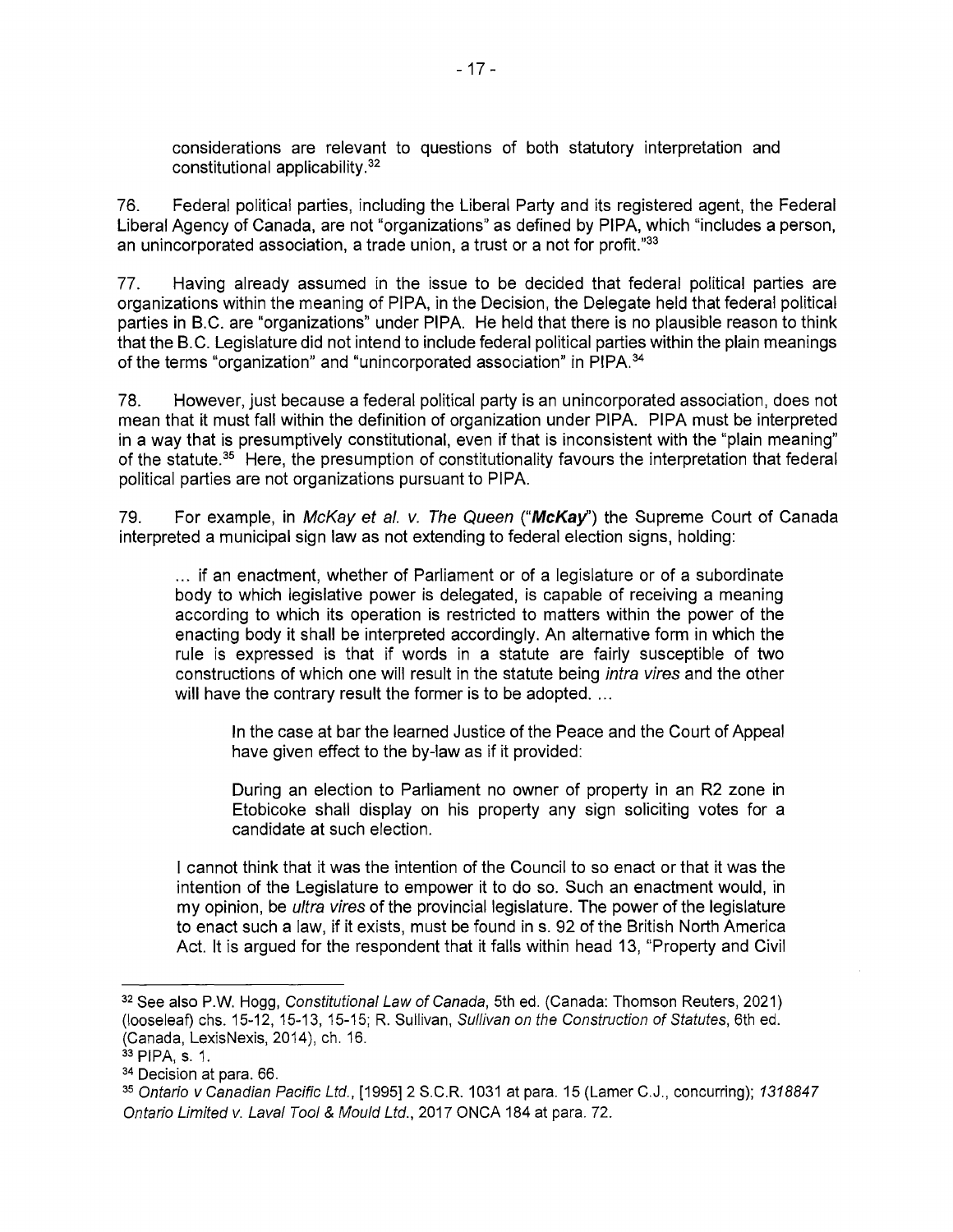<sup>R</sup>ights in the Province." Whethe<sup>r</sup> <sup>o</sup><sup>r</sup> <sup>n</sup>o<sup>t</sup> <sup>t</sup>h<sup>e</sup> <sup>r</sup>igh<sup>t</sup> <sup>o</sup><sup>f</sup> <sup>a</sup><sup>n</sup> <sup>e</sup>lecto<sup>r</sup> <sup>a</sup><sup>t</sup> <sup>a</sup> <sup>f</sup>edera<sup>l</sup> <sup>e</sup>lectio<sup>n</sup> to seek by lawful means to influence his fellow electors to vote for the candidate of his choice is aptly described as a civil right need not be discussed; it is clearly not a civil right in the province. It is a right enjoyed by the elector not as a resident of Onta<sup>r</sup>i<sup>o</sup> but <sup>a</sup><sup>s</sup> <sup>a</sup> <sup>c</sup>itize<sup>n</sup> <sup>o</sup>f Canada.

A political activity in the federal field which has theretofore been lawful can, in my opinion, be prohibited only by Parliament.<sup>36</sup>

<sup>8</sup>0. Similarly, the right of federal political parties to seek by means permitted by federal <sup>e</sup>lections law to contact electors and encourage them to vote or to support a candidate is a federal right with respect to which only Parliament can legislate. Like the general by-law in McKay, PIPA <sup>s</sup>hould be interpreted as not extending to federal elections matters.

#### <sup>i</sup>i. The Delegate erred in his paramountcy analysis by misconstruing the <sup>c</sup>omprehensive federal regime governing federal political parties

<sup>8</sup>1. The Decision fundamentally undermines Parliament's choice to make the Chief Electoral <sup>O</sup>fficer the final decisional authority with respect to federal political parties and their personal <sup>i</sup>nformation requirements. Applying PIPA, and giving the OIPC jurisdiction over federal political <sup>p</sup>arties, prevents the realization of Parliament's objectives. Further, the requirements for <sup>c</sup>ollection, use and disclosure of personal information under PIPA operationally conflict with the <sup>C</sup>EA's personal information requirements.

<sup>8</sup>2. As a starting point, the Delegate erred in his interpretation of cooperative federalism, using <sup>i</sup>t to force an interpretation that the CEA's privacy requirements are consistent with PIPA. Cooperative federalism "can neither override nor modify the division of powers itself."<sup>37</sup> In <sup>R</sup>eference re Securities Act, the SCC held that "the dominant tide of flexible federalism, however <sup>s</sup>trong its pull may be, cannot sweep designated powers out to sea, nor erode the constitutional balance inherent in the Canadian federal state."38

### <sup>a</sup>. Th<sup>e</sup> <sup>D</sup>elegat<sup>e</sup> <sup>e</sup>rred i<sup>n</sup> failin<sup>g</sup> <sup>t</sup><sup>o</sup> find <sup>a</sup> federal <sup>p</sup>urpos<sup>e</sup>

<sup>8</sup>3. The Liberal Party submitted that the purpose of the CEA is "to enfranchise all persons entitled to vote and to allow them to express their democratic preferences<sup>"39</sup> while protecting the integrity of the democratic process.<sup>40</sup> The integrity of the process relies on access to and <sup>p</sup>articipation from the Canadian electorate. The Liberal Party collects and uses personal iinformation to carry out political purposes that are central to democracy. For example, it collects <sup>a</sup>nd uses personal information to engage with voters, to understand voters' interests and priorities <sup>a</sup>nd to mobilize democratic participation.

<sup>8</sup>4. The Delegate erred by requiring the federal political parties to establish a unique and <sup>d</sup>istinct federal purpose of the CEA specifically for the frustration-of-federal-purpose analysis. To <sup>e</sup>stablish this high burden and special purpose, the Delegate refused to accept the evidence

<sup>3</sup><sup>6</sup> McKay et al. v. The Queen, [1965] SCR 798 at pp. 803-804.

<sup>&</sup>lt;sup>37</sup> Decision, para 100, citing Reference re Environmental Management Act, 2019 BCCA 181 ("Re EMA") <sup>a</sup>t para. 6.

<sup>38</sup> Re EMA at para. 6, citing Reference re Securities Act, 2011 SCC 66 at para 62.

<sup>39</sup> Wrzesnewskyj v. Canada (Attorney General), 2012 SCC 55 ("Wrzesnewskyj") at para. 35.

<sup>4</sup>0 Wrzesnewskyj at para. 38.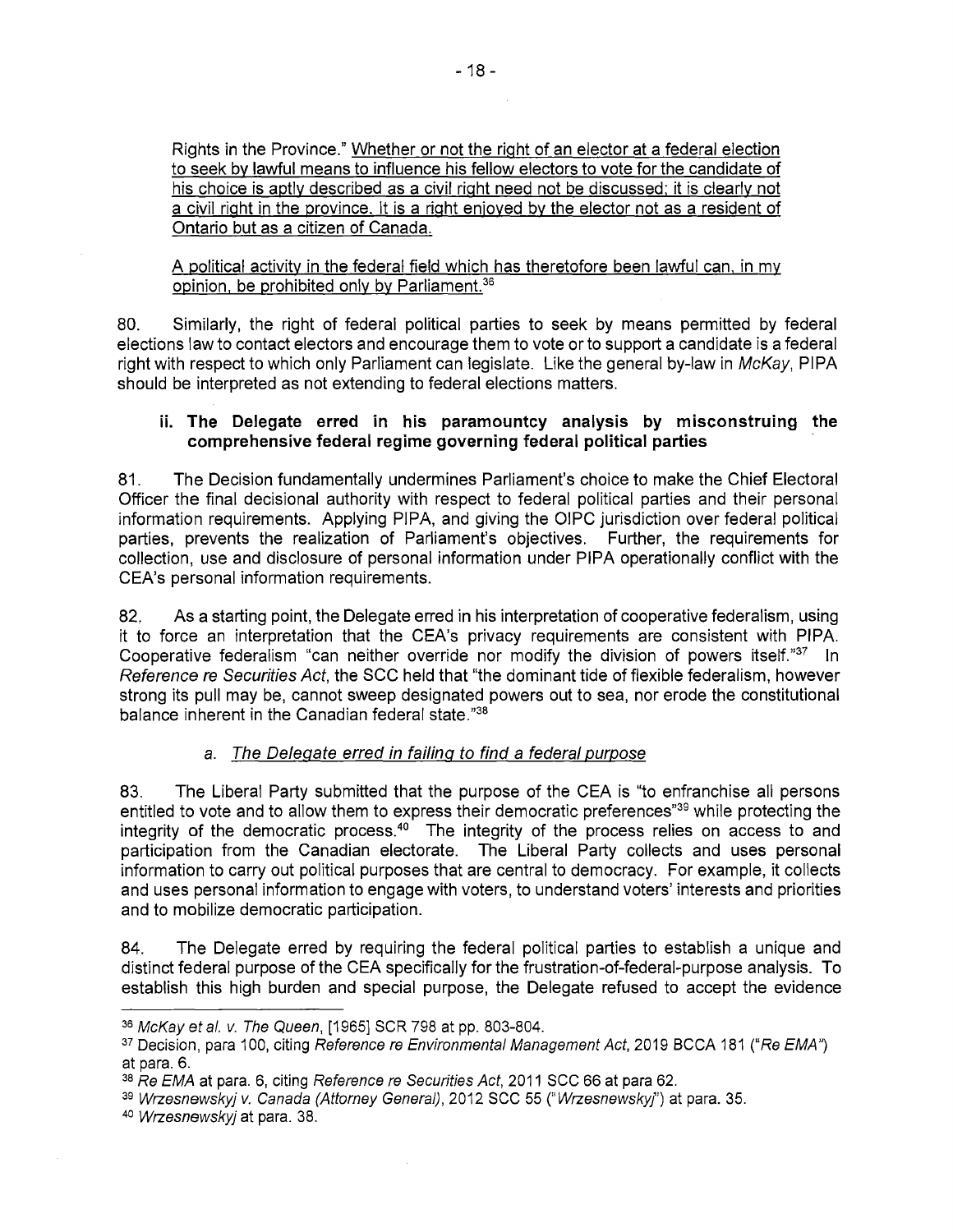<sup>p</sup>rovided by the federal political parties, including excerpts from parliamentary debates, committee reports and other reports.<sup>41</sup> He also refused to accept the case law provided that commented on <sup>t</sup>he federal purpose of the CEA, distinguishing all cases as not being about paramountcy.

<sup>8</sup>5. The Delegate erred by placing too high an evidentiary burden on the federal political <sup>p</sup>arties to establish the purpose of the CEA and its assignment of oversight of federal parties' use <sup>o</sup>f personal information to the Chief Electoral Officer. There is only one civil standard of proof: the balance of probabilities.<sup>42</sup> The situation in Lemare Lake is easily distinguishable. There, the <sup>p</sup>arty that failed to establish a particular federal purpose cited no parliamentary debates or reports, <sup>a</sup>nd instead relied on cases and secondary sources that related primarily to a different issue, <sup>a</sup> <sup>r</sup>eport issued 20 years before the amendment in issue, and a book that did not mention the purpose sought to be established.<sup>43</sup> In contrast, the Liberal Party's submission that Parliament <sup>s</sup>pecifically intended the Chief Electoral Officer — and not general privacy commissioners — to <sup>o</sup>versee the personal information practices of federal political parties is supported by a long <sup>l</sup>egislative history of decisions by Parliament to decline to extend general privacy laws to federal <sup>p</sup>olitical parties, by the legislative history to the 2018 amendments to the CEA, by the language <sup>o</sup>f the CEA and its overarching purpose of enfranchising Canadians.

#### b. The Delegate erred in failing to find frustration of federal purpose

- 86. There are three circumstances in which a court will find frustration of federal purpose:
	- (i) where the federal legislation is interpreted as intending the federal decision maker to have the final say;  $44$
	- (ii) when the federal statute was intended to be a complete and comprehensive <sup>c</sup>ode;45 and
	- (iii) when a provincial law prevents the realization of objectives that a federal statute <sup>a</sup>imed at achieving.46

87. For example, in British Columbia (A.G.) v. Lafarge ("Lafarge"), the Supreme Court of <sup>C</sup>anada held that a municipal zoning bylaw would "flout the federal purpose" of the Canada Marine Act, S.C. 1998, c. 10 by depriving a federal port authority of its final decisional authority on the <sup>d</sup>evelopment of the port, in respect of matters which fall within the legislative authority of Parliament.<sup>47</sup> In Canada Post Corp. v. Hamilton (City), the Ontario Court of Appeal held that a <sup>m</sup>unicipal bylaw purporting to regulate the location of community mailboxes was inoperative because it conflicted with a federal legislative purpose that gave "Canada Post the power to place <sup>m</sup>ail receptacles on municipal roads." The Ontario Court of Appeal found that installing <sup>c</sup>ommunity mailboxes was <sup>a</sup>complex process that required coordination with many stakeholders

<sup>4</sup><sup>1</sup> Decision at para. 161.

<sup>4</sup><sup>2</sup> F.H. v. McDougall, 2008 SCC 53 at paras. 40, 49.

<sup>43</sup> Saskatchewan (Attorney General) v. Lemare Lake, 2015 SCC 53 ("Lemare Lake") at paras. 40-44.

<sup>44</sup> British Columbia (A.G.) v. Lafarge Canada Inc., 2007 SCC 23 ("Lafarge") at para. 75.

<sup>4</sup><sup>5</sup> Moloney at para. 79.

<sup>4</sup><sup>6</sup> Mangat at para. 72.

<sup>4</sup><sup>7</sup> Lafarge at para. 75.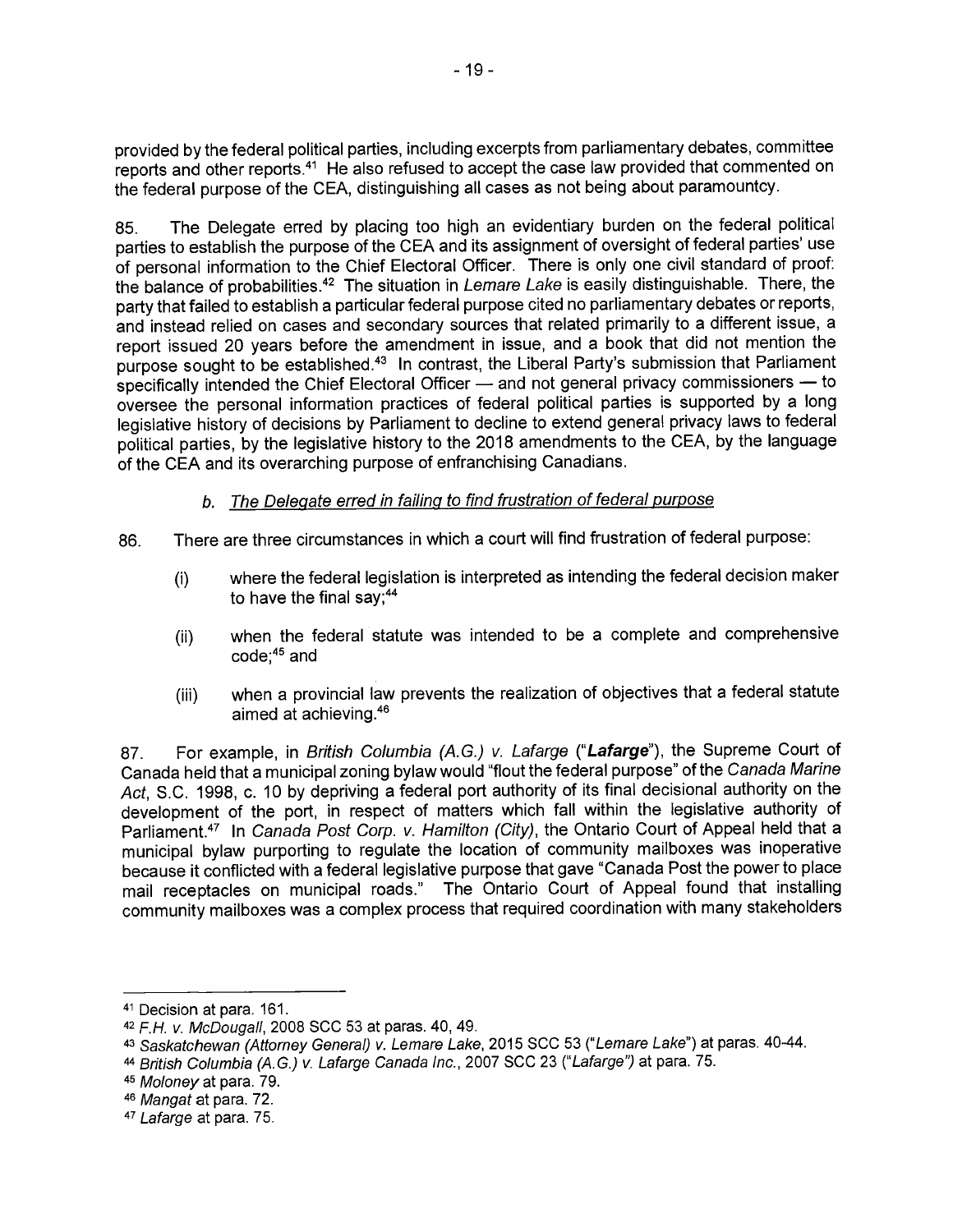and the municipality could not assert a supervisory jurisdiction over the decision making of Canada Post, "displacing one discretionary authority with another."48

88. The Liberal Party submits that all three of the circumstances listed above are present here.

89. The Delegate erred by failing to consider Parliament's intent for the Chief Electoral Officer to have final decisional authority over federal political parties and federal elections. Parliament rejected multiple invitations to extend general privacy legislation to federal political parties, choosing instead to expand the Chief Electoral Officer's mandate under the CEA to include the personal information policies and practices of federal political parties. The collection and use of personal information is central to democracy, since political parties need it to engage with voters, understand their interests and to encourage participation.

90. The joint Guidance authored by Elections Canada and the OPC indicates that "Individuals with [privacy] specific concerns should first contact the listed privacy officer of the political party in question (as outlined in their policy) and/or Elections Canada if they have concerns about the accuracy of a party's policies. The [Chief Electoral Officer] may consult the OPC as required."49 As in Lafarge, Parliament intended the final decision-making authority to come from Elections Canada, not OIPC. When a federal legislative regime is intended to give a federal decision maker "final decisional authority", paramountcy precludes overlapping provincial regulation.5° Federal jurisdiction "allow[s] a single regulator to consider interests and concerns beyond those of the individual province(s)."51

91. The Decision denies the Chief Electoral Officer that final decisional authority. It gives the OIPC the ability to investigate whether a federal political party's privacy policy complies with PIPA, and enforce P1PA against the party, even if the Chief Electoral Officer has accepted the policy under the CEA.

92. By subjecting federal political parties to oversight of the OIPC, in addition to the Chief Electoral Officer, the Delegate has opened the door to a multiplicity of legal regimes, varying from province to province, to regulate the conduct of federal political parties. The national legislative regime is frustrated if the rules regarding personal information vary for federal political parties across the country. It would be duplicative and problematic to require registered political parties to submit to a second, and at times contradictory regulatory regime. To apply PIPA in B.C. would interfere by altering the balance that Parliament has struck to enable federal political parties to access electors and facilitate and encourage participation in the democratic systems, while protecting electors' privacy. Having to create a separate privacy policy and rules for B.C. residents creates administrative difficulties for federal political parties that need to comply with multiple regimes, and potentially expands provincial jurisdiction in relation to federal elections. It is a barrier to entry for smaller federal political parties and creates a risk that some parties avoid voters in B.C. entirely. It is also unfair for Canadian voters to be treated differently across Canada with respect to federal elections and federal political parties.

93. In Reference re Environmental Management Act, the B.C. Court of Appeal held that notwithstanding the contention that there is "nothing wrong with a patchwork", "it is simply not

<sup>48</sup> Canada Post Corp. v. Hamilton (City), 2016 ONCA 767 at paras. 79-83.

<sup>49</sup> Guidance.

<sup>50</sup> Lafarge at para. 75.

<sup>51</sup> Re EMA at para. 101.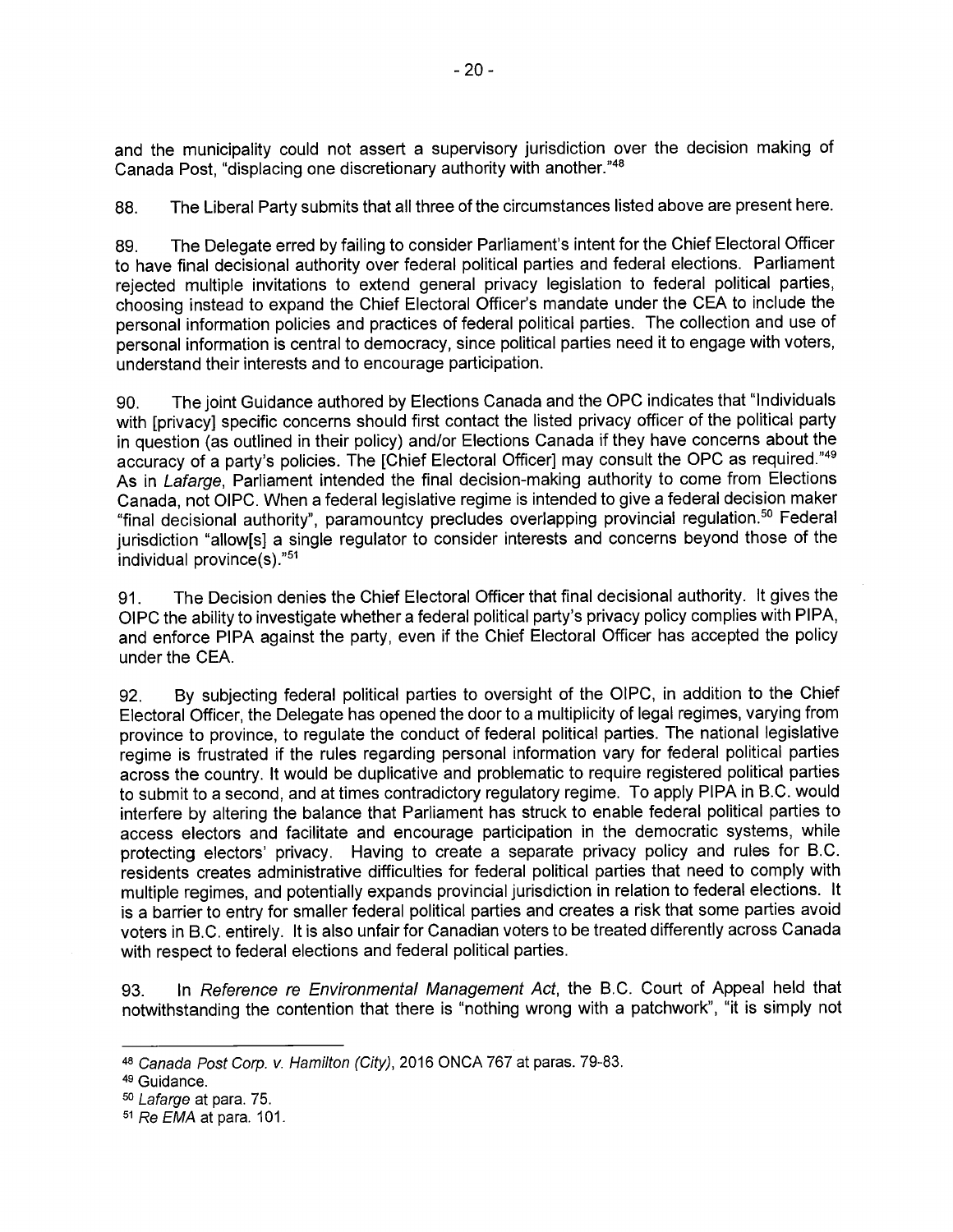<sup>p</sup>ractical — or appropriate in terms of constitutional law — for different laws and regulations to apply" <sup>t</sup>o an interprovincial pipeline every time it crosses a border. Paraphrasing the majority in <sup>C</sup>onsolidated Fastfrate (2009), the B.C. Court of Appeal held that "the interprovincial pipeline <sup>w</sup>ould be 'stymied' by the necessity to comply with different conditions governing its route, <sup>c</sup>onstruction, cargo, safety measures, spill prevention, and the aftermath of any accidentally release of oil.<sup>52</sup> Jurisdiction over federal elections, which touch all provinces, was allocated <sup>e</sup>xclusively to Parliament and Parliament made the Chief Electoral Officer the single regulator to <sup>c</sup>onsider interests and concerns of Canadian voters. Federal elections would be stymied by the <sup>n</sup>ecessity to comply with different conditions in each province.

### <sup>c</sup>. Th<sup>e</sup> <sup>D</sup>elegat<sup>e</sup> <sup>e</sup>rre<sup>d</sup> i<sup>n</sup> <sup>f</sup>ailin<sup>g</sup> <sup>t</sup><sup>o</sup> <sup>f</sup>in<sup>d</sup> <sup>a</sup><sup>n</sup> <sup>o</sup>perationa<sup>l</sup> <sup>c</sup>onflic<sup>t</sup>

<sup>9</sup>4. Operational conflict occurs if one law says "yes" and the other says "no": when the same citizens are being told to do inconsistent things.<sup>53</sup> In Lafarge, the Supreme Court found <sup>o</sup>perational conflict where a municipal bylaw imposed a 30-foot height limit on a structure <sup>a</sup>pproved at a taller height under federal law. The Court reasoned that, had the city sought an i njunction to stop the project, the judge "could not have given effect both to the federal law (which <sup>w</sup>ould have led to a dismissal of the application) and the municipal law (which would have led to the granted of an injunction).<sup>54</sup>

95. The Delegate held that there was no operational conflict between PIPA and the CEA.<sup>55</sup>

<sup>9</sup>6. PIPA imposes different requirements on the collection, use and disclosure of personal i nformation than required of federal political parties under the CEA. All of PIPA is in operational <sup>c</sup>onflict with the CEA, the exclusive authority over federal political parties and federal elections, <sup>a</sup>s chosen by Parliament. PIPA imposes a consent-based privacy regime with specific <sup>r</sup>equirements on the collection, use and disclosure of personal information in a variety of <sup>c</sup>ircumstances. This regime is different than what is required of federal political parties under the <sup>C</sup>EA, where privacy obligations have been tailored specifically by Parliament for federal political <sup>p</sup>arties to address their unique role and needs for access to the Canadian electorate. The Delegate failed to consider Parliament's choice not to subject federal political parties to general <sup>p</sup>rivacy legislation over the past two decades.'

<sup>9</sup>7. According to the Delegate, because PIPA explicitly permits collection, use and disclosure <sup>o</sup>f information without consent where authorized by law, and the CEA is such a law, this means <sup>t</sup>hat CEA and PIPA dovetail, as opposed to creating an operational conflict. This is incorrect.

<sup>5</sup><sup>2</sup> Re EMA at para. 101.

<sup>5</sup><sup>3</sup> Lafarge at paras. 75, 81-82.

<sup>5</sup><sup>4</sup> Lafarge at paras. 75, 81-82.

<sup>5</sup><sup>5</sup> Decision at para. 153.

 $56$  As evidenced in paragraphs 46 to 60. It is notable that pursuant to s. 26(2)(b) of PIPEDA, the <sup>G</sup>overnor in Council "if satisfied that legislation of a province that is substantially similar to this Part <sup>a</sup>pplies to an organization, a class of organizations, an activity or a class of activities, exempt the <sup>o</sup>rganization, activity or class from the application of this Part in respect of the collection, use or <sup>d</sup>isclosure of personal information that occurs within that province" (see e.g. Organizations in the <sup>P</sup>rovince of British Columbia Exemption Order, SOR/2004-220); whereas there is no similar exemption in <sup>t</sup>he CEA. As the Supreme Court of Canada held in Quebec (Attorney General) v. Canada (Human <sup>R</sup>esources and Social Development), 2011 SCC 60 at para. 32 "If Parliament has created two separate <sup>p</sup>rocedures, one of which is subject to provincial law while the other is not, it must be understood to have intended the second procedure to be independent of provincial law."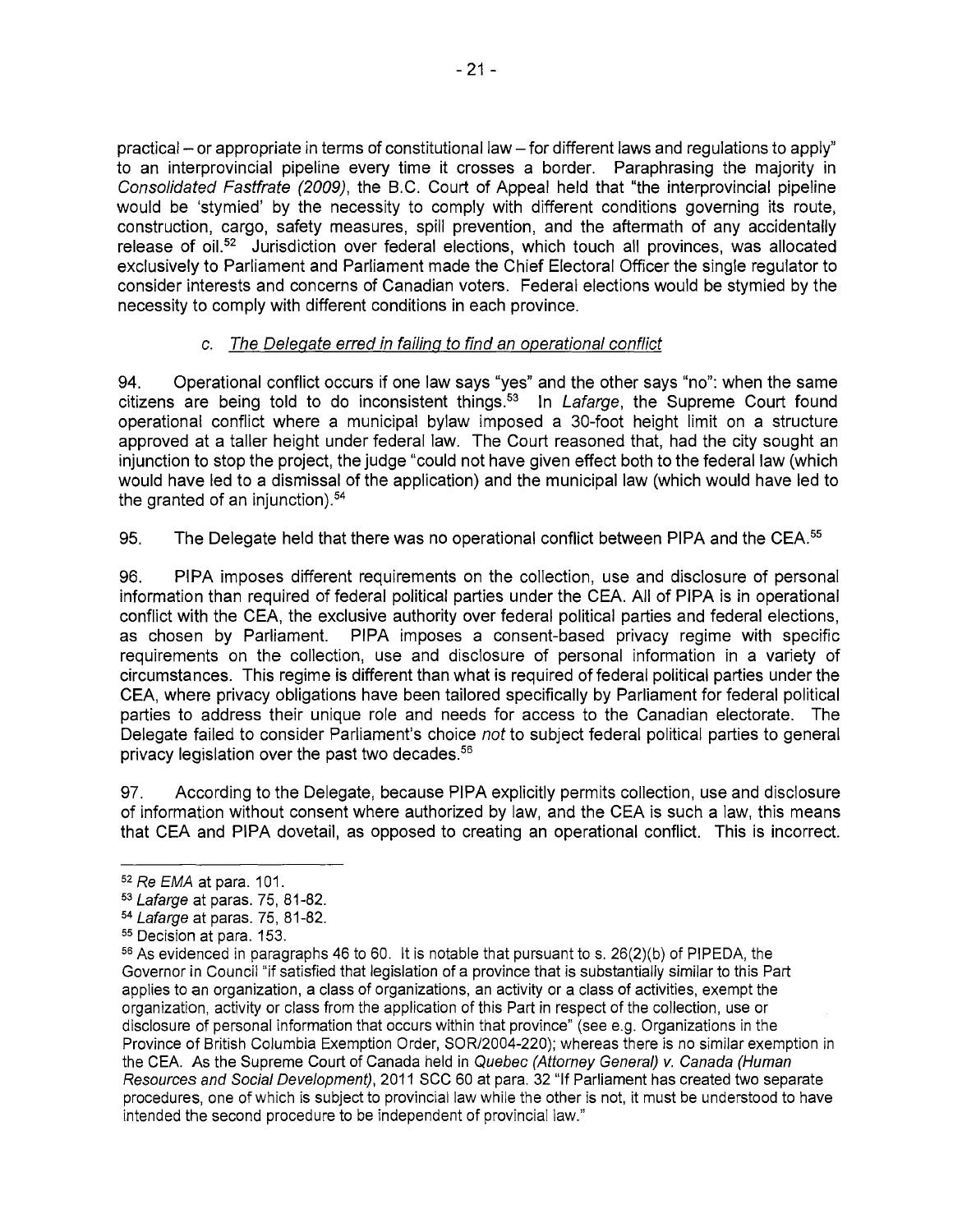Parliament has chosen to make the Chief Electoral Officer the final decisional authority as to what the CEA requires (subject of course to judicial review). Under the Delegate's approach, each provincial privacy commissioner could interpret and enforce the CEA differently, and federal political parties would be subject to complaints, investigations, access requests, and enforcement under differing interpretations across the country.

#### iii. The Delegate erred in his analysis of IJ1

98. IJI prevents valid provincial laws from improperly trenching on the protected cores of exclusive federal jurisdictional. The doctrine of IJ1 recognizes that the Constitution Act, 1867 is based on an allocation of exclusive powers to the two levels of government.<sup>57</sup> Since Parliament's legislative authority is "exclusive", it must sometimes be protected from "intrusions, even incidental ones" by provincial legislatures.<sup>58</sup>

99. There are two steps to the 1J1 analysis. First, the court considers whether a provincial law trenches on the protected "core" of a federal head of power: the "basic, minimum and unassailable content" necessary "to make the power effective for the purpose for which it was conferred." Second, the court considers whether the provincial law's effect on the core federal power is sufficiently serious. The law must "impair" (but need not "sterilize" or "paralyze") the exercise of the core federal power.<sup>59</sup>

100. IJI is different from the paramountcy doctrine in that it applies even if there is no conflict in the two applicable statutes. "The mere fact that a provincial law ... affects a vital part of an area of exclusive federal jurisdiction is enough to render it inapplicable with respect to a federal undertaking, regardless of whether or not Parliament has enacted any laws or taken any specific action with respect to the jurisdictional area of the undertaking."<sup>60</sup>

101. The Delegate erred by failing to consider Parliament's exclusive jurisdiction over federal elections and federal political parties, including with respect to their personal information requirements to ensure a proper functioning democracy. The fact that the Delegate believes PIPA is consistent with CEA is of no consequence to the IJI analysis. Further, it does not matter that PIPA does not reference elections - PIPA cannot extend to the core federal power over federal elections regardless of whether it explicitly mentions federal elections.

102. In Quebec (Attorney General) v. Canadian Owners and Pilots Association ("COPA"), an aerodrome was situated on land within a designated agricultural region under the federal Aeronautics Act. A provincial commission ordered the owners of the aerodrome to return the land to its original state, since according to the provincial legislation the land could be used only for agriculture. The Supreme Court of Canada found that the provincial legislation prohibiting uses conflicted with the purpose of the federal statute regulating aerodromes. The Court held that the

<sup>57</sup> Canadian National Railway and British Columbia (Delegate of the Director, Environmental Management Act), Re, 2020 CarswellBC 1398 (B.C. Environmental Appeal Board) ("Canadian National Railway"). 58 Canadian Western Bank v. Alberta, 2007 SCC 22 ("Canadian Western Bank") at paras. 32-34; Lafarge

at para. 41.

<sup>59</sup> COPA at paras. 27, 35, 41; Canadian Western Bank at paras. 48, 50.

<sup>6°</sup> Lafarge at para. 110 (Bastarache J. concurring).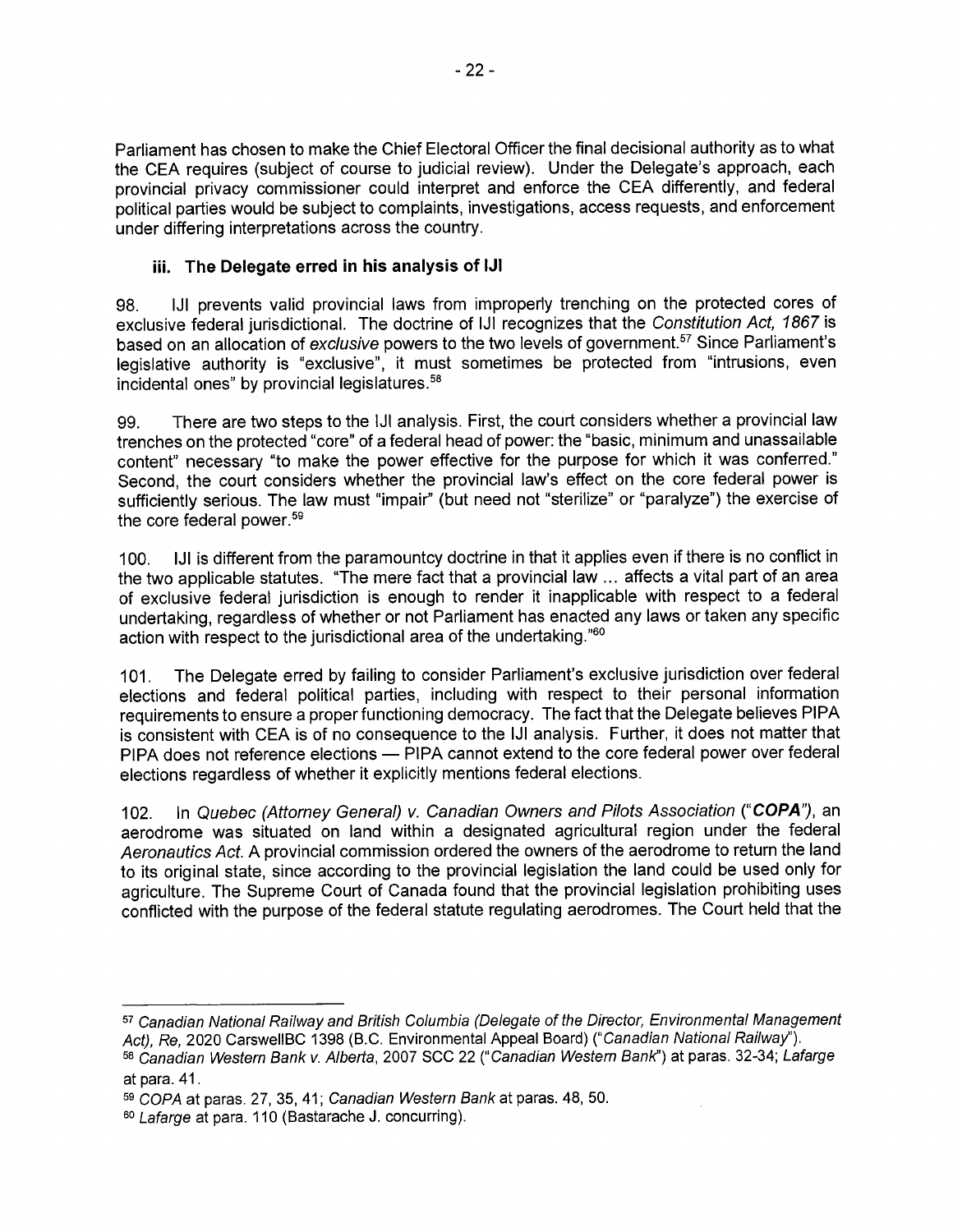doctrine of IJI protected the core federal power over aeronautics and the impairment that would result by the provincial legislation.<sup>61</sup>

103. In Canadian National Railway and British Columbia (Delegate of the Director, Environmental Management Act),<sup>62</sup> IJI rendered provincial environmental legislation that would impair core federal power over railways inapplicable to those railways. The B.C. Environmental Appeal Board concluded that operational planning for a railway crossing provincial boundaries should not have to be modified and adjusted every time the railway crossed provincial borders. Federal political parties should also not be subjected to modified and adjusted privacy legislation in each province.

104. The Delegate referred to an observation in Canadian Western Bank: "While the text and logic of our federal structure justifies the application of interjurisdictional immunity to certain federal "activities", nevertheless, a broad application of the doctrine to "activities" creates practical problems of application much greater than in the case of works or undertakings, things or persons, whose limits are more readily defined."<sup>63</sup> There is no such practical problem here; the issue relates specifically to collection, use and disclosure of personal information by federal political parties. The scope of the immunity from provincial legislative jurisdiction is readily defined.

105. The Delegate's reasoning betrays a fundamental misunderstanding of iJi and the purpose of federal exclusivity which, if upheld, could significantly undermine the Chief Electoral Officer's role as the comprehensive regulator of federal elections. IJI places core aspects of federal undertakings within exclusive federal power so that Parliament, or federal regulators like Chief Electoral Officer is free to determine whether and to what extent those core aspects should be regulated. IJI preserves the federal freedom to regulate, delay regulating or forbear from regulating entirely, without concern that overlapping provincial law with frustrate the federal choice.64 If a province perceives a federal legislative choice as creating a regulatory gap within the federal core, the province cannot fill the perceived gap. The Delegate's reasoning potentially expands provincial jurisdiction in relation to federal elections.

106. In Lafarge, Justice Bastarache held that a provincial law cannot fill a gap left by the absence of federal legislation or action.<sup>65</sup> Therefore, to the extent that Parliament has chosen to leave what may be perceived as a "gap" in privacy requirements under the CEA, PIPA cannot add further obligations.

#### D. Remedies

107. The court has the power to grant a "declaration... in relation to the exercise, refusal to exercise, or proposed or purported exercise, of a statutory power".<sup>66</sup> When applying the correctness standard, the reviewing court may substitute its own view for that of the administrative decisionmaker. The reviewing court is ultimately empowered to come to its own conclusions on the question. $^{67}$  The SCC has held that questions regarding the division of powers between

<sup>61</sup> COPA.

<sup>62</sup> Canadian National Railway.

<sup>63</sup> Decision at para. 197, citing Canadian Western Bank at para. 42.

<sup>64</sup> COPA at paras. 48, 52-53, 62.

<sup>65</sup> COPA at para. 43; Lafarge at para. 111 (Bastarache J., concurring).

ss JRPA, s. 2(2).

<sup>67</sup> Vavilov at para 54, citing Dunsmuir v. New Brunswick, 2008 SCC 9 ("Dunsmuir") at para. 50.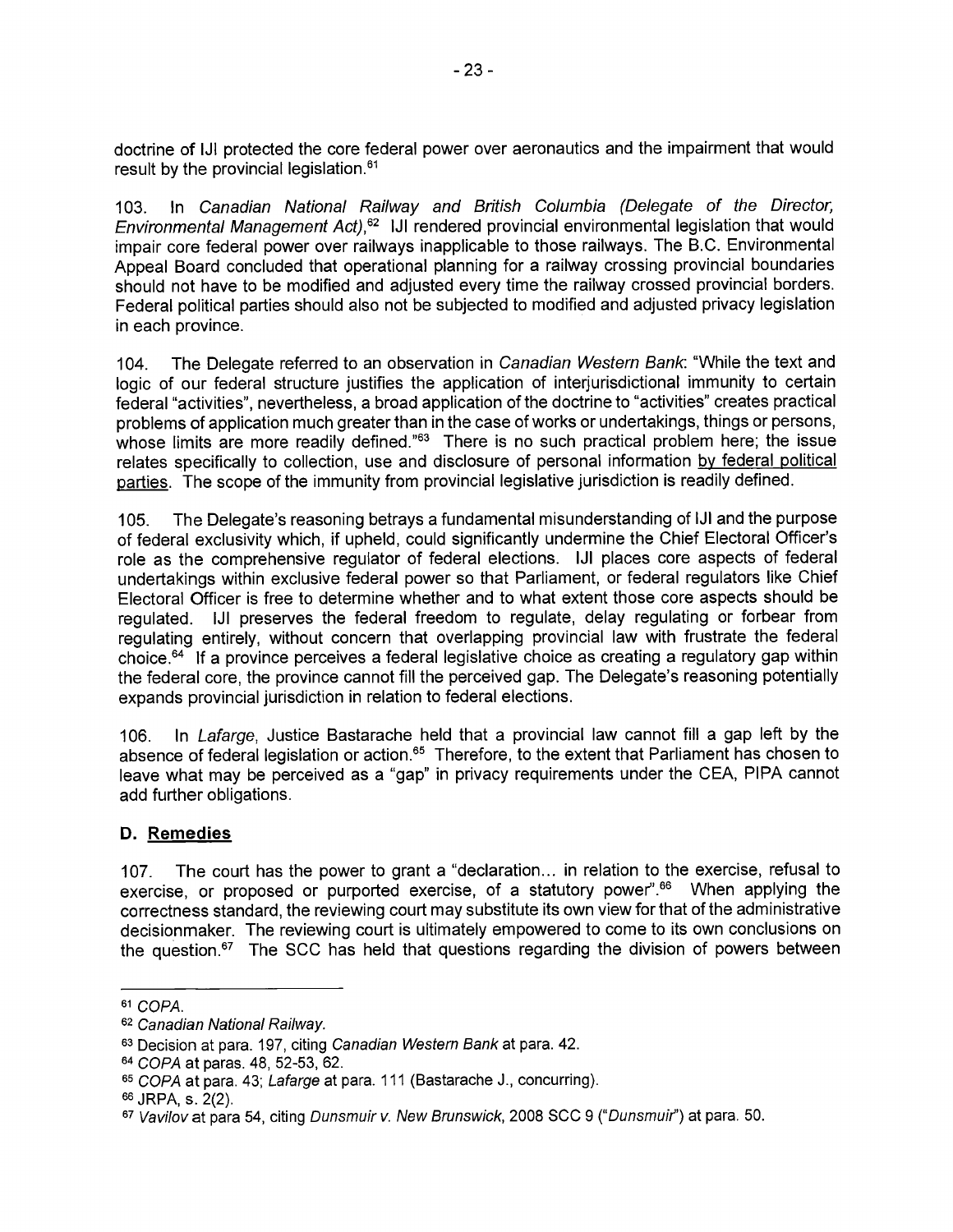Parliament and the provinces is a matter that requires a final and determinate answer from the courts.<sup>68</sup>

The Liberal Party asks this Court to quash the Decision and issue a declaration that PIPA does not apply to the Liberal Party and all other federal political parties and that the OIPC does not have jurisdiction over the Liberal Party and all other federal political parties, as this is a matter that requires a final and determinate answer.

#### Part 4: MATERIALS TO BE RELIED ON

- 108. Affidavit #1 of Jessica Cardill made October 28, 2021;
- 109. Affidavit #1 of Andrew Clement made October 28, 2021;
- <sup>1</sup> 10. Affidavit #1 of Trevor Bailey made October 29, 2021;
- 111. Affidavit #1 of Jesse Strean Calvert made October 29, 2021;
- 112. Affidavit #1 of Lisa Kung made April 11, 2022;
- 113. Written Submissions of the Liberal Party dated October 29, 2022;
- 114. Reply Submissions of the Liberal Party dated November 26, 2022.
- 115. The entire record of the proceeding before OIPC.

The Petitioner estimates that the hearing of the Petition will take two days

Date: April 11, 2022

 $\rho \rho$   $\nu$ 

Signature of lawyer for Petitioner Cathy Beagan Flood / Wendy Mee / Jenna Green

| To be completed by the court only:                                                                                         |                                      |
|----------------------------------------------------------------------------------------------------------------------------|--------------------------------------|
| Order made                                                                                                                 |                                      |
| in the terms requested in paragraphs  of Part 1 of<br>this petition<br>with the following variations and additional terms: |                                      |
| Date: [dd/mmm/yyyy]                                                                                                        | Signature of []<br>Judae I<br>Master |

<sup>68</sup> Vavilov at para. 55, citing Dunsmuir at para 58.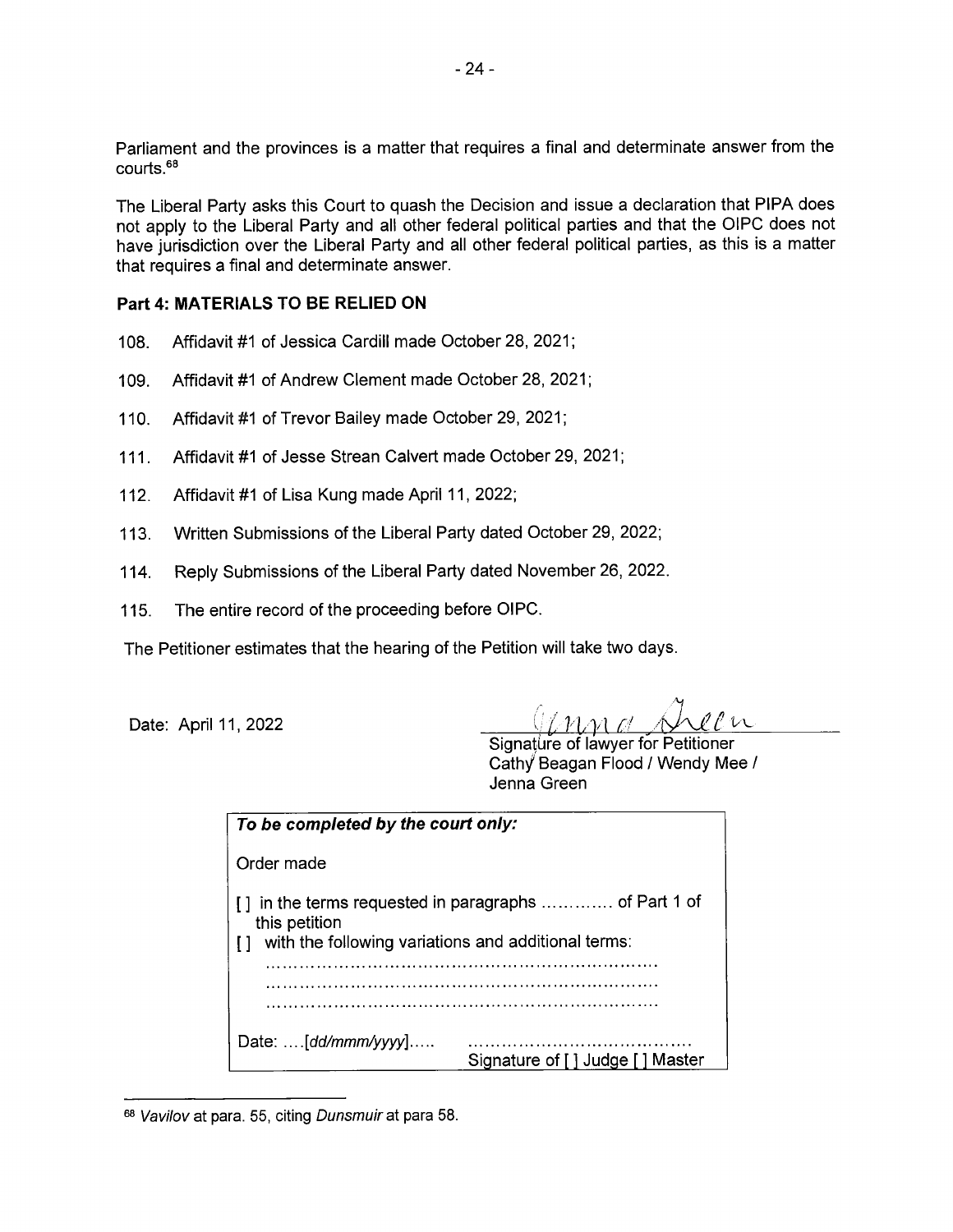

Vancouver

Amended Pursuant to Rule 6-1(1)(a) Original Filed 12 April 2022 No. VLC-S-S-223065

Vancouver Registry

IN THE SUPREME COURT OF BRITISH COLUMBIA In the Matter of the *Judicial Review Procedure Act* R.S.B.C. 1996, c. 241

**BETWEEN** 

#### **THE NEW DEMOCRATIC PARTY OF CANADA**

PETITIONER

AND

**THE COMPLAINANTS**

#### RESPONDENTS

#### **AMENDED PETITION TO THE COURT**

#### **ON NOTICE TO:**

Office of the Information and Privacy Commissioner for British Columbia PO Box 9038 Stn. Prov. Govt. Victoria, BC V8W 9A4 Attn: Delegate David Loukidelis c/o Rebecca Rohrick, Registrar or Inquiries 3rd From the Real Party of Canada<br>
Schematical Pursuant to Rule 6-1(1)[a)<br>
No. VLances<br>
1000110112012222<br>
In the Matter of the Judicial Review Procedure Act R.S.B.C. 1996, c.<br>
In THE SUPREME COURT OF BRITISH COLUMBIA<br>
In t

Conservative Party of Canada c/o Dentons Canada LLP 77 King Street West, Suite 400 Toronto, ON M5K 0A1 Attn: Arthur Hamilton, Kirsten Thompson

Attorney General of Canada British Columbia Regional Office Department of Justice Canada

Liberal Party of Canada Blake, Cassels & Graydon LLP Barristers & Solicitors Suite 2600, Three Bentall Centre 595 Burrard Street, PO Box 49314 Vancouver, BC V7X 1L3 Attention: Catherine Beagan Flood / Wendy Mee / Jenna Green

Green Party of Canada 116 Albert Street, Suite 812 Ottawa, ON K1P 5G3

Attorney General of British Columbia Legal Services Branch<br>3<sup>rd</sup> Floor – 1001 Douglas Street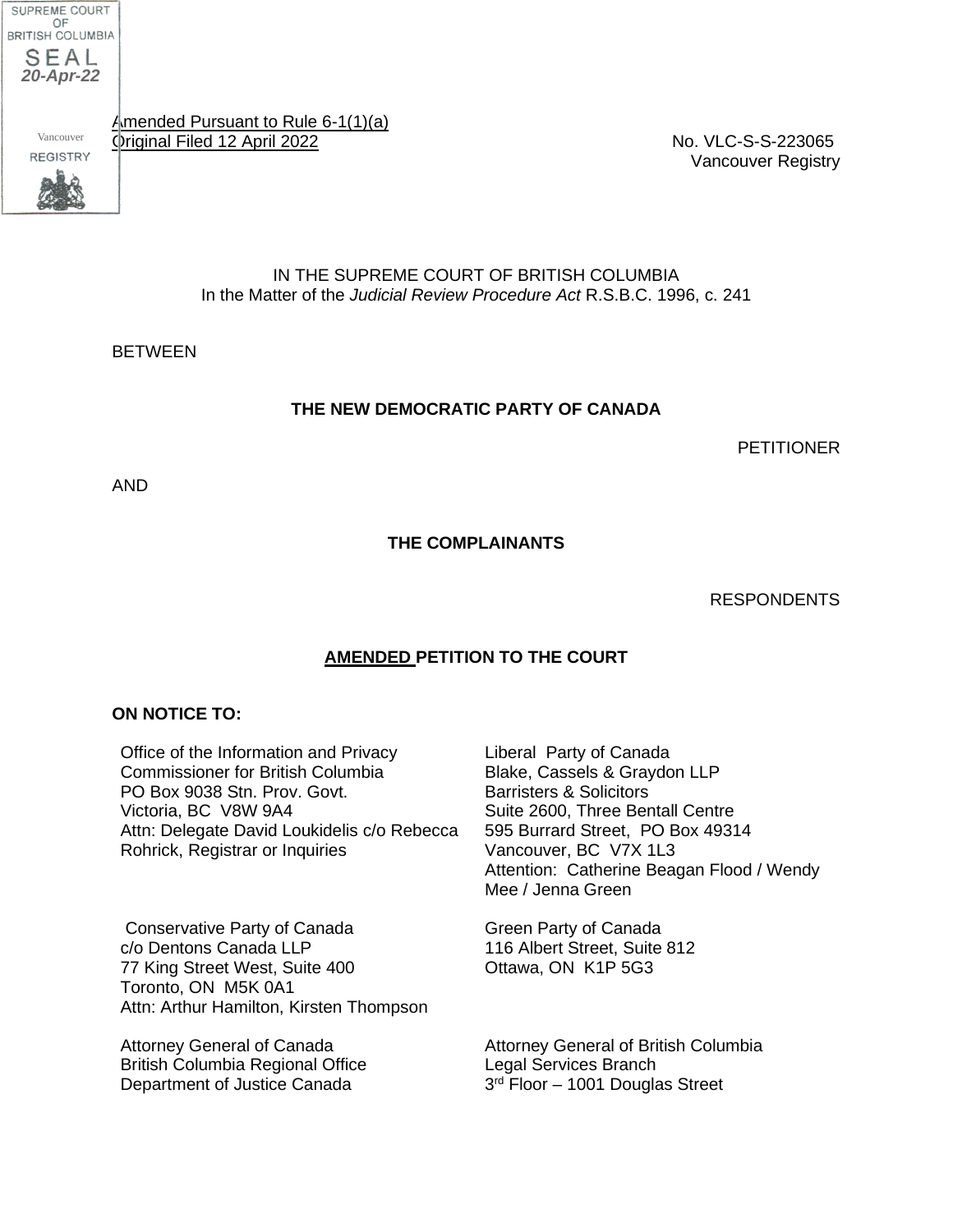Victoria, BC Attn: Trevor Bant

#### **This proceeding is brought for the relief set out in Part 1 below by,**

[X] The New Democratic Party of Canada (the Petitioner)

If you intend to respond to this petition, you or your lawyer must

- (a) file a Response to Petition in Form 67 in the above-named Registry of this Court within the time for Response to Petition described below, and
- (b) serve on the Petitioner(s)
	- (i) 2 copies of the filed Response to Petition, and
	- (ii) 2 copies of each filed Affidavit on which you intend to rely at the hearing

#### **Orders, including orders granting the relief claimed, may be made against you, without any further notice to you, if you fail to file the Response to Petition within the time for response.**

#### **Time for Response To Petition**

A Response to Petition must be filed and served on the Petitioner(s),

- (a) if you were served with the Petition anywhere in Canada, within 21 days after that service,
- (b) if you were served with the Petition anywhere in the United States of America, within 35 days after that service,
- (c) if you were served with the Petition anywhere else, within 49 days after that service, or
- (d) if the time for response has been set by order of the court, within that time.

| (1) | The address of the registry is: 800 Smithe Street, Vancouver, BC                                                                                                                                |
|-----|-------------------------------------------------------------------------------------------------------------------------------------------------------------------------------------------------|
| (2) | The ADDRESS FOR SERVICE of the Petitioner is:<br>Allevato Quail & Roy<br><b>Barristers &amp; Solicitors</b><br>1943 East Hastings Street<br>Vancouver, BC V5L1T5<br>Attention: Carmela Allevato |
|     | Fax number address for service (if any) of the Petitioner:<br>N/A                                                                                                                               |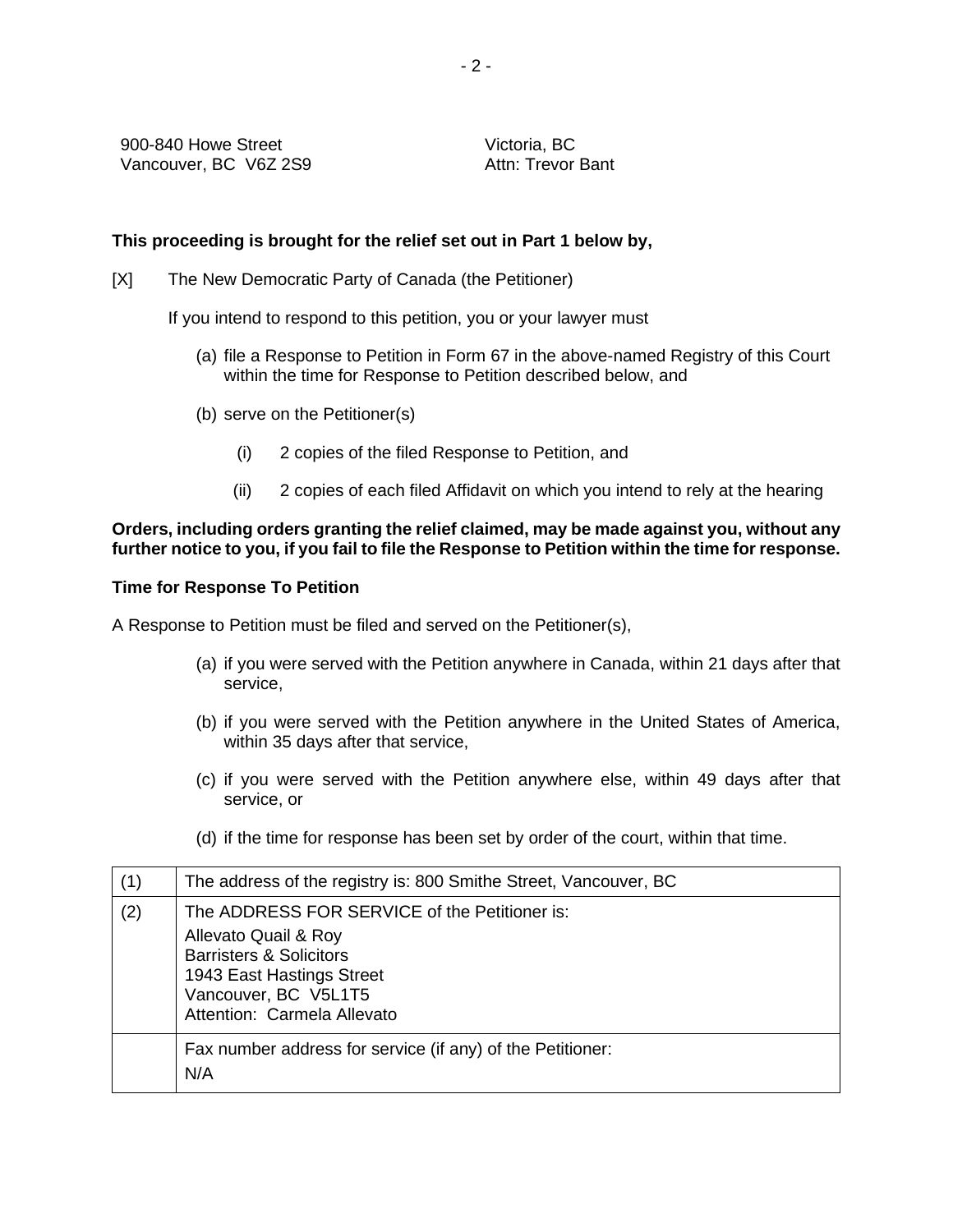|     | E-mail address for service of the Petitioner:<br>callevato@aqrlaw.ca                                                                                                                                         |
|-----|--------------------------------------------------------------------------------------------------------------------------------------------------------------------------------------------------------------|
| (3) | The name and office address of the Petitioner's lawyer is:<br>Allevato Quail & Roy<br><b>Barristers &amp; Solicitors</b><br>1943 East Hastings Street<br>Vancouver, BC V5L1T5<br>Attention: Carmela Allevato |

### **CLAIM OF THE PETITIONER**

#### **Part 1: ORDERS SOUGHT**

- 1. The Petitioner applies for Orders:
	- (a) quashing or setting aside Order P22-02 of the Office of the Information and Privacy Commissioner for British Columbia issued on March 1, 2022 by delegate David Loukidelis QC;
	- (b) a declaration that
		- (i) the *Personal Information Protection Act*, S.B.C. 2003, c. 63 ("**PIPA**") is not applicable to the federal New Democratic Party of Canada; and
		- (ii) the Office of the Information and Privacy Commission for British Columbia does not have jurisdiction over the federal New Democratic Party of Canada; and
	- (c) such other relief as this Honourable Court deems just.

2. In the alternative, the Petitioner applies for an Order remitting Order P22-02 back to the Office of the Information and Privacy Commissioner for British Columbia for re-adjudication.

#### **Part 2: FACTUAL BASIS**

#### **A. Overview**

3. The federal New Democratic Party of Canada ("**NDP**") applies for judicial review of Order P22-02 issued March [1](#page-41-0), 2022<sup>1</sup> (the "Decision") of the Office of the Information and Privacy Commissioner for British Columbia ("**OIPC**"), issued by delegate David Loukidelis (the "**Delegate**"). In the Decision, the Delegate held that PIPA applies to federal political parties and therefore the OIPC can proceed with an investigation into the policies and practices of the NDP and of the other federal political parties.

4. The federal political parties' collection, use and disclosure of personal information of voters and potential voters is governed by the *Canada Elections Act*, S.C. 2000, c. 9 ("**CEA**").

<span id="page-41-0"></span><sup>1</sup> Order P22-02, 2002 BCIPC 13 (the "Decision").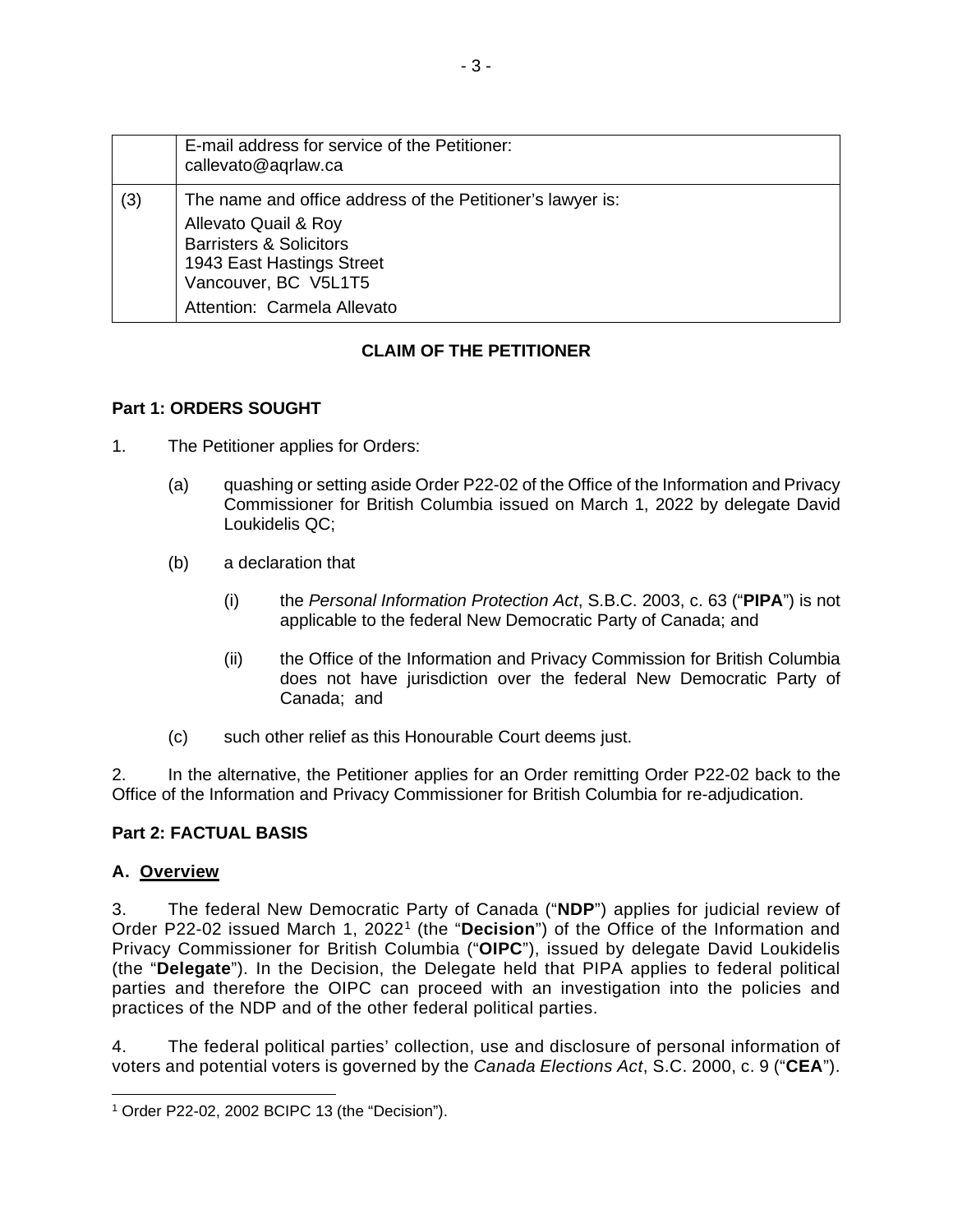The CEA establishes a national approach to federal elections. Parliament gave Canada's Chief Electoral Officer exclusive oversight of federal political parties, which includes regulating their privacy practices in a manner that is consistent with the CEA and with their role in encouraging voters to vote in federal elections and participate in democracy.

5. The NDP submits that the Delegate misconstrued the constitutional doctrines of paramountcy and interjurisdictional immunity and erred in finding that PIPA applies to the NDP and to the other federal political parties.

### **B. The New Democratic Party of Canada**

6. The NDP is a registered federal political party pursuant to the CEA. Under its constitution it is an unincorporated association of its members.

7. As a federal political party that fields candidates in every riding across Canada the NDP is active in every province and territory using personal information from the List of Electors provided under the CEA and personal information collected directly from potential voters.

8. The NDP has a privacy policy (the "Privacy Policy) consistent with section 385(2) of the CEA that is part of its registration with the Chief Electoral Officer and is approved by the Chief Electoral Officer.

9. The Privacy Policy is published on the NDP's website and governs how the NDP collects, uses and discloses personal information. The NDP has significant internal protections for personal information and its privacy policy is in strict compliance with Canadian privacy principles and obligations under the CEA.

### **C. Proceedings before the OIPC**

10. On August 26, 2019, the Complainants sought access under PIPA to their personal information held by Canada's six largest federal political parties, including the NDP. They requested information on how the federal political parties used their personal information and to whom it had been disclosed.

11. Counsel for the Complainants filed a complaint with the OIPC on December 3, 2019, requesting an investigation into the responses of the political parties.

12. The NDP, along with the Liberal Party of Canada and the Conservative Party of Canada, took the position that the Commissioner was without jurisdiction and that PIPA did not apply to federal political parties.

13. On May 6, 2021 the OIPC notified the NDP that it had received a complaint, file number P20-85771, from the complainants alleging that in its July 2020 response the NDP had failed to provide a proper explanation of how the personal information was used or to whom it was disclosed (s.23 of PIPA), that it had failed to provide an accurate and complete response to a request for personal information (s.28 of PIPA) and that investigator Shannon Hodge had been assigned to the file.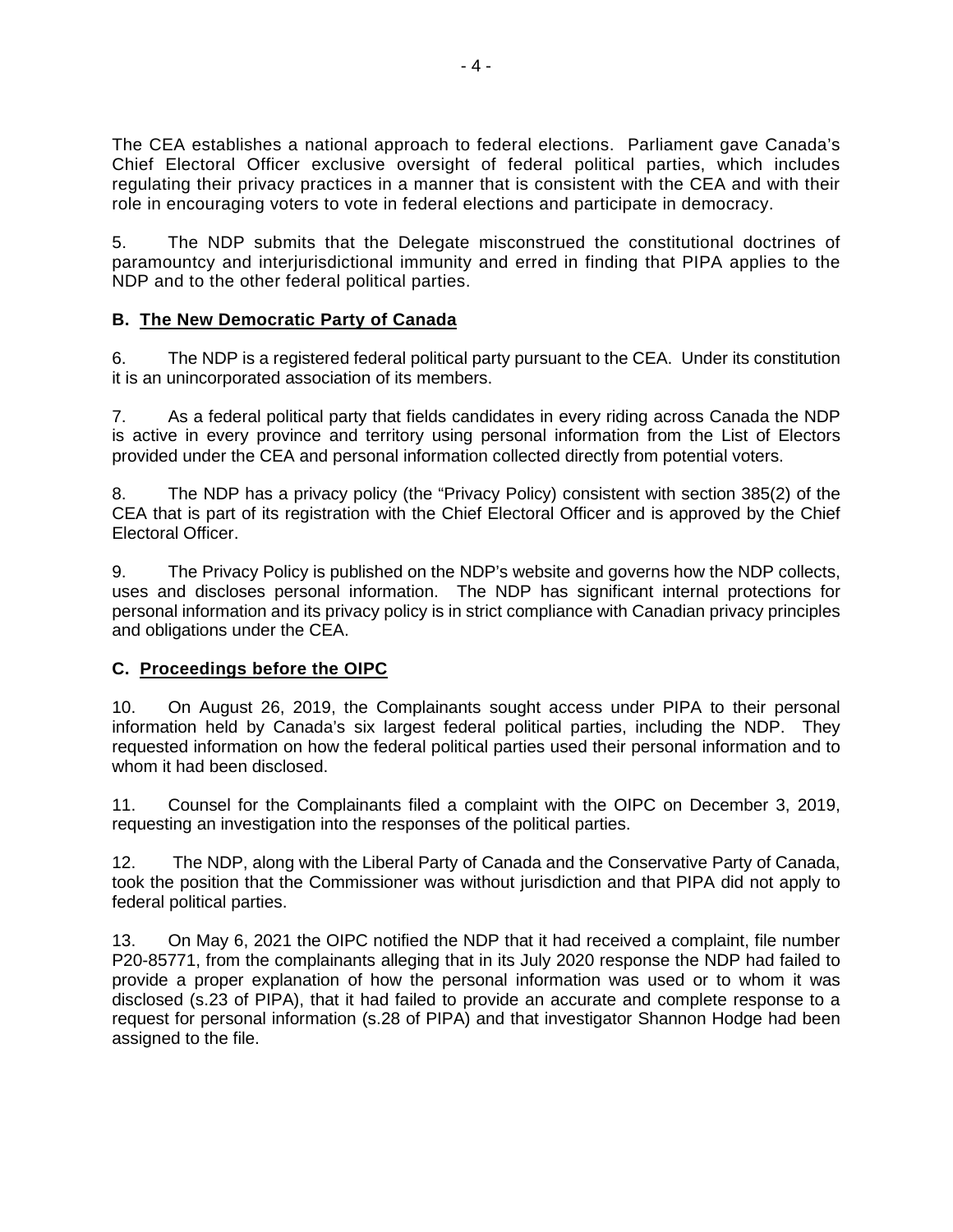14. On July 17, 2020, the NDP sent responses to the complainants, describing the complainants' personal information in its possession and referring them to the NDP's Privacy Policy.

15. On July 26,2021 the OIPC issued a "Notice of Hearing—Opportunity to Make Submissions" to the NDP, the Liberal Party, the Conservative Party and the Green Party jointly. The Notice stated the issue to be decided and set out the statement of facts.

16. On August 17, 2021 the Delegate declined to make any of the amendments proposed by the parties, including the process- related suggestions made by the NDP.

16. On October 15, 2021 the NDP served a Notice of Constitutional Question on the Attorney General of British Columbia ("**AGBC**") and on the Attorney General of Canada. The AGBC decided to participate.

17. The NDP filed its initial submission on October 29, 2021 and its final submission on November 26, 2021.

#### **D. OIPC Decision**

18. The NDP adopts, reiterates and relies on the Summary of the Decision set out in paragraphs 28 to 32 of the Liberal Party's Petition in Vancouver Registry file No. S-223033 (the "Liberal Party's Petition").

#### **E. Parliament's Exclusive Authority over Federal Elections**

19. The NDP adopts, reiterates and relies on paragraphs 33 to 60 of the Liberal Party's Petition.

#### **PART 3: LEGAL BASIS**

19. The NDP adopts, reiterates and relies on paragraphs 66 to 107 of the Liberal Party's Petition.

20. The NDP asks that this Court quash the Decision and issue a declaration that PIPA does not apply to the NDP and to all other federal political parties and that the OIPC does not have jurisdiction over the NDP and all other federal political parties.

#### **Part 4: MATERIALS TO BE RELIED ON**

- 17. Affidavit #1 of Jessica Cardill made October 28, 2021;
- 18. Affidavit #1 of Andrew Clement made October 28, 2021;
- 19. Affidavit #1 of Trevor Bailey made October 29, 2021;
- 20. Affidavit #1 of Jesse Strean Calvert made October 29, 2021;